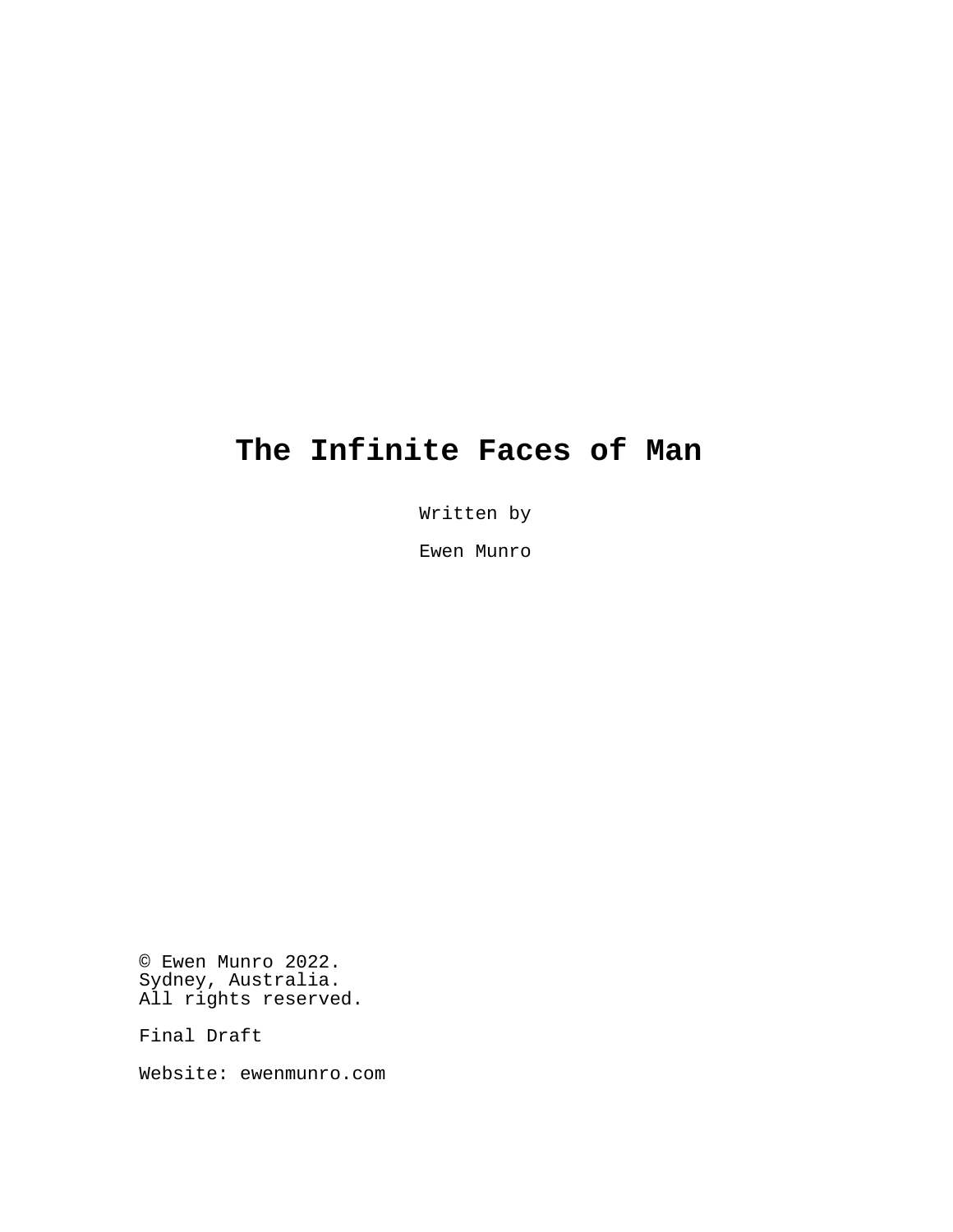NOTE: ALL CHARACTERS in the play are performed by the ONE ACTOR.

OUR SUBJECT is standing center stage.

JOHN

What a turn out. It's good to see you all here, but...just gathering here today isn't enough. It's only a start. We have to do more because, believe it or not, this is not just about you, or me. No, it's about something more, something greater. It's about us. It's about doing what is right for us, what is right for each other. See, what we're addressing here is that the only ones that are going to support us is us. No one else. And I could stand up here and judge those who are throwing us by the wayside. I could berate those who only consider us as a means for their own personal gain, but who will that help? Who will that serve? What I will do is highlight how we have to stand together. We have to stick together, and make our voices heard, because if we don't, then who will help us? Who will help us? Thank you.

A beat.

NICK ...Wow, that was powerful, bro.

JOHN

Really?

NICK Yeah, you really hit me in the feels.

JOHN You don't think I over did it?

MARIA You performed it perfectly, love.

JOHN

No...

MARIA

I mean it.

DAVID

Yes, it was splendid.

JOHN

Marvelous?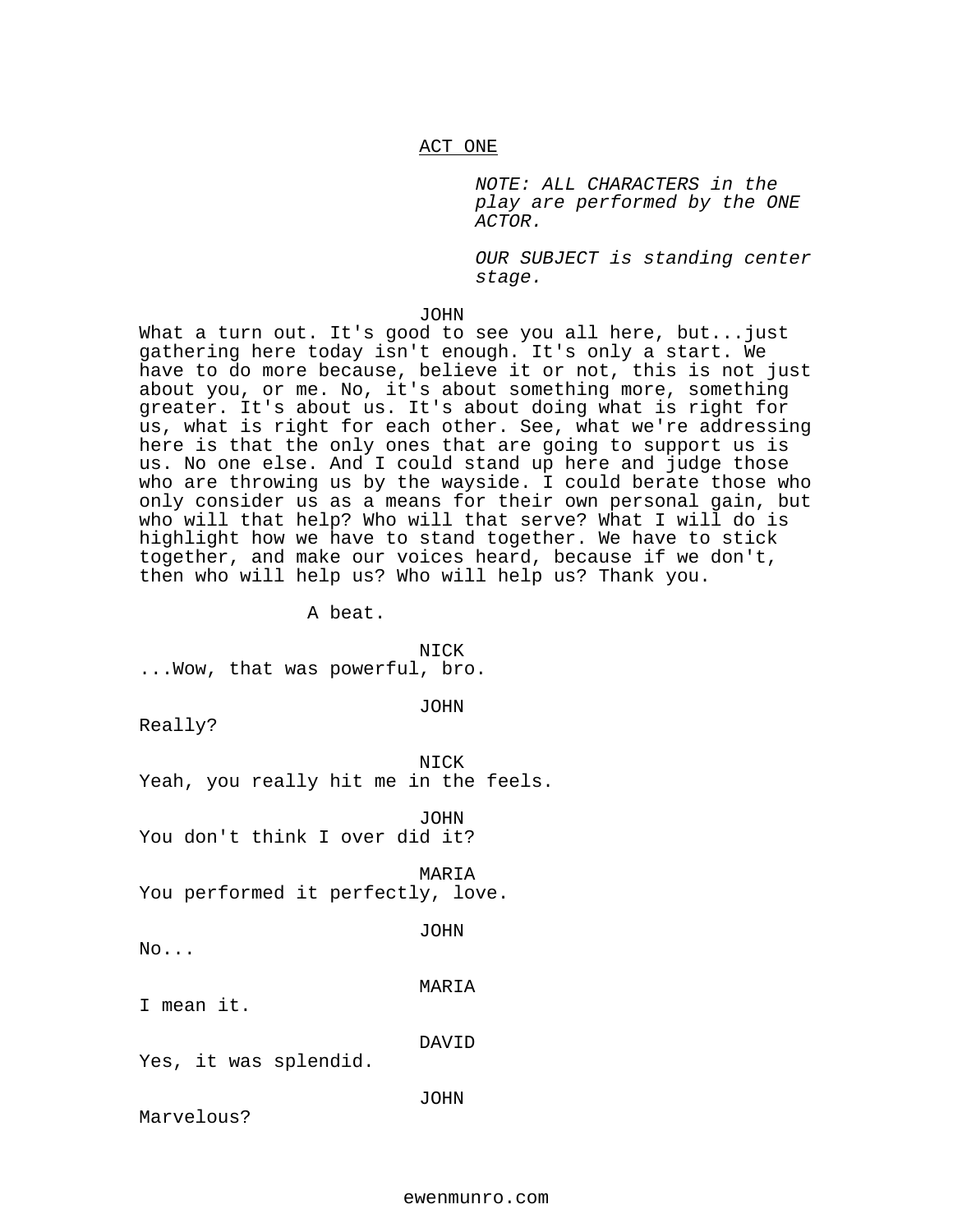DAVID Yes, marvelous. JOHN Thanks guys. MARIA Of course, darling. We're always here for you. HOWARD ...Um, excuse me. MARIA What Howard? HOWARD Does anyone care about my opinion? MARIA No. NICK No. HOWARD Why not? MARIA 'Cause you'll hate on John. You'll hate on him with all your... HOWARD ...Hate? MARIA Yes. HOWARD Now that's not fair. That's not fair at all. NICK But it kind of is, since, like, you like to piss on everything. DAVID Thanks for the image. HOWARD I do not. I'm just pragmatic. DAVID

There is a difference between pragmatism and just plain meanness.

2.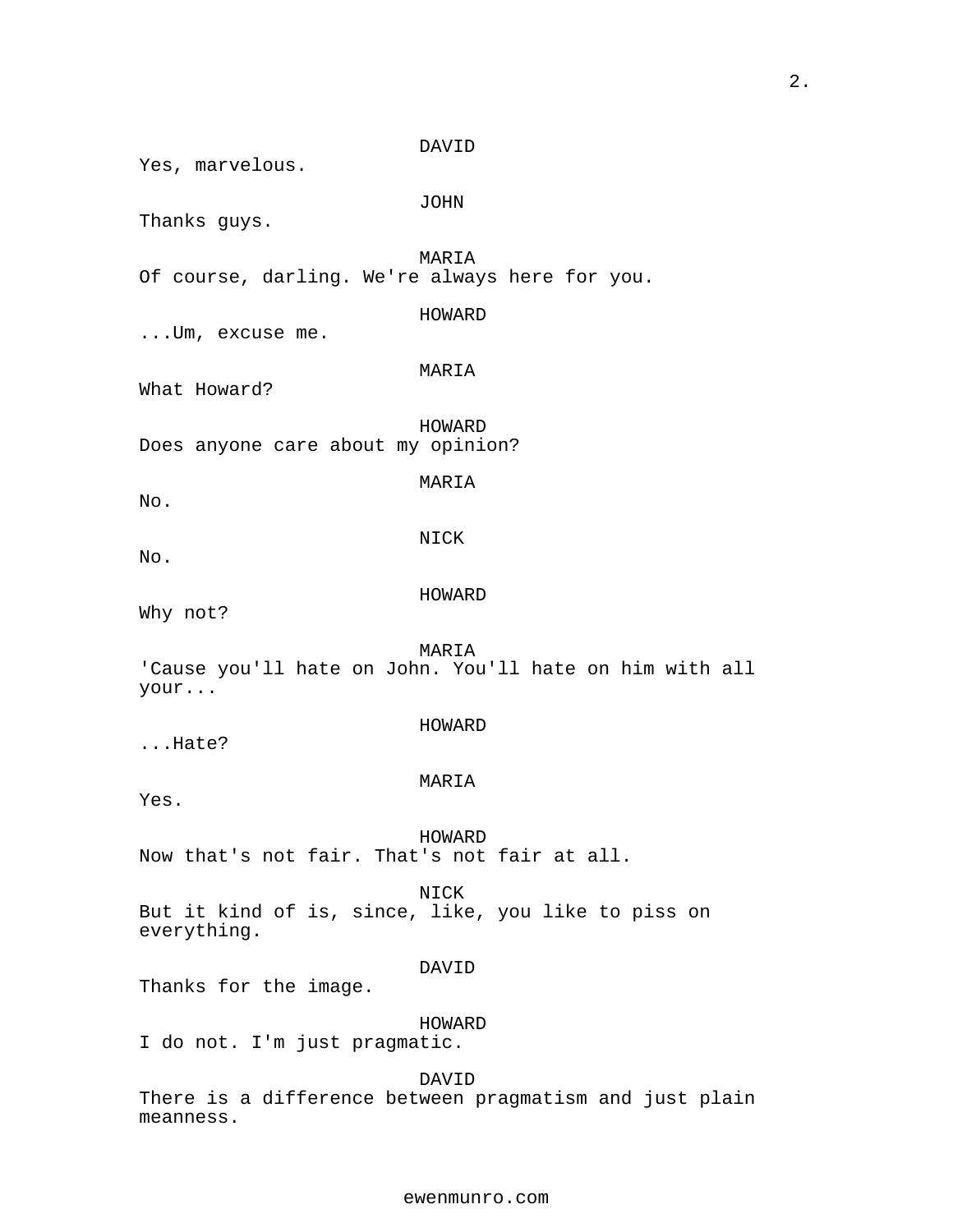MARIA That's right. NICK There is a saying that there is a difference between pragmatism and meanness. HOWARD You guys are so unfair. This is what you always do. I pick the side of reason, and then you gang up on me. MARIA We do not. HOWARD Yes, you do. DAVID We don't, Howard. We're being fair. HOWARD Hardly. JOHN Guys, guys, please. Let's...take it easy. We can do that, can't we? DAVID I suppose so. MARIA Yes, we can. NICK Maybe. JOHN Maybe? NICK Alright, we can. JOHN Anyway, I'd like to hear Howard's opinion. HOWARD You would? JOHN Yeah, of course, you three got to share your opinions, it's only fair that Howard gets to share his. And besides, if there is something wrong, something that is apparent to one (MORE)

#### ewenmunro.com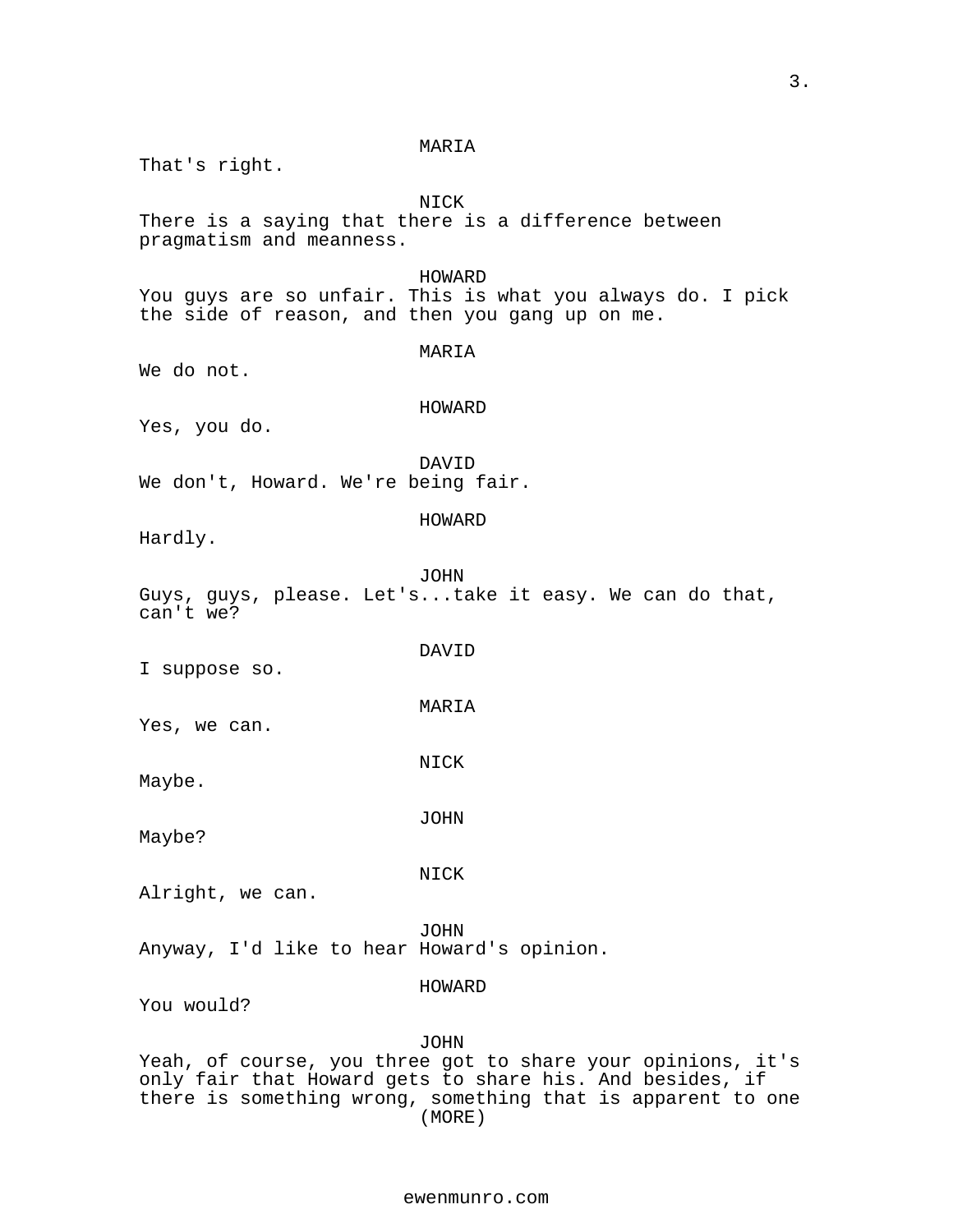of you guys, I'd rather hear it now so I can correct it, JOHN (cont'd) instead of finding out this afternoon. MARIA Are you sure, honey? JOHN I'm sure. Really. I'm sure. MARIA Okay, then. NICK I don't know about this. DAVID It is close to the deadline. JOHN I'd rather know now. DAVID Okay. Okay, suit yourself. JOHN ...So, Howard, what did you think? HOWARD What did I think? JOHN Yeah. HOWARD Honestly? JOHN Yes, honestly. Don't hold back. I can take the punches. HOWARD Really? JOHN Yes, really...? What did you think? HOWARD What did I think...? I...thought it was...terrible. MARIA Oh, my goodness. HOWARD Utter trash.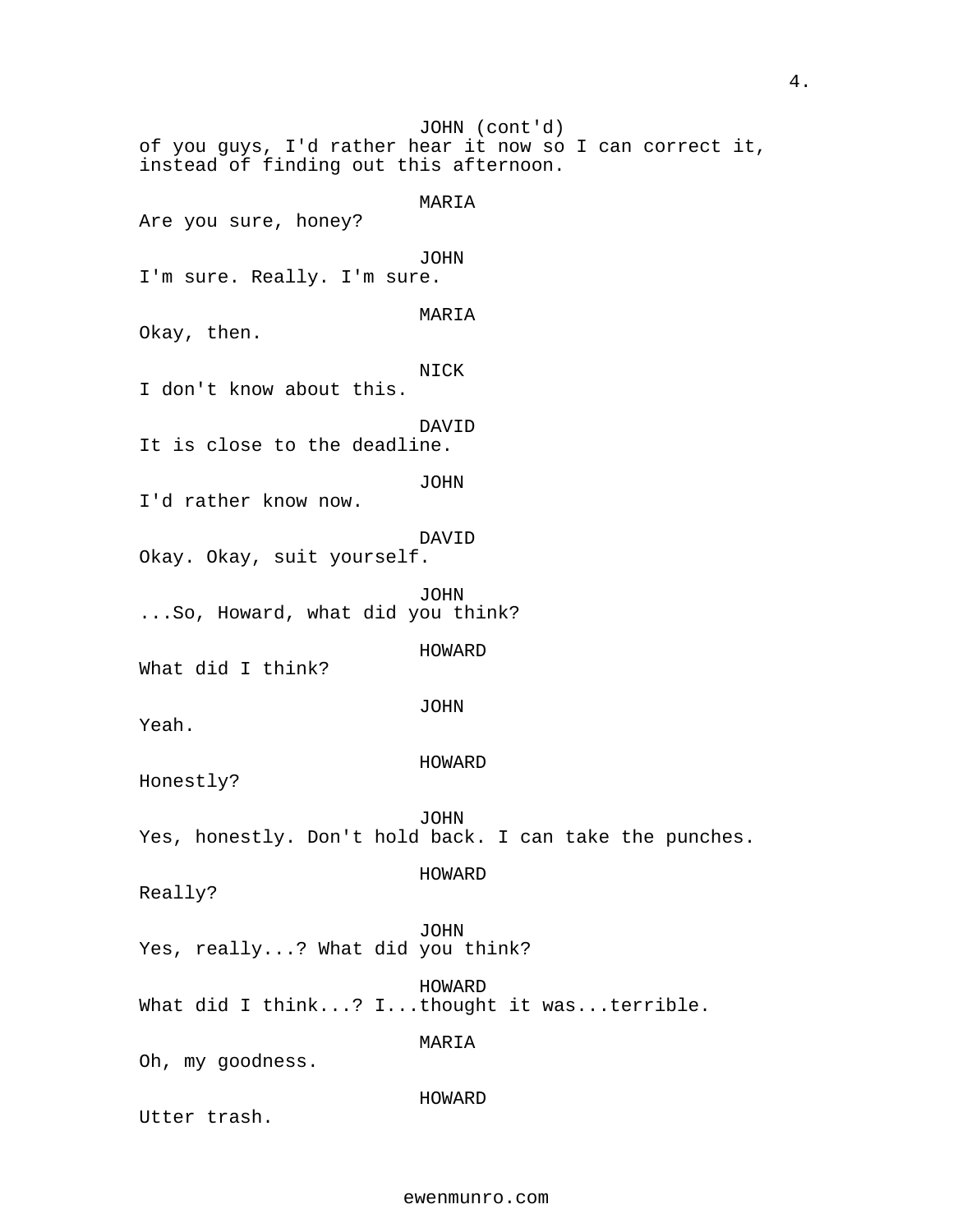## DAVID

Howard, c'mon, there's no need to be like that.

## HOWARD

I'm giving my honest opinion.

JOHN

Okay. Okay.

## MARIA

No, honey, there's no need to egg him on.

JOHN

No, no, it's okay. Howard, why was I so terrible?

## HOWARD

You weren't...believable. You weren't natural. You looked as if you were pretending to be the character, instead of being the character.

DAVID

Okay, mister I know everything.

HOWARD

Sorry for being more sophisticated than you all are.

## MARIA

Hey!

#### HOWARD

Don't get upset at me for speaking the truth.

DAVID

Claiming to be more sophisticated doesn't actually make you more sophisticated.

HOWARD But I am more sophisticated. I'm not trying to be bigheaded, or cocky. I'm just telling it like it is.

NICK

...There is definitely a saying--

HOWARD

Oh, shove it!

MARIA

Woah! Woah!

DAVID

Uncalled for.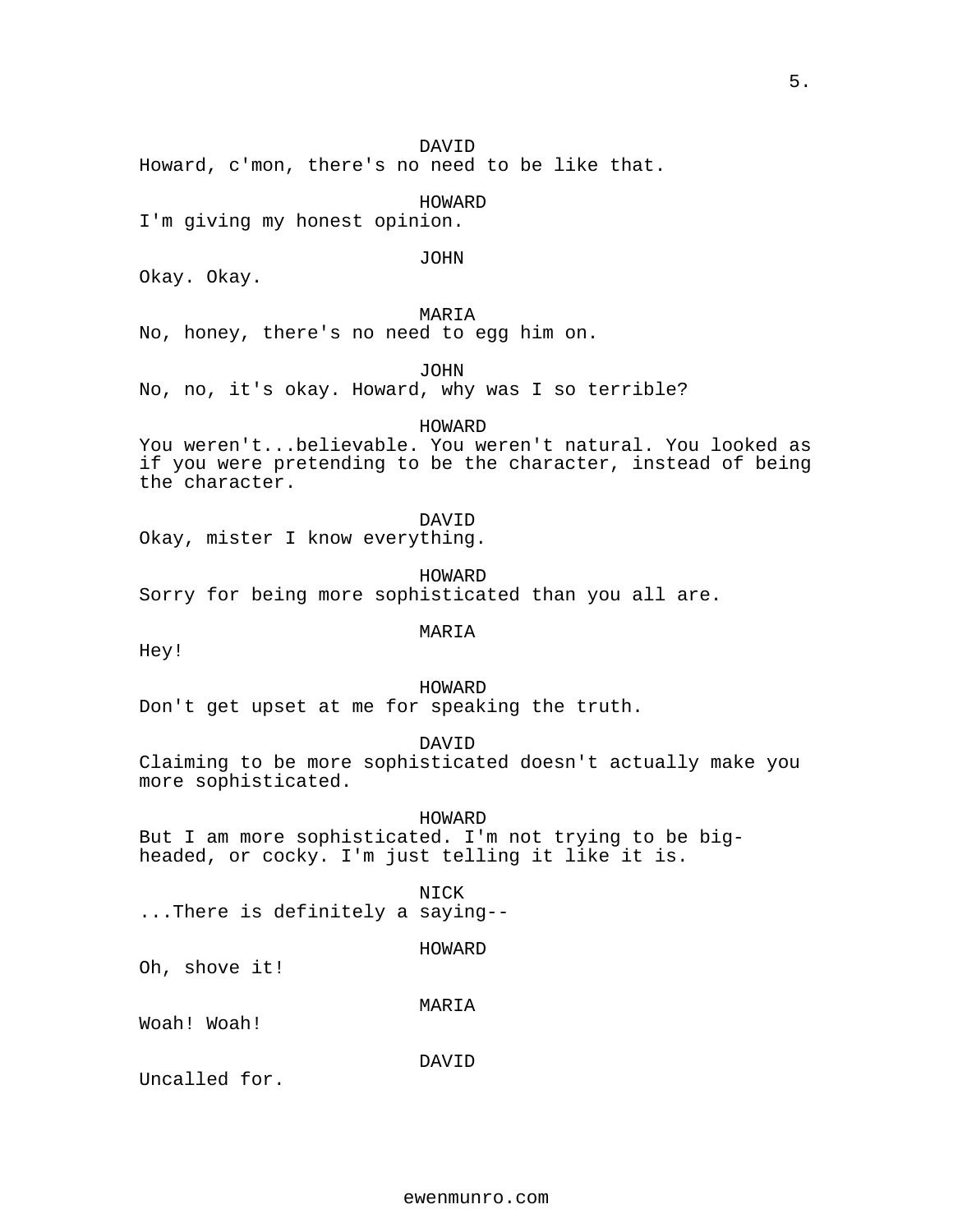NICK That was really mean. Like, you hurt my feelings, bro. HOWARD I don't care. JOHN Guys, please. Please. This means a lot to me. MARIA Okay. JOHN Yeah? DAVID Fine. NICK Alright. JOHN Okay. So, Howard, you were saying...I have to be the character more, right? HOWARD Yeah, you can't just pretend to play a character, you must become the character. JOHN Right. But, um, how do I do that? HOWARD I don't know. I'm not an actor.

MARIA

Nice going, Howard.

HOWARD

What?

MARIA

You push him down, and then you don't help him to get back up, right before his audition. How is that supposed to help him? How-How do you think he's going to feel, you...you unkind man?

HOWARD

He should feel appreciative for getting an honest opinion. All you guys are doing is stroking his ego. Do you think that's going to help him?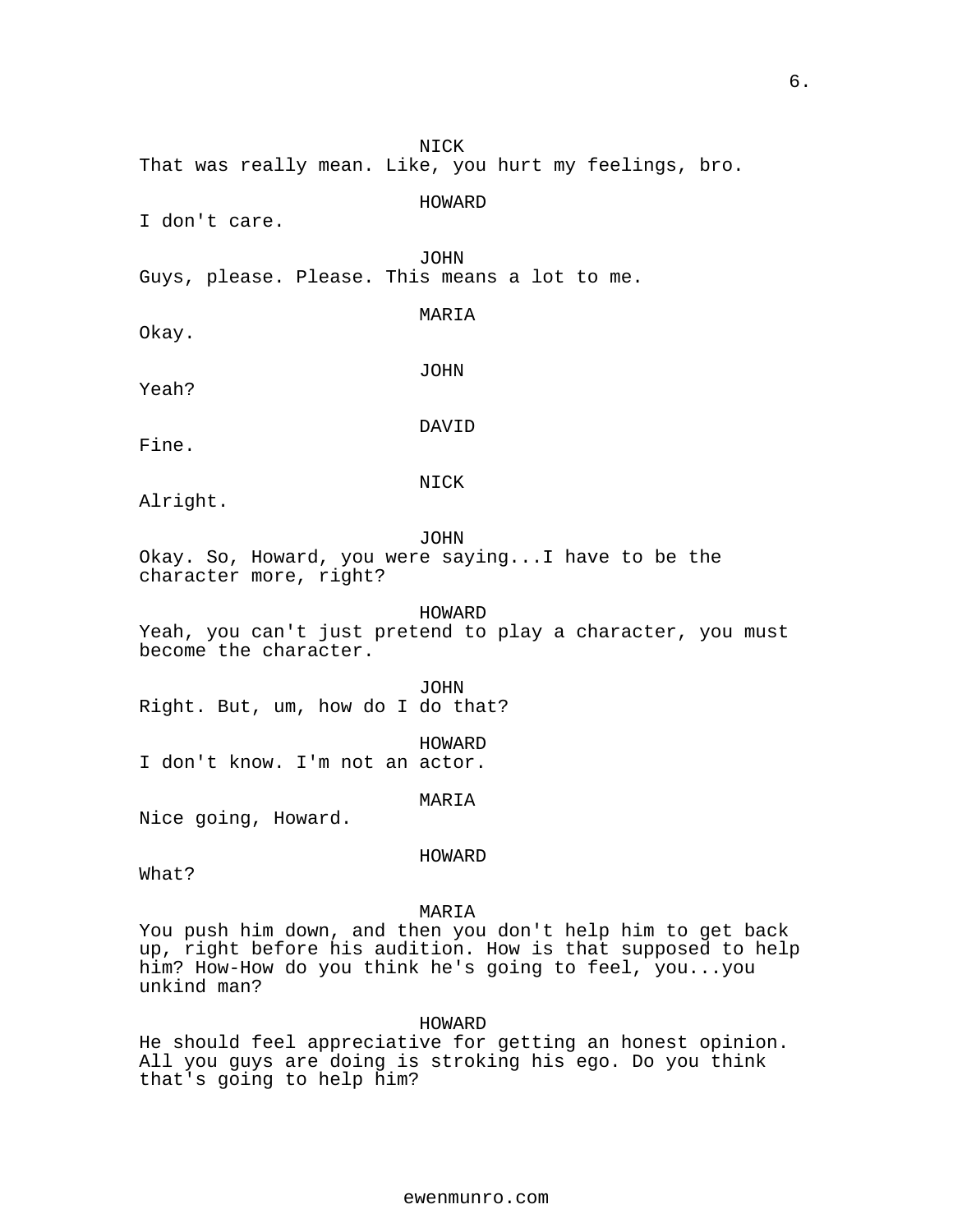JOHN

You're right.

MARIA

What?

HOWARD

Thank you.

JOHN

I'm not going to get anywhere with just positive feedback. I need valid criticisms if I'm going to know what I have to do to be ready for this audition.

HOWARD

Exactly. Thank you, John.

MARIA

But it's so late, hun.

JOHN There's a bit of time. It's alright.

A beat.

DAVID

...John?

JOHN

Yes?

DAVID

The thing is though, how are you to know what is valid and what isn't?

JOHN

Well, if someone can explain why they don't like my performance, then their criticisms are valid, I guess.

DAVID

Yes, but, what if you were criticized by many people, and they all happened to give different, conflicting reasons for why they didn't like your performance? Is each one of their criticisms valid?

JOHN

I don't know, but I can't take that chance. What if Howard is the only one who is right, and I end up butchering the audition?

DAVID

Maybe, you should get another opinion. Sofi always seems to know what to say.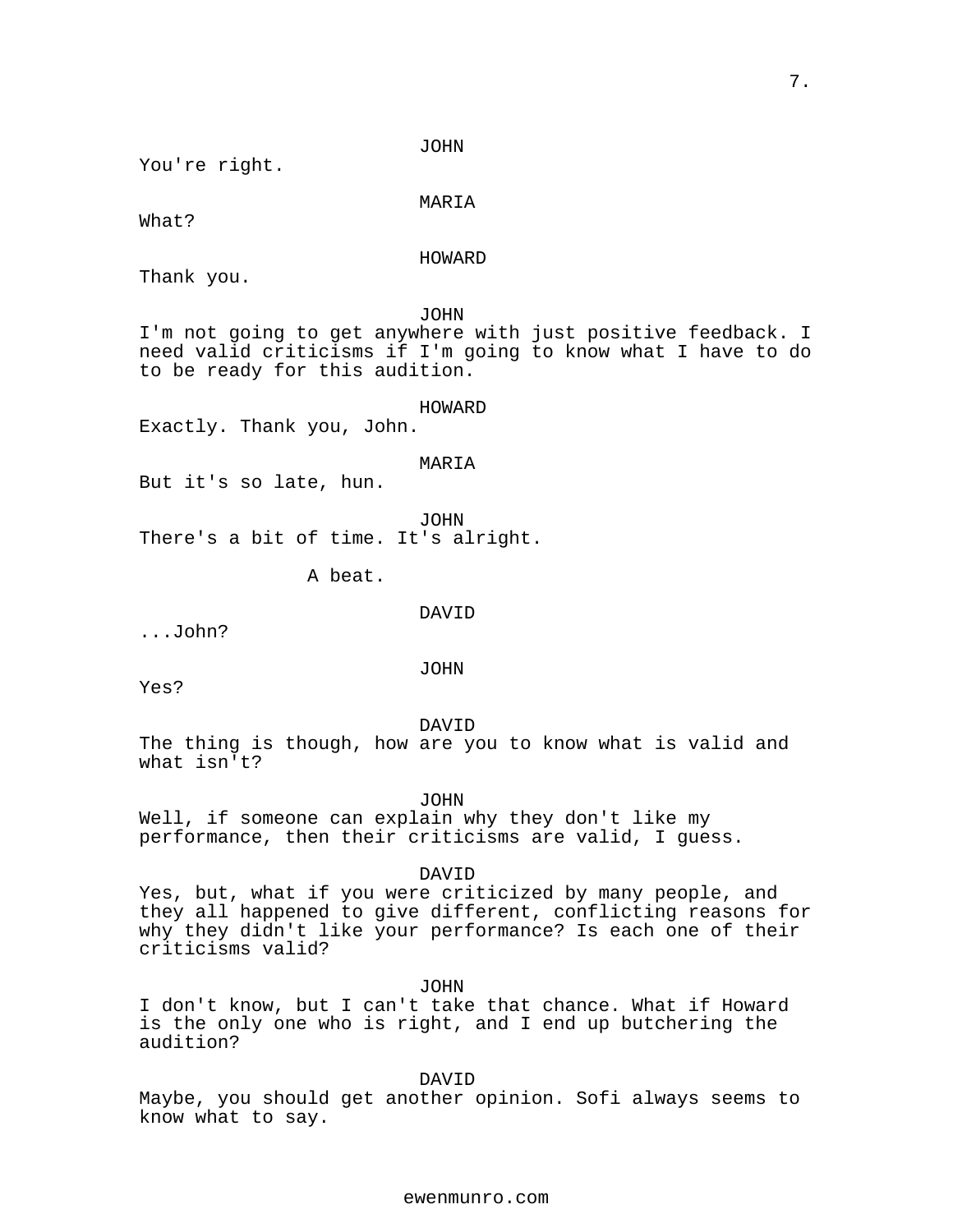HOWARD

Oh, not Sofi.

## MARIA

What's wrong with Sofi?

HOWARD

She's all so...happy.

## DAVID

And what's wrong with that?

## HOWARD

I can't take her seriously. She gets into an accident, and she's happy. She falls ill, and she's happy. She accumulates more and more debt, and she's happy. It's unreal how happy she is.

NICK

Bro, you're judging someone for being happy. That's like the ultimate judgment, bro.

HOWARD

I know, I know, but if any reasonable person heard her talk for even a minute, they'd think she's full of it.

DAVID

What a horrid thing to say about someone.

#### HOWARD

I'm not being horrid, or judgmental. I'm being practical.

MARIA

Well, no one wants your practicality.

HOWARD

John wants my practicality. He keeps asking for it, doesn't he?

NICK

Dude has us there.

## MARIA

Okay, so John wants to hear your opinion. You don't have to be mean when you share it though.

Yeah.

NICK

MARIA

You could share your opinion in a kind way, like, I don't know: "Your performance didn't quite...get to me as I would have liked." And then give him suggestions as to how you (MORE)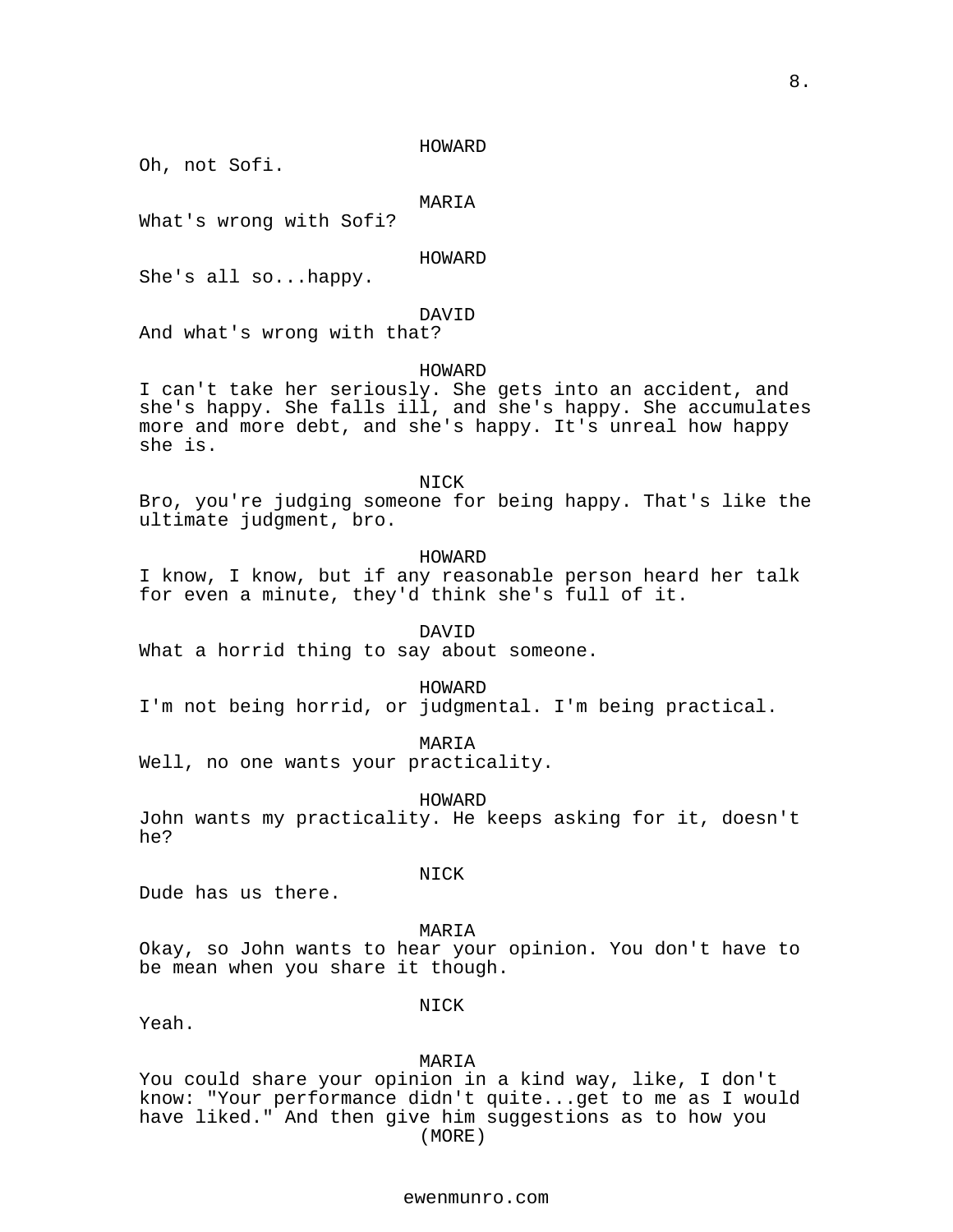## MARIA (cont'd)

think he could improve his performance. Don't just tell him he was terrible and then don't give him any suggestions as to what he could do, and leave him all discouraged, especially when his audition is this afternoon. How is that going to help?

#### HOWARD

But being direct and upfront could be the thing that spurs him on to greater things, that gives him that push to really go for it in his audition and nail it.

#### MARIA

It could demoralize him.

## HOWARD

It might, or it might not.

## NICK

It's up to him.

#### HOWARD

Exactly. Exactly my point.

## NICK

...I don't agree with your methods, but I see what you're doing now.

#### HOWARD

Thank you. Finally. Thank you.

#### MARIA

...Well, I don't agree with you. I don't agree with you at all. And I think we should consider another opinion. Sofi!

## HOWARD

Here we go.

#### MARIA

Sofi! Love! Are you there?

Sofi enters.

#### SOFI

...Hello, my children.

#### HOWARD

Goodness.

#### SOFI

Are we all feeling amazing today?

#### HOWARD

Nope.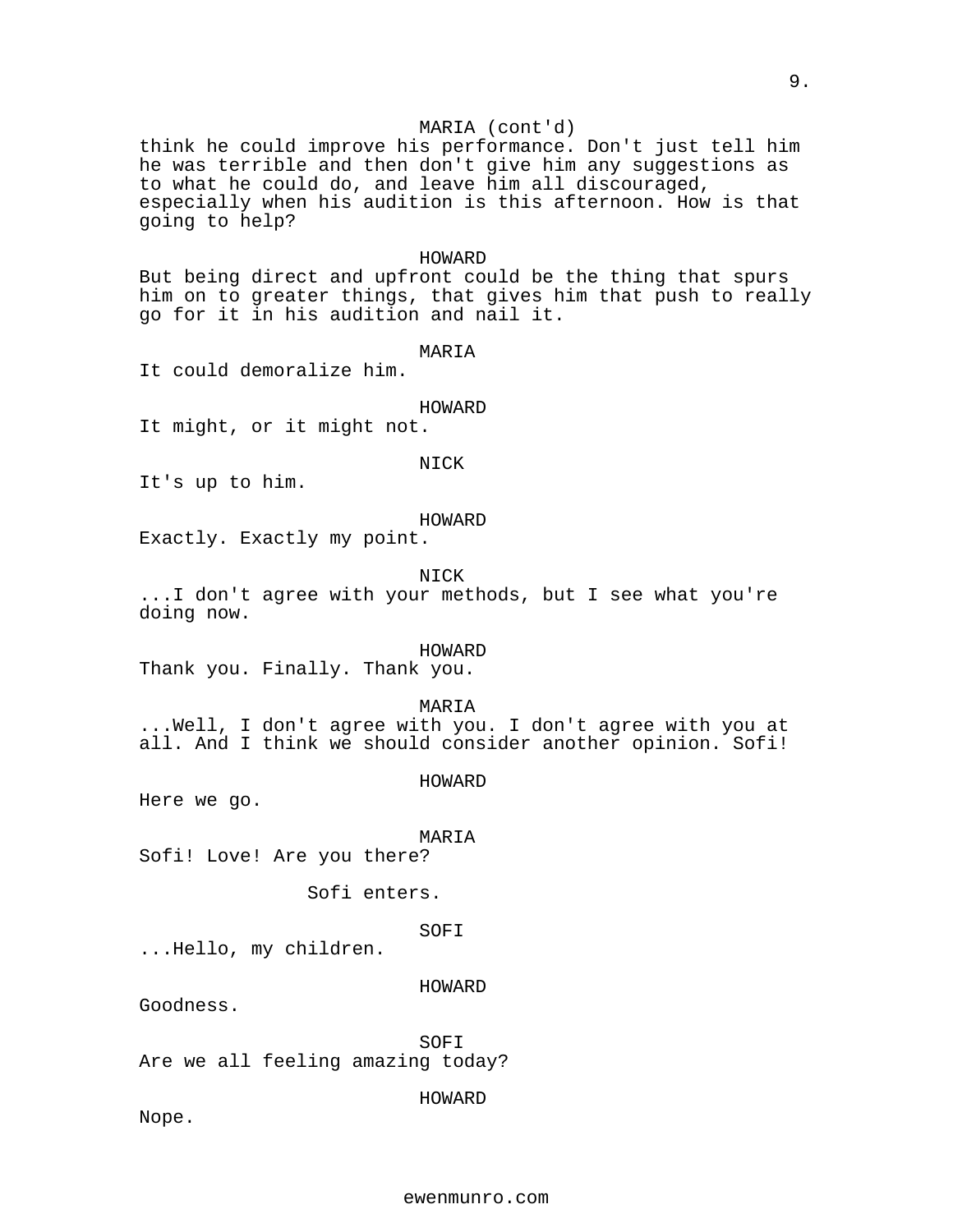## MARIA

Don't mind him, love.

SOFI

Oh, what I don't mind never matters, and what doesn't matter I never mind.

| Huh?                  | NICK   |
|-----------------------|--------|
| Wow, how insightful.  | MARIA  |
| Please, shoot me now. | HOWARD |
| Oh, I'd be happy to.  | MARIA  |
| You wouldn't dare.    | HOWARD |
| Oh, I would.          | MARIA  |
| No, you wouldn't.     | HOWARD |
| Yes, I would.         | MARIA  |
| No, you wouldn't.     | HOWARD |
| Yes, I would.         | MARIA  |
| No, you wouldn't!     | HOWARD |
| Yes, I would!         | MARIA  |
| Enough!               | DAVID  |
| A beat.               |        |

DAVID ...Howard, Maria, let's...be civil.

HOWARD

Good luck.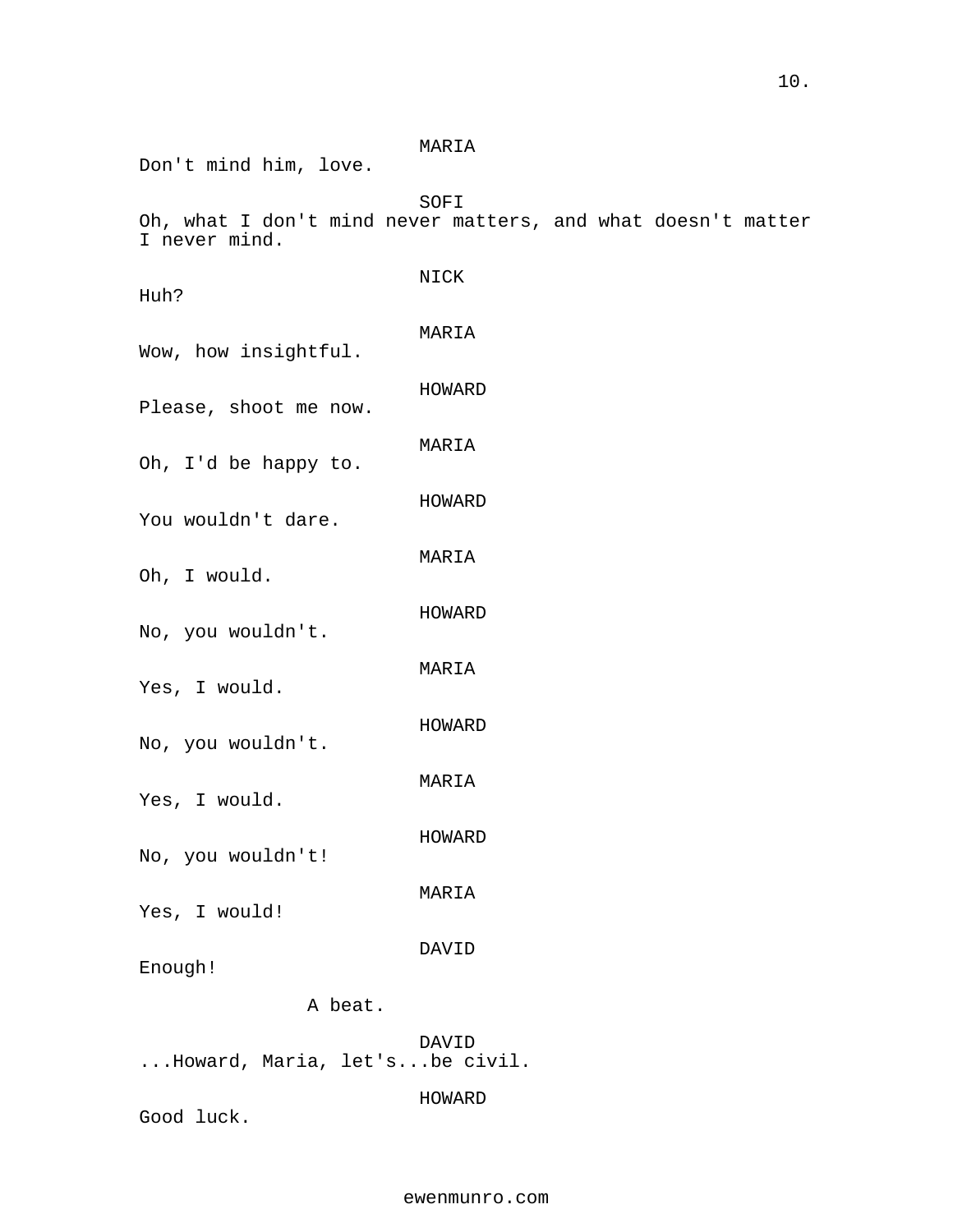#### DAVID

Howard!

## HOWARD

Don't get angry at me. Do you see how hypocritical she's being? She tells me how mean I've been, and continues to call me all sorts of names, and then says she'd shoot me. Does no one else see this?

DAVID

She's just a little upset is all. She wouldn't actually shoot you.

MARIA

Hell, I wouldn't.

#### HOWARD

See. See.

DAVID

Okay. Okay. Let's...breathe. Let's just breathe. We'll bring Sofi in, and we'll breathe together.

HOWARD

I need Sofi to breathe now?

DAVID Howard, let's quit talking, alright?

#### HOWARD

...Fine.

## DAVID

...Sofi, sweetheart, would you come and join us and guide us through some breathing exercises?

SOFI

It would be my pleasure. Everyone, let's gather around. Take a moment to shake out your limbs. Get flexible. Alright, is everyone ready?

I am.

## DAVID

MARIA

Yes.

SOFI

How about you, Howard?

HOWARD

Sure, I'm ready.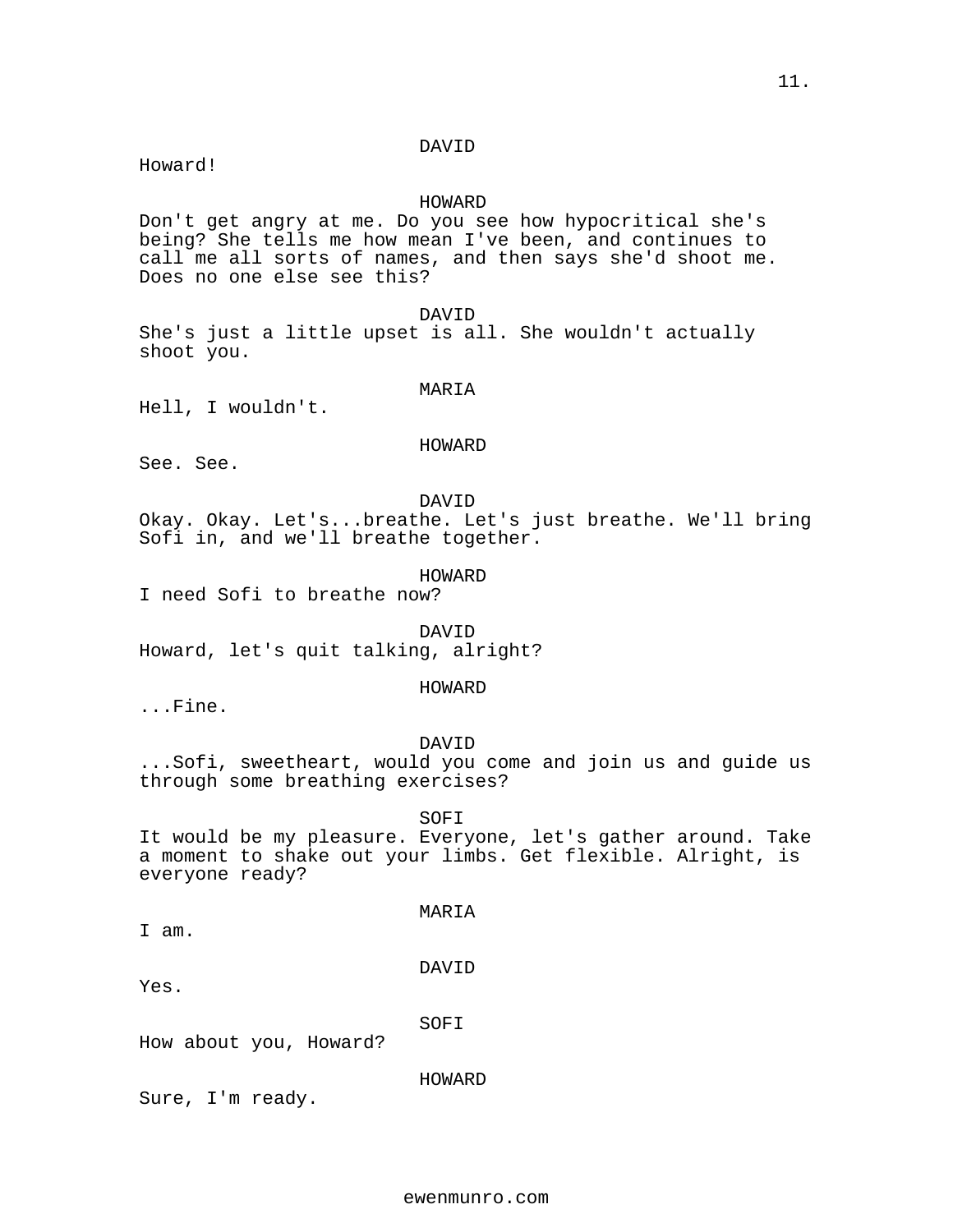SOFI

Okay. Everyone, inhale. Eight...Seven...Six...Five...Four... Three...Two...One...Now, hold for eight. Eight...Seven... Six...Five...Four...Three...Two...One...And now, exhale for eight. Eight...Seven...Six...Five...Four...Three...Two... One...That's round one. Let's go again for two more rounds.

#### HOWARD

This is boring.

## MARIA

Howard!

DAVID You were going to give this a chance.

HOWARD

I didn't say I'd do anything. I'm only here to watch you cats make fools of yourselves.

#### MARIA

You're impossible.

DAVID

Just give this a chance, Howard.

## HOWARD

No. You can't make me do this. Making me do something I don't want to do isn't going to make me enjoy it.

#### DAVID

No one is making you do anything. We're just asking that you give this a chance.

HOWARD ...I'm getting sleepy. I think I'm going to take a nap.

DAVID

C'mon, Howard.

#### MARIA

Fine, good riddance.

Howard leaves. A beat. Then Howard snores loudly.

## MARIA

...He's so infuriating.

Howard continues to snore.

ewenmunro.com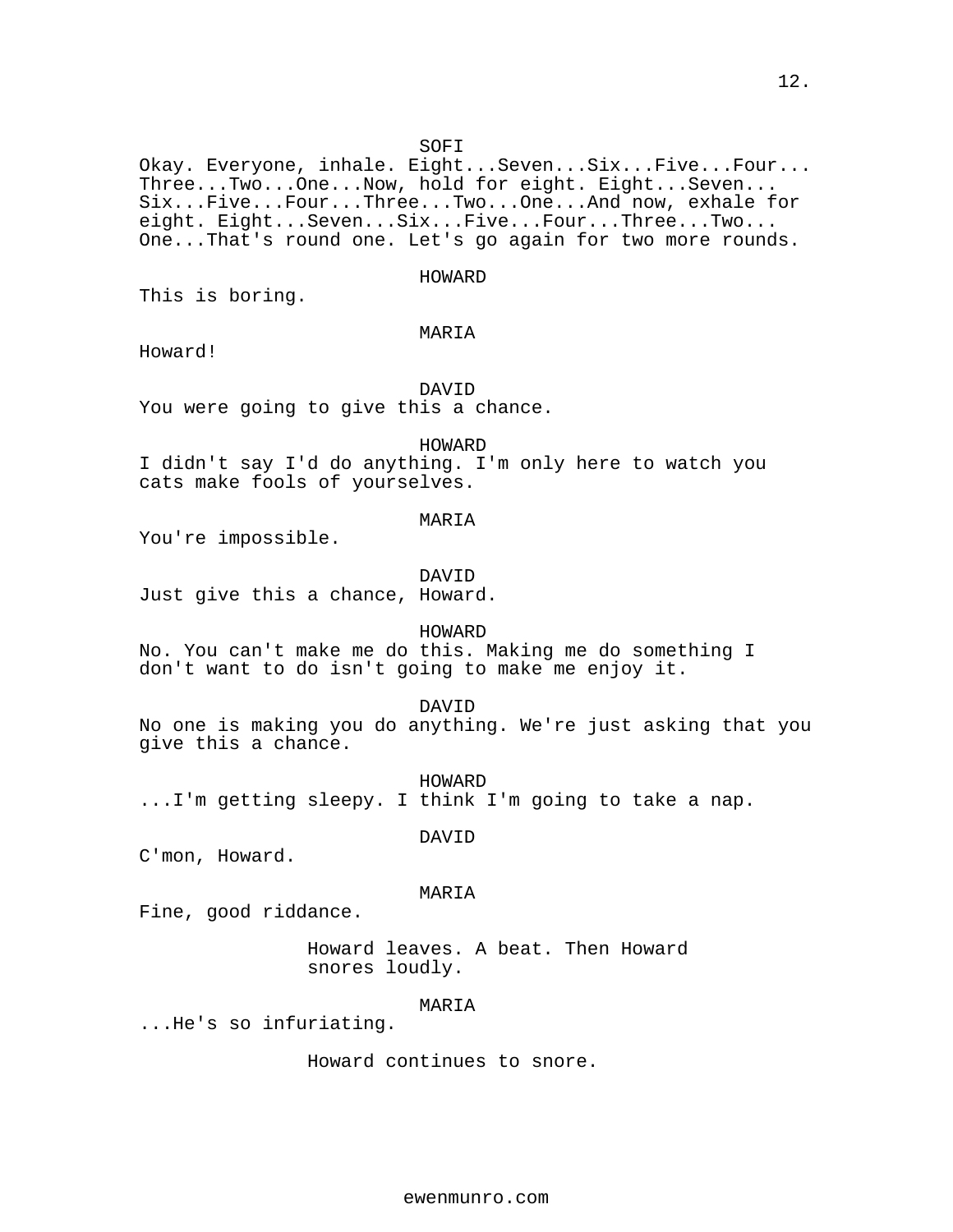SOFI

...My child, he's only infuriating if you allow him to infuriate you.

MARIA

Do you want me to shut him up then?

SOFI

No, just let him be.

Howard continues to snore. A beat. The snoring stops.

#### MARIA

...Thank goodness.

SOFI Now, let's finish our breathing, shall we?

MARIA

Yes, lets.

#### DAVID

Okay.

#### SOFI

Now, inhale for eight. Eight...Seven...Six...Five...Four... Three...Two...One...Hold for another eight. Eight...Seven... Six...Five...Four...Three...Two...One...Now, exhale. Eight...Seven...Six...Five...Four...Three...Two...One...One more round to go. Inhale, eight...Seven...Six...Five... Four...Three...Two...One...Hold, eight...Seven...Six... Five...Four...Three...Two...One...And one last exhale, eight...Seven...Six...Five...Four...Three...Two...One...Keep hydrated. Look after your bodies. Look after yourselves. And as always, it's wonderful to see all your lovely faces. Thank you for this incredible practice.

#### MARIA

Thank you.

#### DAVID

Thank you.

SOFI

Now, how will you being paying? I accept all forms of payment.

## MARIA

Just, here you go.

Maria hands Sofi some money. Sofi takes it.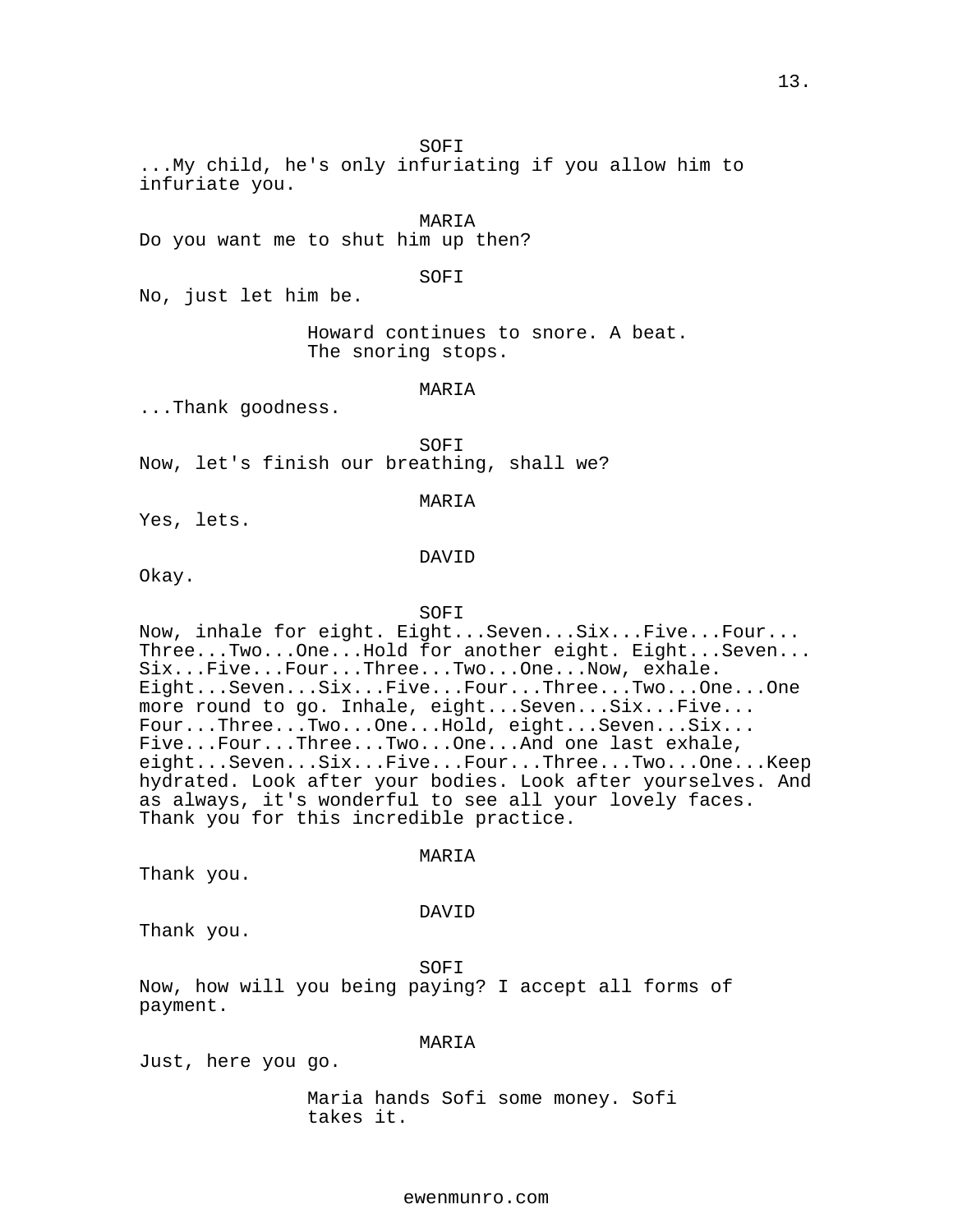SOFI Thank you, Maria. David? DAVID Uh...You know...I'm starting to feel a little sleepy too. SOFI You don't have the money on you now. That's okay. DAVID Sorry, I'm usually a very punctual fellow. SOFI Yes, I know you are. DAVID I'm extremely sorry about this. SOFI It's okay. It's okay. You'll pay later. DAVID ...Thank you. SOFI You're welcome. DAVID ...I'll be off now. Get some much needed rest. SOFI Of course. DAVID Goodbye, Maria. MARIA David, did you want me to spot you? DAVID No, no. A man should pay for his own purchases. MARIA Are you sure? DAVID Very sure. Extremely sure. MARIA Okay then. DAVID Goodbye, Maria.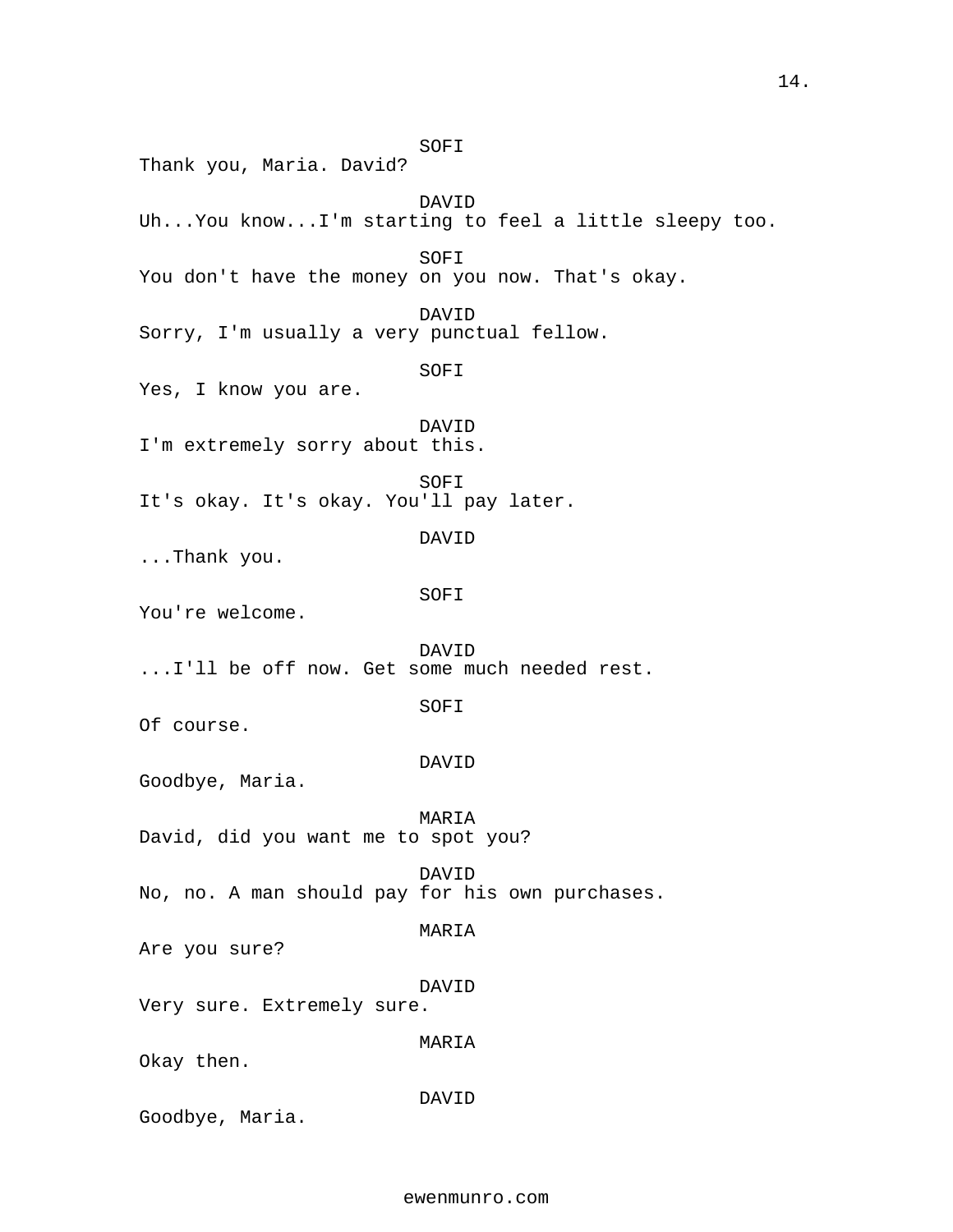MARIA

Bye.

David leaves.

MARIA

...That was wonderful, Sofi.

SOFI

It was nothing. Happy to be of service.

NICK

Do I have to pay? I didn't really do it. Like, I was just breathing like I normally do, without counting.

SOFI I'll give you a free session this time, Nick, my dear, as a treat. But next session, please come prepared. It is not fair that I should give away my gift free of charge.

NICK Okay. Ah, yes. I'll make sure I have...all the things.

SOFI

Great.

NICK

...Uh, I'm going to go too.

SOFI

Okay.

NICK

Bye.

MARIA

Bye, Nick.

Nick leaves.

MARIA ...Oh, I'm so happy that you're here.

SOFI I'm happy that you're here as well.

MARIA ...Oh, would you do us a kind favor?

SOFI What would you like me to do?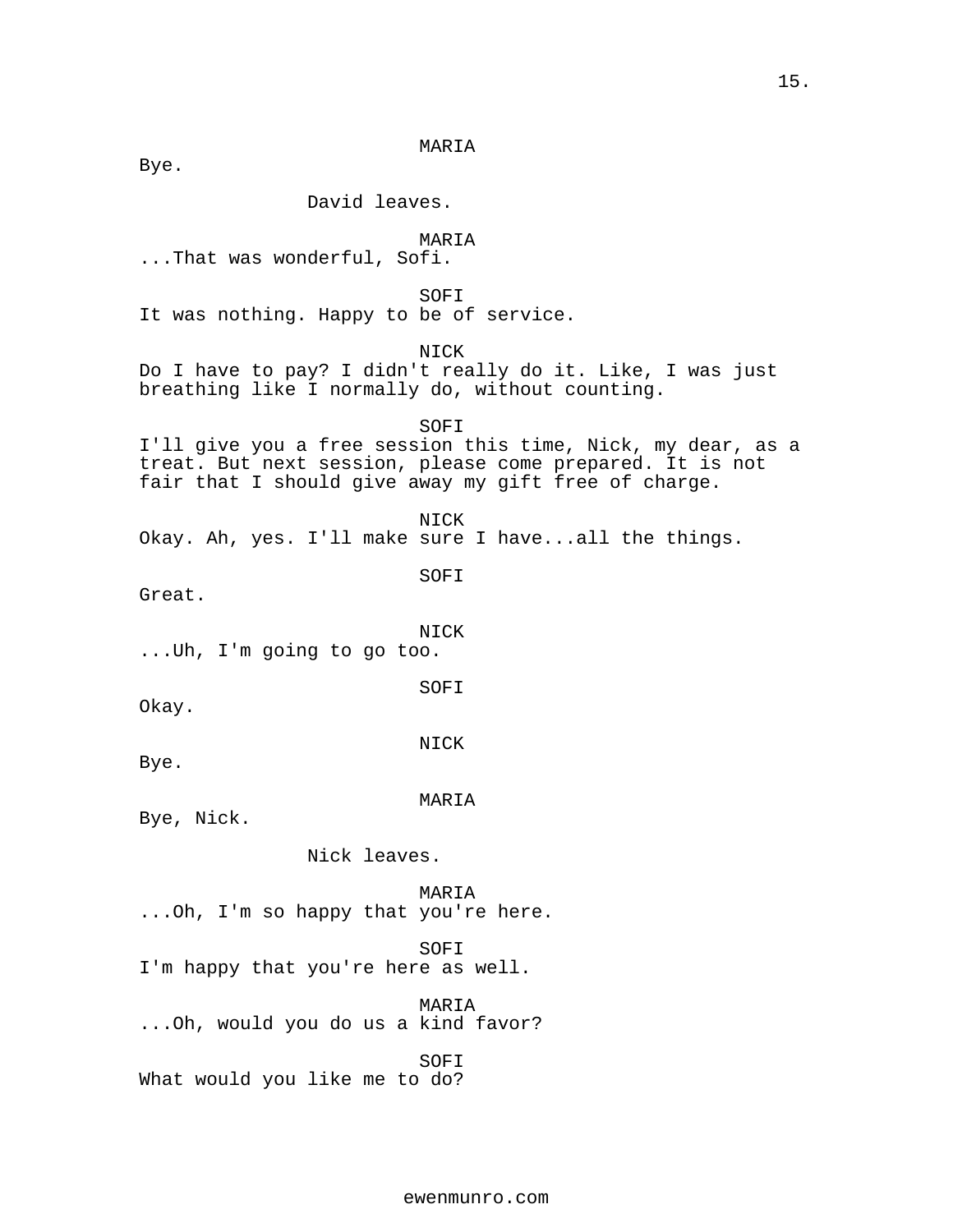MARIA Would you tell John how amazing of an actor he is and that he's going to be incredible in his audition? SOFI It would be my pleasure. MARIA Oh, wonderful. John! John! JOHN Yes? MARIA John, guess who's here? JOHN Sofi? MARIA It's Sofi. JOHN I can see her. MARIA Say "Hi" to Sofi, will you? JOHN Hi Sofi. SOFI Hi John. MARIA Sofi would love to see you perform your piece. JOHN Really? SOFI Of course I would. JOHN I don't know if I'm in the right state of mind to deliver it. MARIA Has that scrooge got into your head? JOHN No.

16.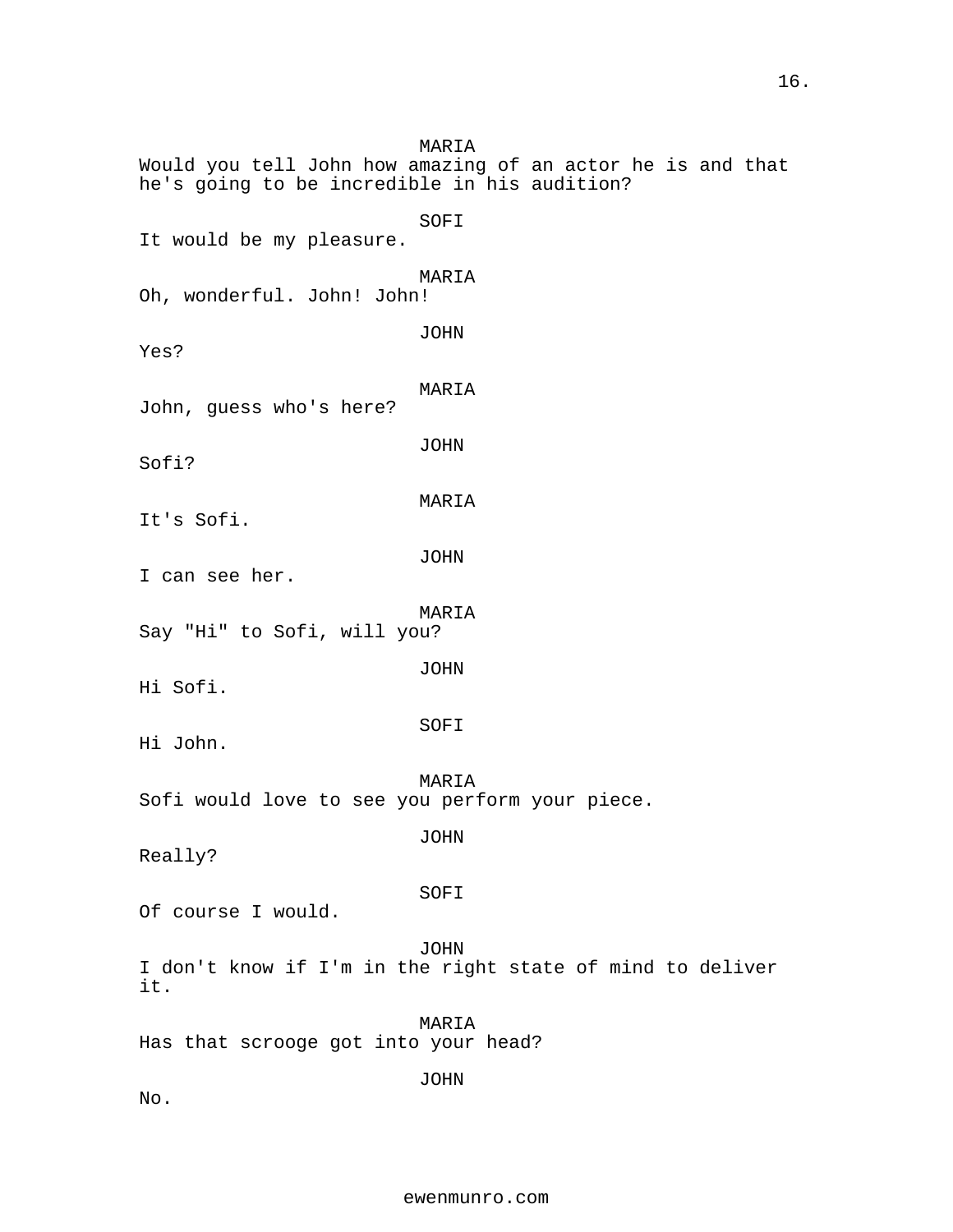#### MARIA

Oh, he really gets on my nerves that...that...badger.

SOFI

It's okay. Remember, the only reason he gets to you is because you let him.

MARIA Right. You're right. You're always right.

SOFI John, I would love to see your piece.

JOHN

...Okay. Okay, I'll do it.

SOFI

Wonderful.

JOHN

...Here it goes: "What a turn out. It's good to see you all here, but...just gathering here today isn't enough. It's only a start. We have to do more because, believe it or not, this is not just about you, or me. No, it's about something more, something greater. It's about us. It's about doing what is right for us, what is right for each other. See, what we're addressing here is that the only ones that are going to support us is us. No one else. And I could stand up here and judge those who are throwing us by the wayside. I could berate those who only consider us as a means for their own personal gain, but who will that help? Who will that serve? What I will do is highlight how we have to stand together. We have to stick together, and make our voices heard, because if we don't, then who will help us? Who will help us? Thank you."

A beat.

MARIA

...Woooo! Yay, John!

JOHN

Thanks.

SOFI

That was -- That was very moving. I loved it. Thank you for sharing.

JOHN

But you love everything.

SOFI

That's because everything is so easy to love.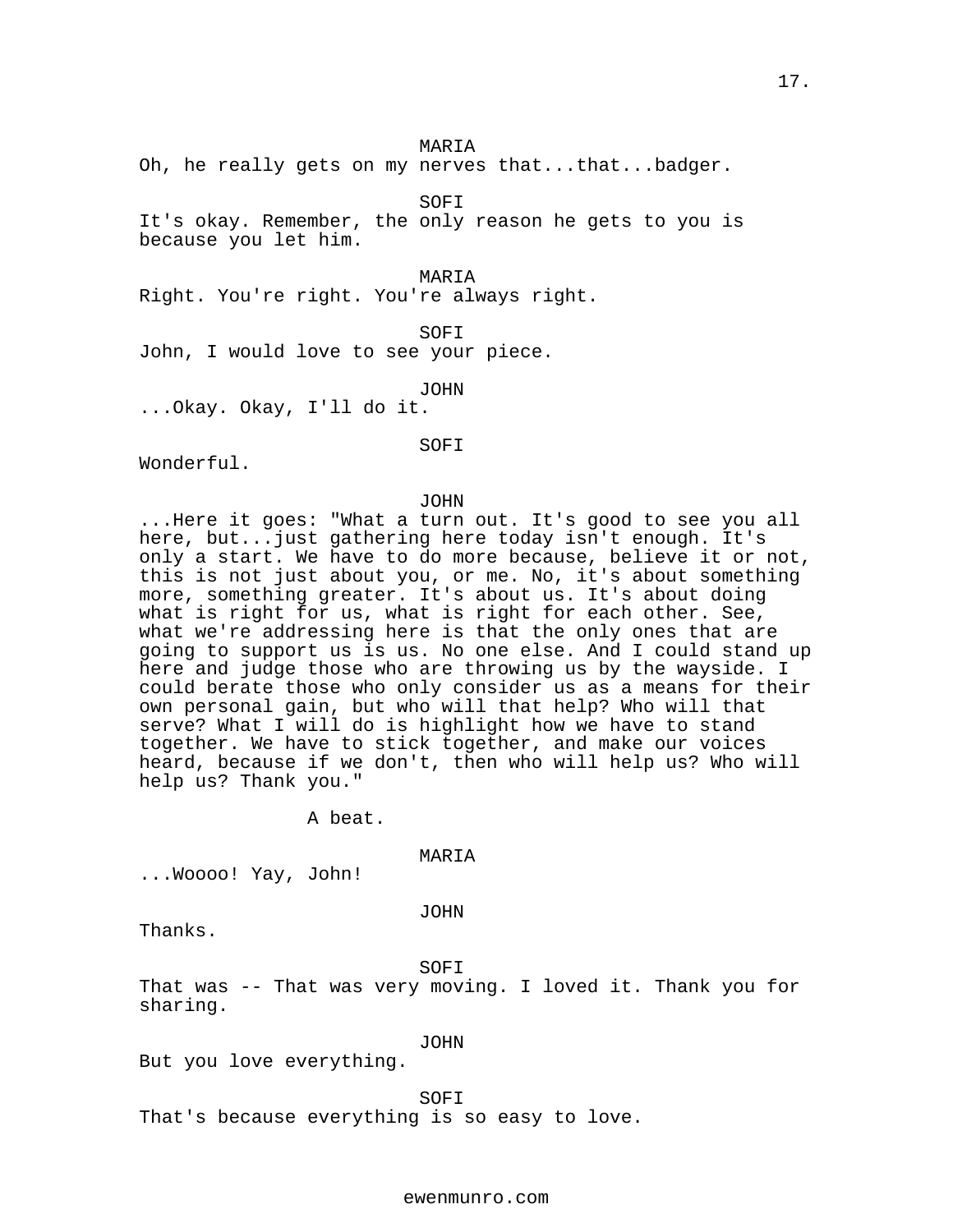18.

JOHN

Some might not see it that way.

SOFI Then they don't see it that way.

JOHN

How can I validate your opinion if you love everything?

SOFI

Maybe, you don't have to.

JOHN

What do you mean?

## SOFI

...You beautiful soul. Look at you, trying to explain everything, when you can't. When you try to rationalize, decipher things, you can go on dissecting and dissecting and dissecting indefinitely, never reaching a conclusion, or until you get tired of yourself. Just...do. What will happen will happen. What will be will be.

## MARIA

...Wow...You are so amazing, Sofi. I want to learn more from you. Oh please, will you teach me more?

SOFI

I'd be more than happy to. But you will have to pay me.

#### MARIA

Of course. Of course. Where shall we go?

SOFI

Somewhere discrete. Where there is no one else around.

MARIA

'Right.

SOFI

Sorry John, but what I have to teach Maria is exclusive.

JOHN

No, it's okay. I still don't get what you're saying though.

SOFI

Do your homework then.

JOHN

Can't you just tell me?

## SOFI

I'll see you later John.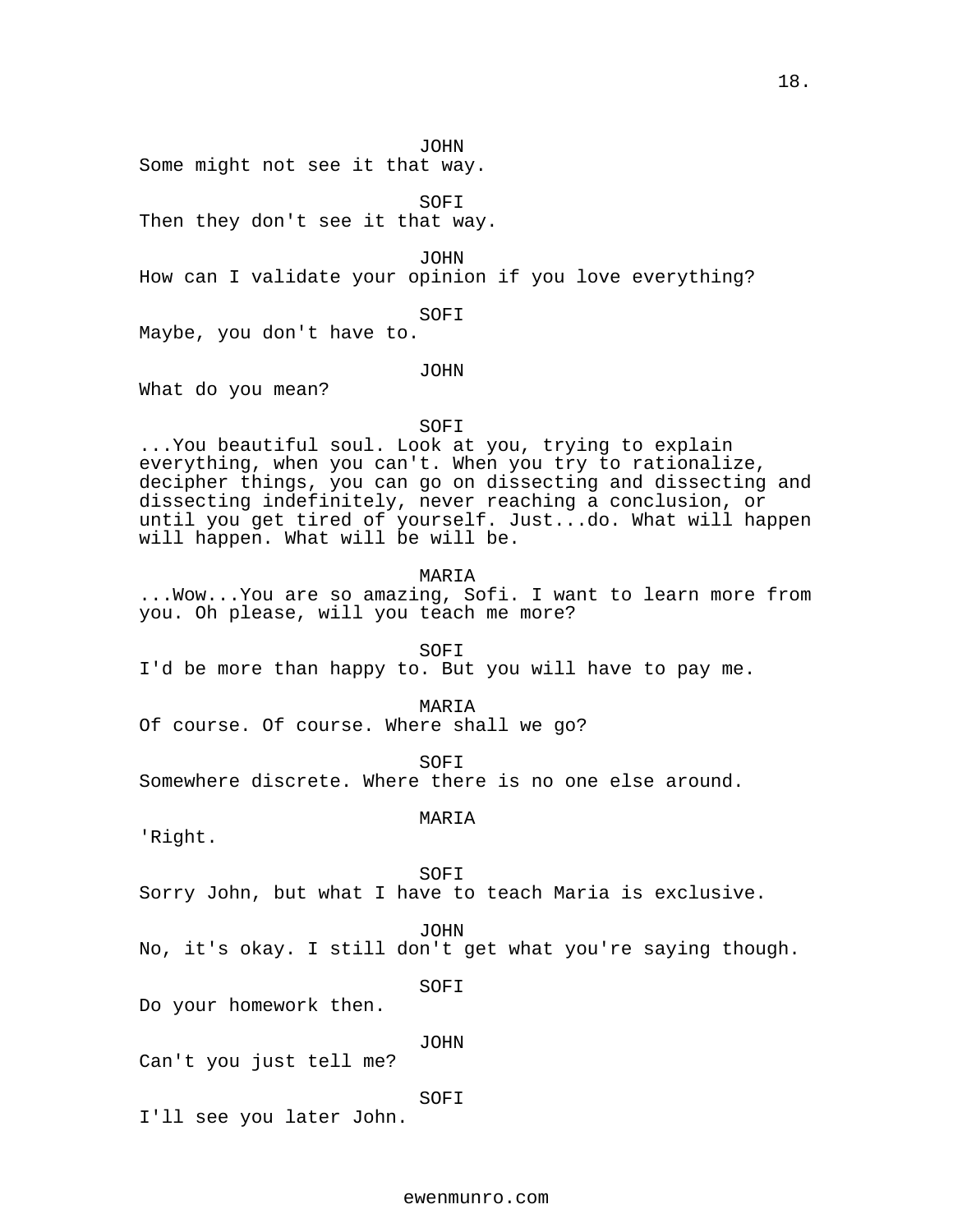MARIA Bye John. JOHN Bye. Sofi and Maria leave. Max enters. MAX ...Ah, John. JOHN Hi Max. MAX How are you, my friend? JOHN I'm okay. MAX Okay? Just okay? JOHN Yeah. MAX You don't look just okay. What's the matter, John? JOHN I'm just a little concerned. MAX Concerned? About what? JOHN About my audition. MAX Yeah? JOHN I don't know if I'm ready. MAX Oh, I'm sure you'll do just fine. JOHN I hope so, but I don't know. MAX Would you like to practice?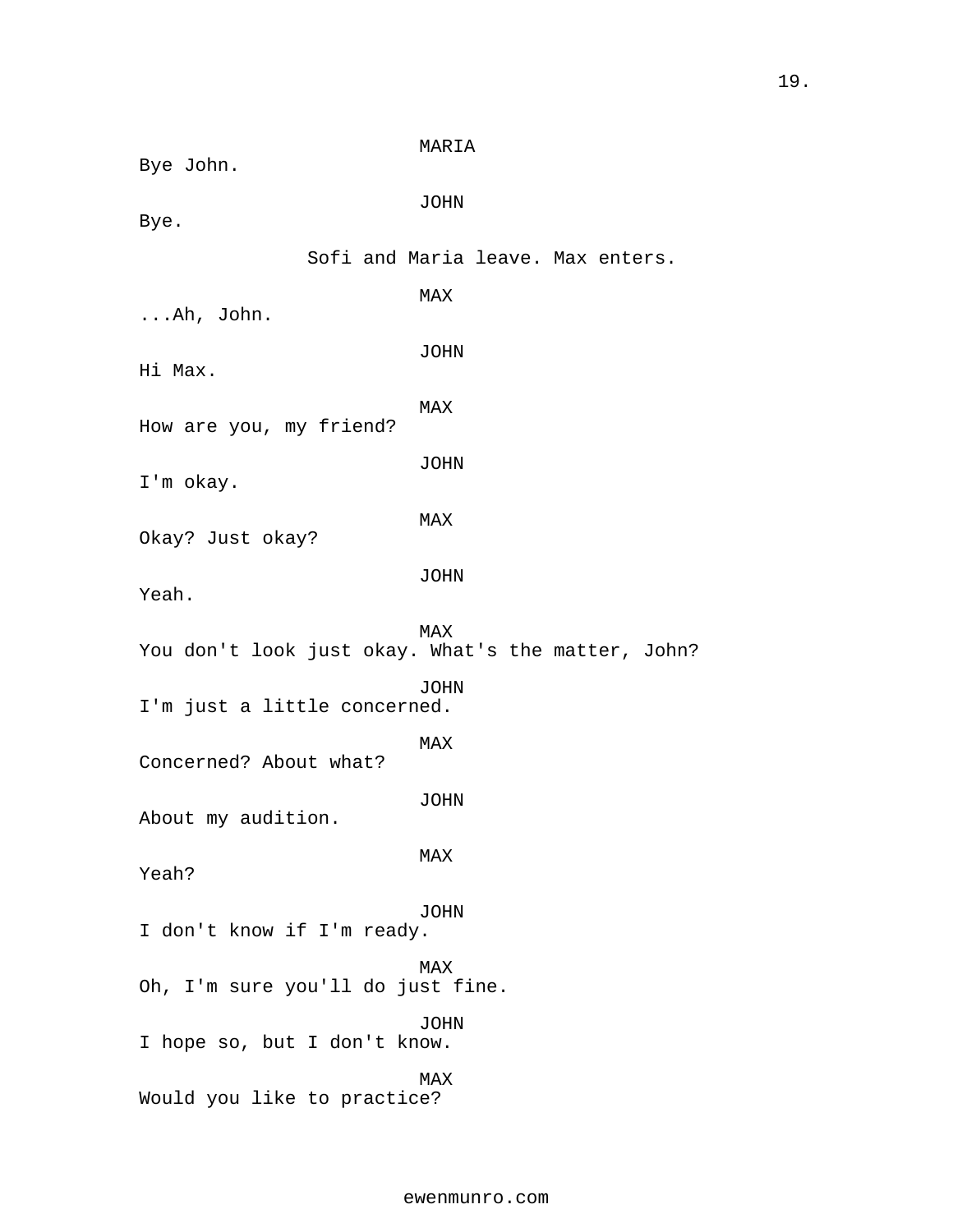JOHN

I don't know if that'll help right now. It might be better to give myself some space, some clarity, you know?

MAX

Yes, 'right, good idea.

A beat.

MAX

...May I ask, John, why is this audition stressing you out?

JOHN

Because it's a great opportunity. And I really want to do well.

MAX

But there will be other opportunities in the future. Why is this one audition stressing you out?

JOHN

I don't know. I guess, because this is my dream. This is what I want to be doing with my life. Can you understand that? What it's like to dream? To dream big? And to work so hard for it?

MAX I can understand. But you don't need to worry about such things. Just act. The joy should be in the act, not in the achievement.

JOHN

I guess.

MAX

There's something more to this, isn't there?

JOHN

I don't know.

MAX

Sure, you do. Everyone knows what their weaknesses are, it just a matter of if they have the courage to admit it to themselves or not.

A beat.

MAX ...Is this about something else?

JOHN

...Yes.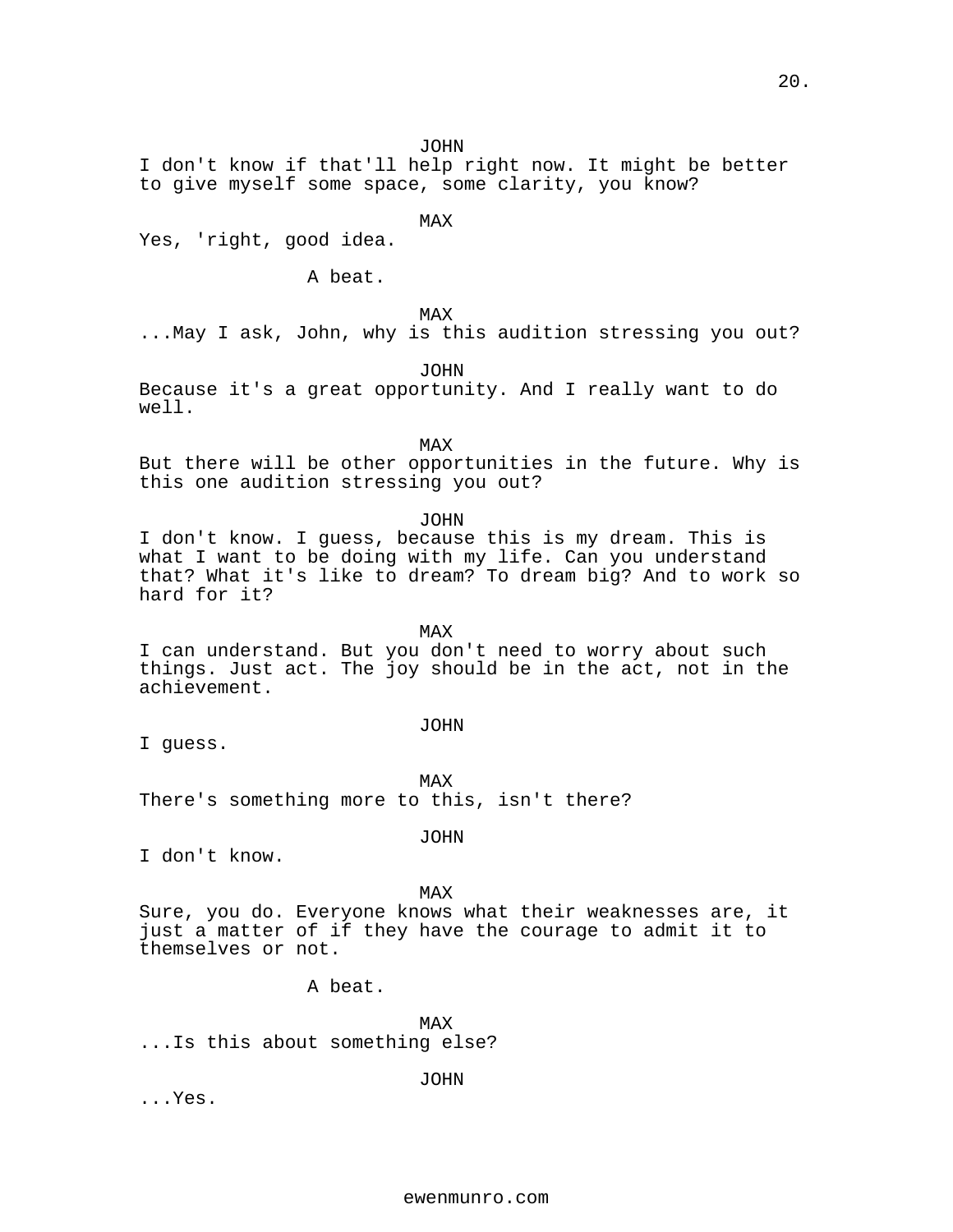MAX

What is your weakness?

## JOHN

...I'm scared.

MAX

Scared? Scared of what? What do you have to be scared of?

## JOHN

Scared of what might happen if I don't get picked.

## MAX

Why does that scare you?

JOHN

Because...Because who am I if I can't perform? What's my purpose in life if I can't act? I'd be useless, just another dead soul.

MAX

So what if you don't get this role. Big deal. Is that the end of the world?

## JOHN

It might as well be.

MAX Nonsense. Sure, you'll be upset, crying yourself to sleep for a while. But then you'll pick yourself up, and move on.

#### JOHN

I suppose.

MAX

Besides, not getting this role doesn't mean the end of acting. You can always go and audition for other roles.

JOHN

But I won't be playing this role.

MAX

What's so special about this role?

#### JOHN

It's a big opportunity. It really is. If I get the role, I'll be working with the best. It'll mean I'll be in with the stars, traveling together, working together, getting to know each other, which can lead to greater opportunities, greater things. I'll be going straight to the top. It'll be my big break.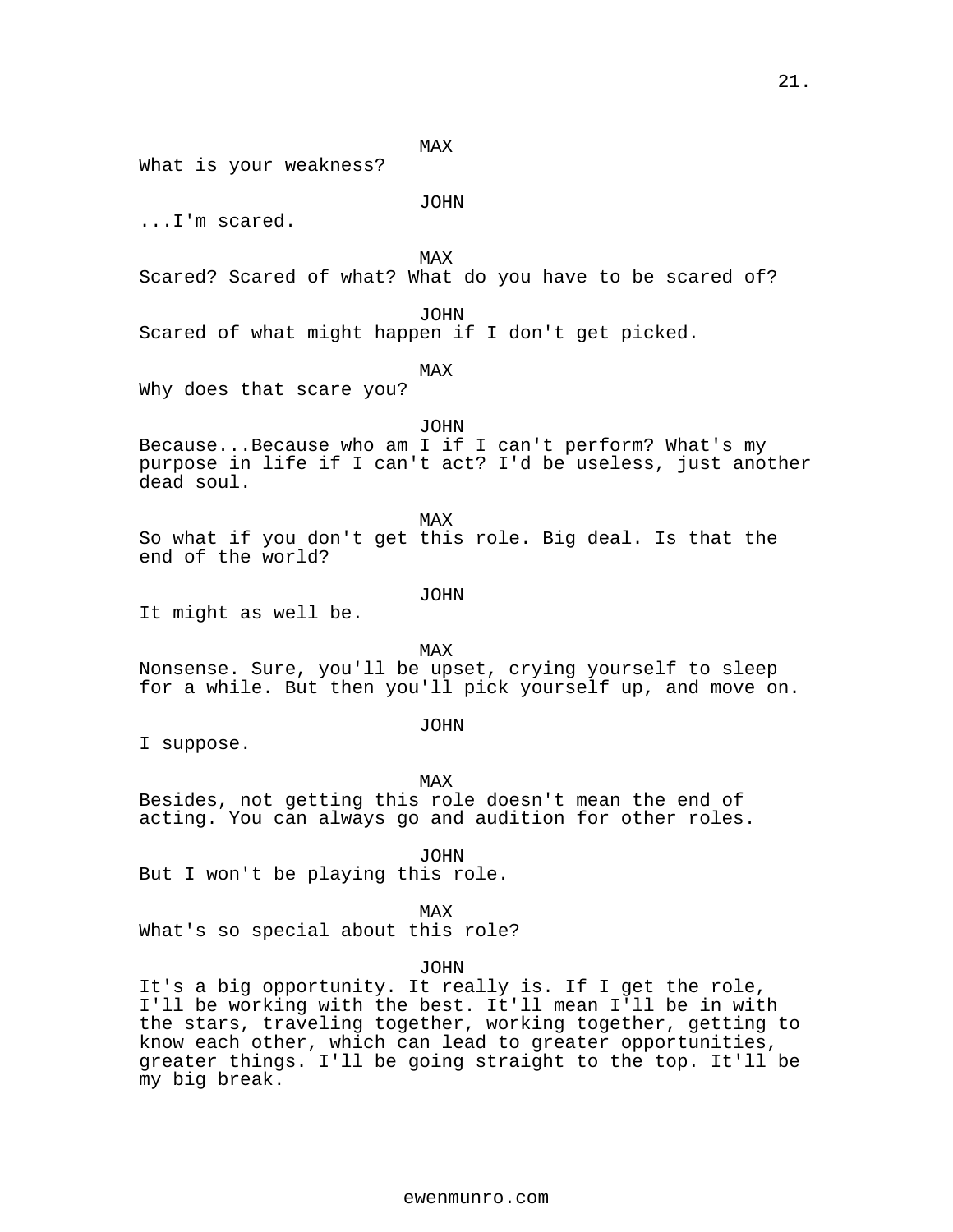MAX Wow, it is a big role. JOHN Yeah. MAX But what will you be going straight to the top of? JOHN Everything. MAX Everything? JOHN Yeah. MAX That's a lot of things. JOHN It sure is. MAX And you would like that? JOHN Yeah, of course I would. It's my dream. MAX But how can you know what it's really like unless you're there? JOHN I...I can't know. MAX How do you know you want that dream then? JOHN I don't know, I just do. It's what I dream about. It's what I think about all the time. It's just what I want. Do you understand? MAX Yes, I understand perfectly well. But why can't you just enjoy acting? JOHN

Because it's not the same. It's not the same as being out there, on the big stage, in front of all those people.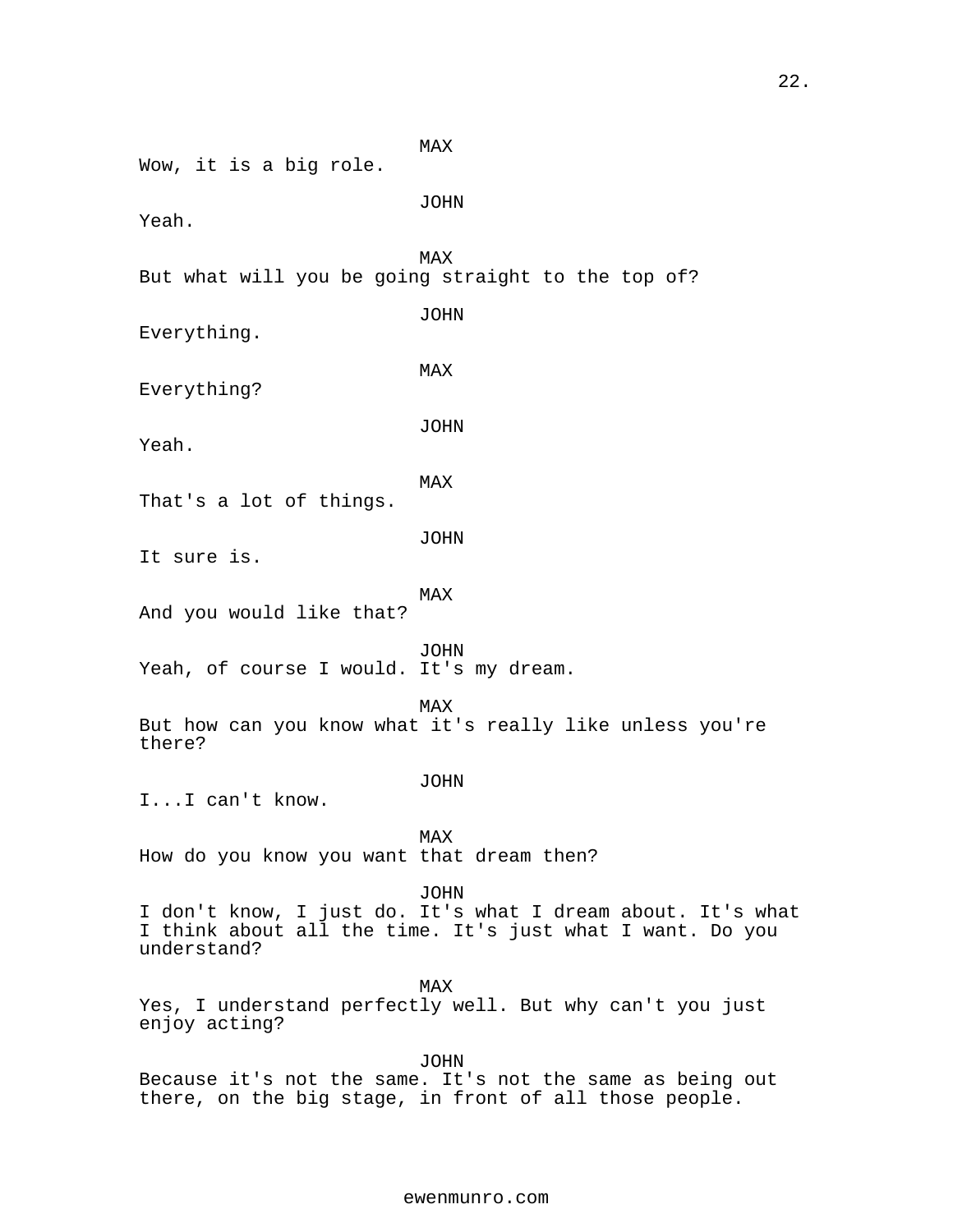MAX John, the world is the biggest stage there is. A beat. MAX ...You can just go out there and perform for the world. You can play any role you want, be whoever you want to be. No one is stopping you but yourself. JOHN ...Thanks, Max. MAX No worries. JOHN ...I'm going to go, give myself some space. MAX You're not just trying to get away from me, are you? JOHN No, I wouldn't to that. MAX Just making sure. JOHN ...Goodbye, Max. MAX Goodbye, John. John leaves. Amelia enters. AMELIA ...Hi, Max. MAX Oh, Amelia. Fancy seeing you here. AMELIA You as well, Max. How are we? MAX You know, good, as always. AMELIA Everyone's good, but that doesn't describe how one feels. I want to know how you're feeling.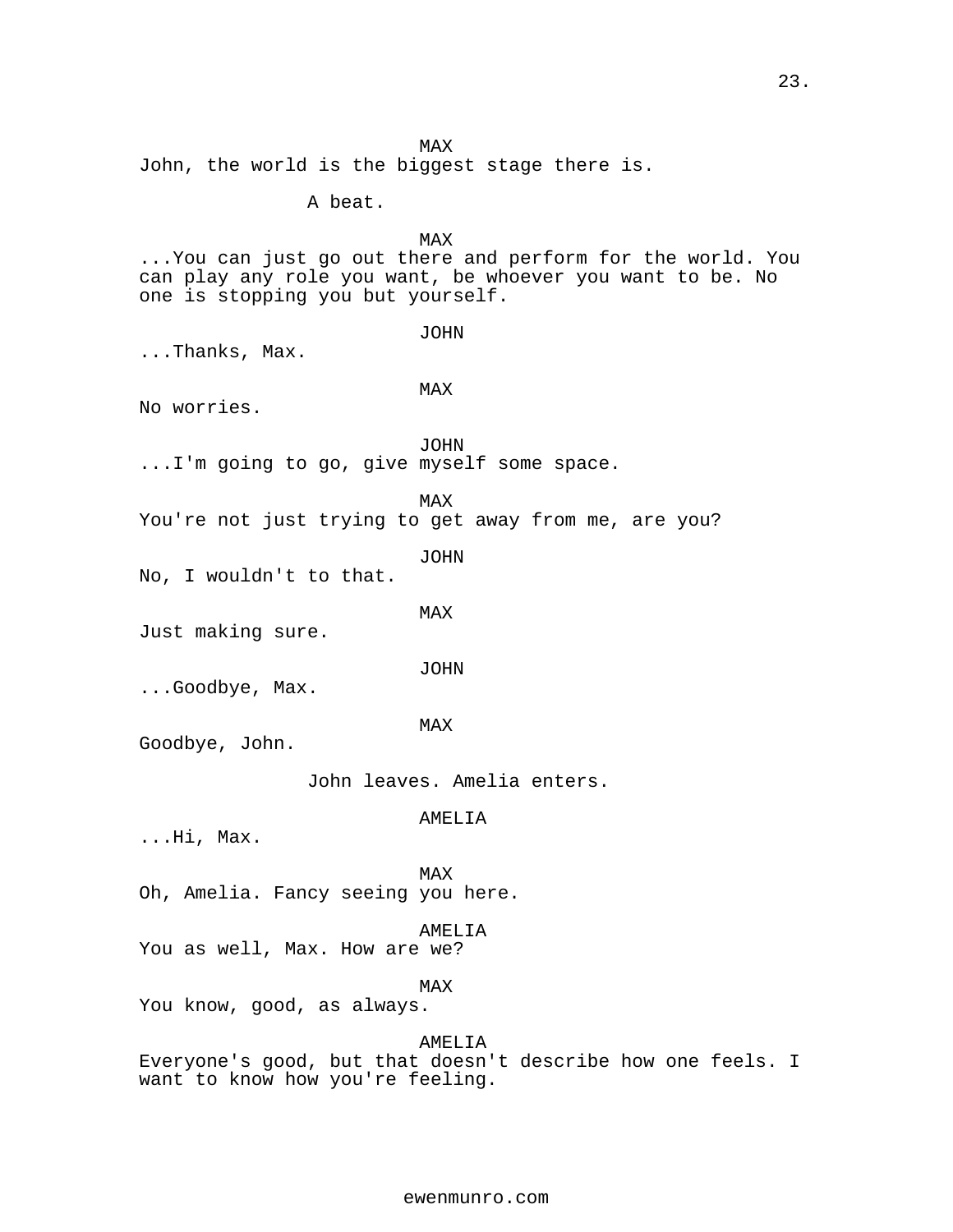MAX You're the only one. AMELIA Yes, well, someone has to set the example. MAX 'Right. AMELIA So how are you feeling? Really? MAX I just had a conversation with John. AMELIA Ah, John. How is the little champion? MAX He's worried. AMELIA What about? MAX He has this audition this afternoon, and he's stressing out about it. AMELIA Is he not losing sleep over what happened anymore? MAX It doesn't seem like it. AMELIA That's good to hear. Was it really that bad, what happened to him? MAX I won't say, for his sake. I promised him I wouldn't tell anyone what happened. AMELIA But you're okay with telling people that something did happen? MAX You seemed to know that something had happened to him. AMELIA I did. I don't know how I knew. Just did.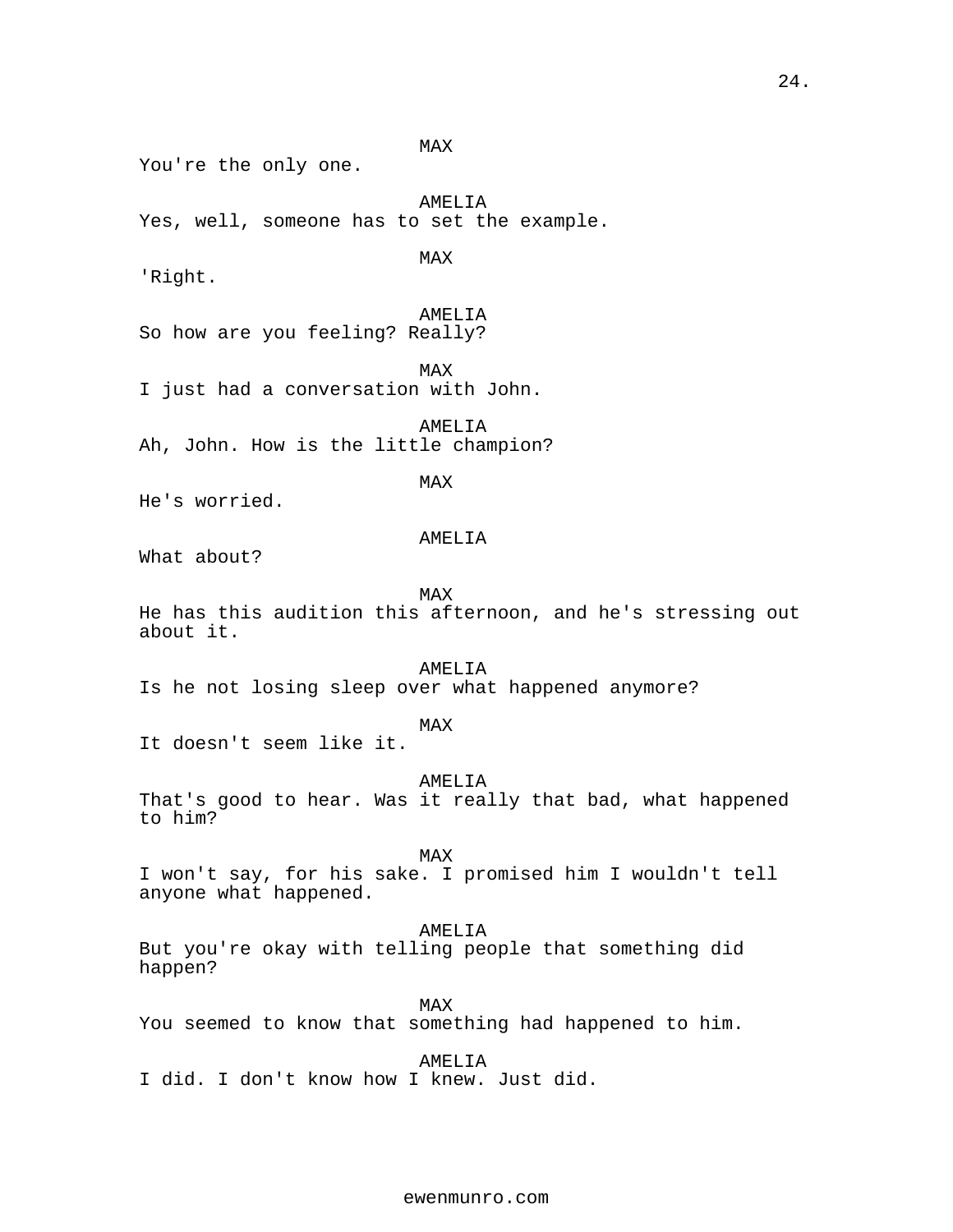MAX Intuition. AMELIA Intuition. MAX What's your intuition telling you now? AMELIA That you're kind. MAX Not wrong there. AMELIA Especially to John. MAX Of course. AMELIA You must care about him a lot. MAX I do. I do. Do you have someone you care about as much, Amelia? AMELIA No. No, I don't. MAX Maybe, it doesn't have to be that way. AMELIA No, it doesn't have to be. MAX Maybe, you could find someone. AMELIA I could. MAX Or maybe, he's close by. AMELIA ...Maybe. I...I don't know with these things. MAX What's there to know? You don't need to know anything to care. You just care.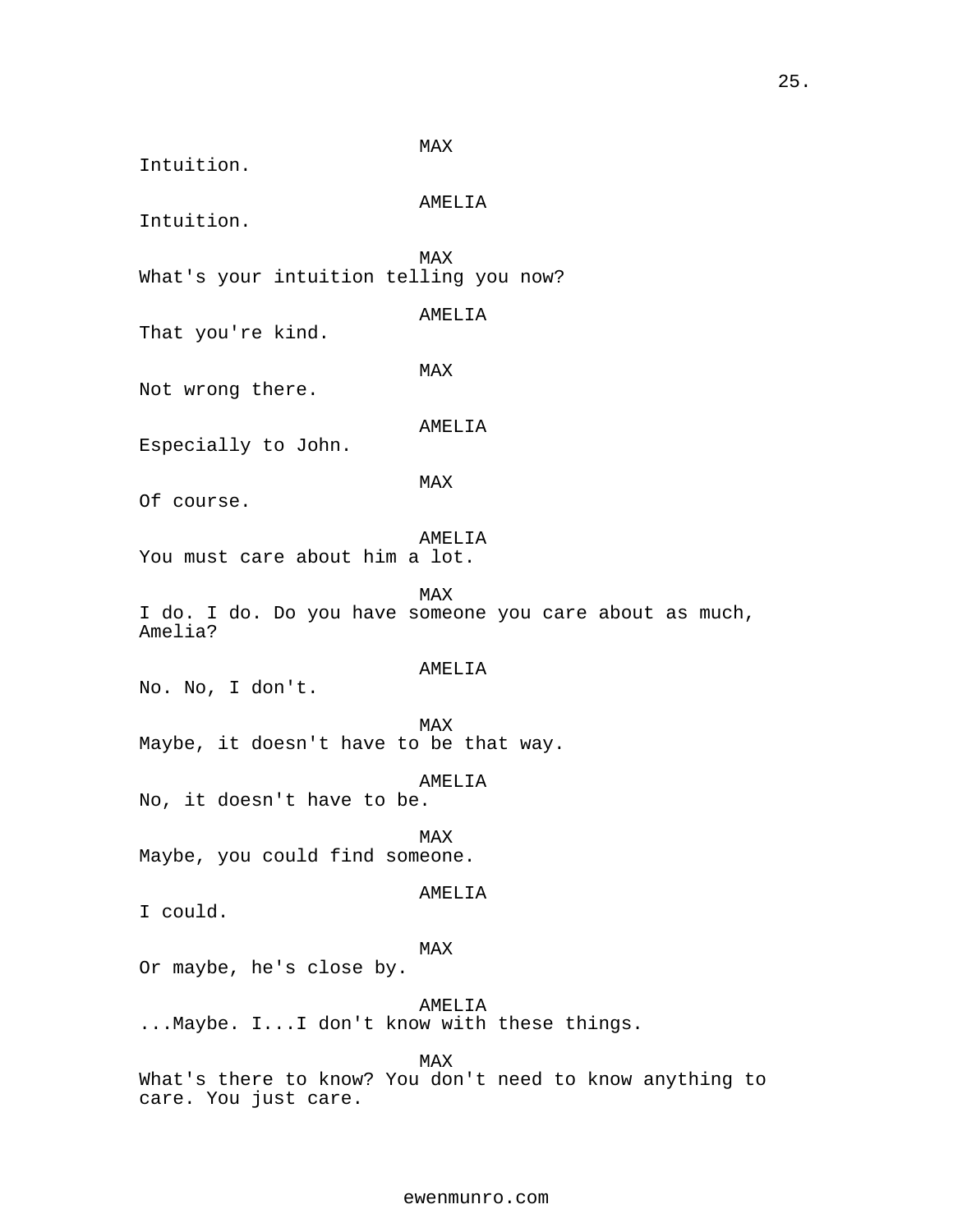AMELIA Easy to say, hard to do. MAX Only if you think that. Maria and Sofi enter. MARIA ...So, when I am sitting, all I have to do is let my mind wander? SOFI Yes, don't try to interfere with your wandering mind and investigate the place where those wandering thoughts have come from. MARIA Oh, 'right, I see. Gotcha. SOFI Great. MARIA ...Oh, Max, Amelia, didn't see you two there. MAX Hi guys. AMELIA Hi. MARIA How are you two? MAX Good. AMELIA Yeah, good. MARIA Is this a bad time? AMELIA Uh, no. MAX Kind of.

MARIA Oh, we're sorry, we'll get out of your way.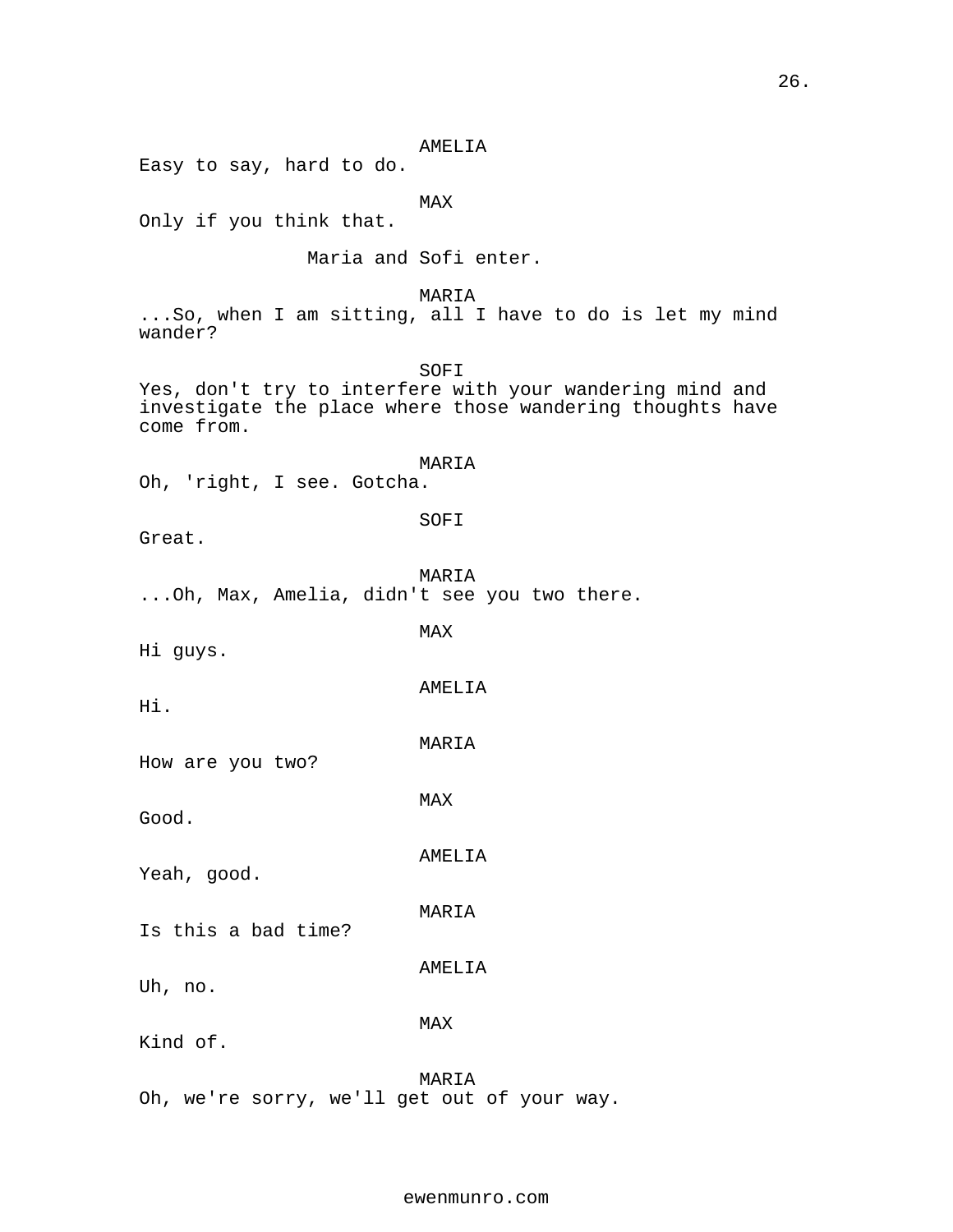AMELIA No, you don't have to. I was going to go anyway. MARIA Oh, no, don't go. Don't leave because of us. MAX Yes, please, stay. AMELIA No, it's okay. I ought to go. Goodbye. MAX Wait, Amelia. Don't go. AMELIA No, I should. I'll see you around, Max. MAX Remember what I said, yeah? AMELIA Yeah, I will. Bye. MAX Bye. Amelia leaves. SOFI ...Do you think she overheard what we were talking about? MARIA About what? SOFI About what I was telling you to do when you're sitting. MARIA I don't know. SOFI Max, did you overhear us? MAX Sorry? SOFI Did you hear us talking as we walked in? MAX I heard you talking.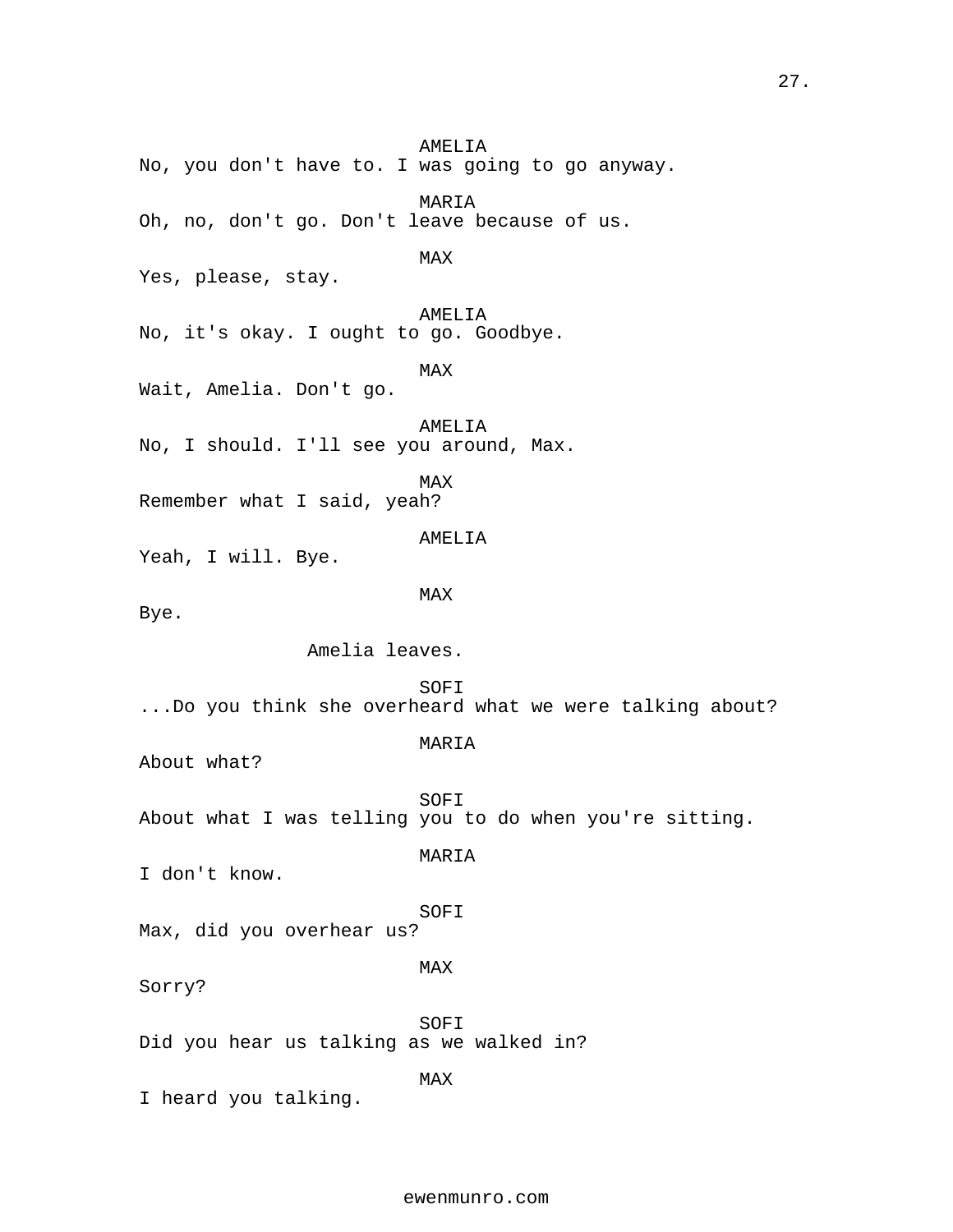SOFI Did you hear what we were talking about?

MAX

No.

MARIA I'm sure she didn't hear what we were talking about.

SOFI

Yeah, I'm sure you're right. But one can never be too careful.

MAX What? One can always be too careful.

SOFI Well, yes, but...you know what I mean? Anyway, it's fine. I can let it go.

A beat.

MARIA

...How's it going with you and Amelia?

MAX Ah, you know, I'm trying, but it's not happening.

MARIA

I'm sorry. Hang in there. I'm sure she'll come around.

MAX

Thanks, Maria.

MARIA You two would make a great couple.

David enters.

DAVID

...Hello.

MARIA Hello princess. Have a nice nap?

DAVID

Yeah, I-I sure did.

SOFI

Do you have my money now?

DAVID

Not even a "Hello."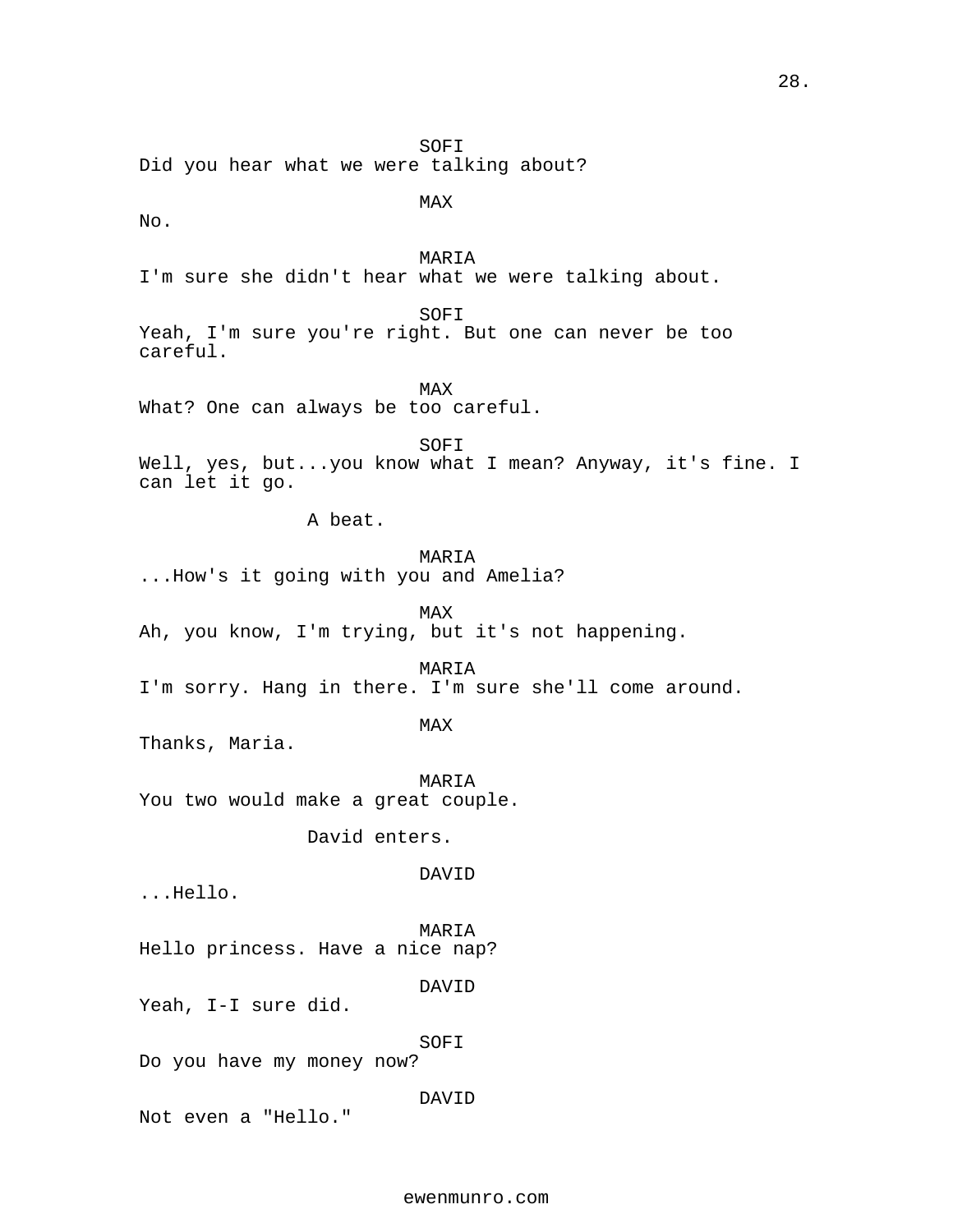David hands Sofi some money. Sofi takes it. SOFI ...Thank you. MAX I think I'm going to head off. DAVID Oh, why leave? I've only just arrived. MARIA It's because Amelia isn't here anymore. DAVID Oh, I see. MAX That's not it. I have other things to do. MARIA Like what? MAX I can't say. DAVID Oh, a secret. I like secrets. MARIA What are you doing that you have to keep away from us, love? MAX I cannot say. MARIA Fine, love. Be good, yeah? MAX Always. DAVID Bye. MAX Bye. Max leaves. DAVID ...So, what are we up to now?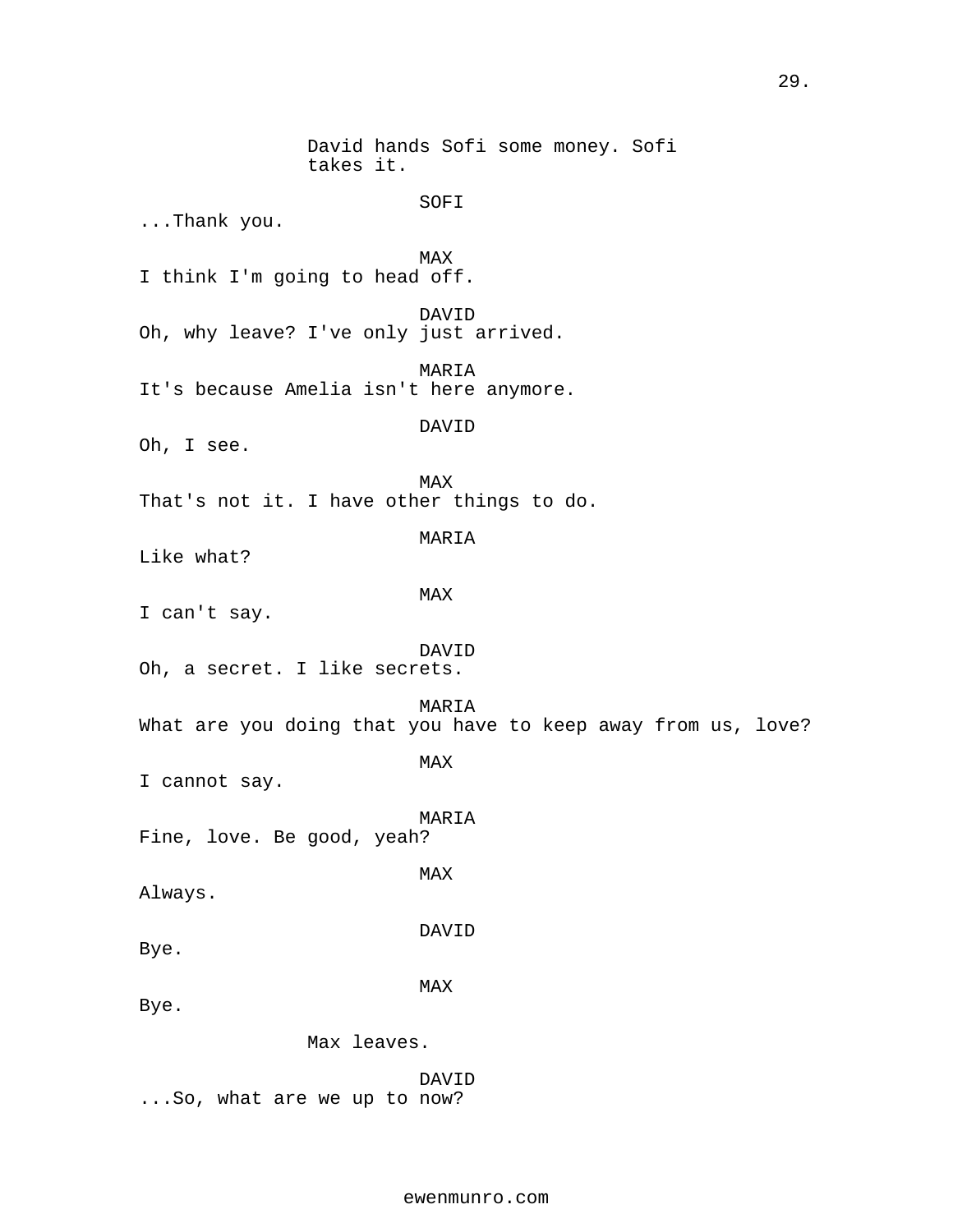30.

DAVID Oh, uh, I think I'll sit out of this one. MARIA You will be joining us? DAVID No, I mean I won't participate. MARIA Are you sure? DAVID Yes, very sure. MARIA Oh, okay. SOFI Would you mind leaving us then? Your presence will interfere with our practice if you're just standing around. DAVID Um... MARIA No, David can stay. I won't mind. SOFI But I mind. If there's anything around that might obstruct you from your practice then you'll never get the most out of it. MARIA 'Right, but wouldn't he only bother you if you let him bother you? SOFI I'm just looking for what is best for us. DAVID No, Maria, it's okay.

MARIA I don't know. Maybe, we should sit. Sofi, would you walk us

SOFI

through sitting?

It would be my pleasure.

MARIA Are you sure? You just got here.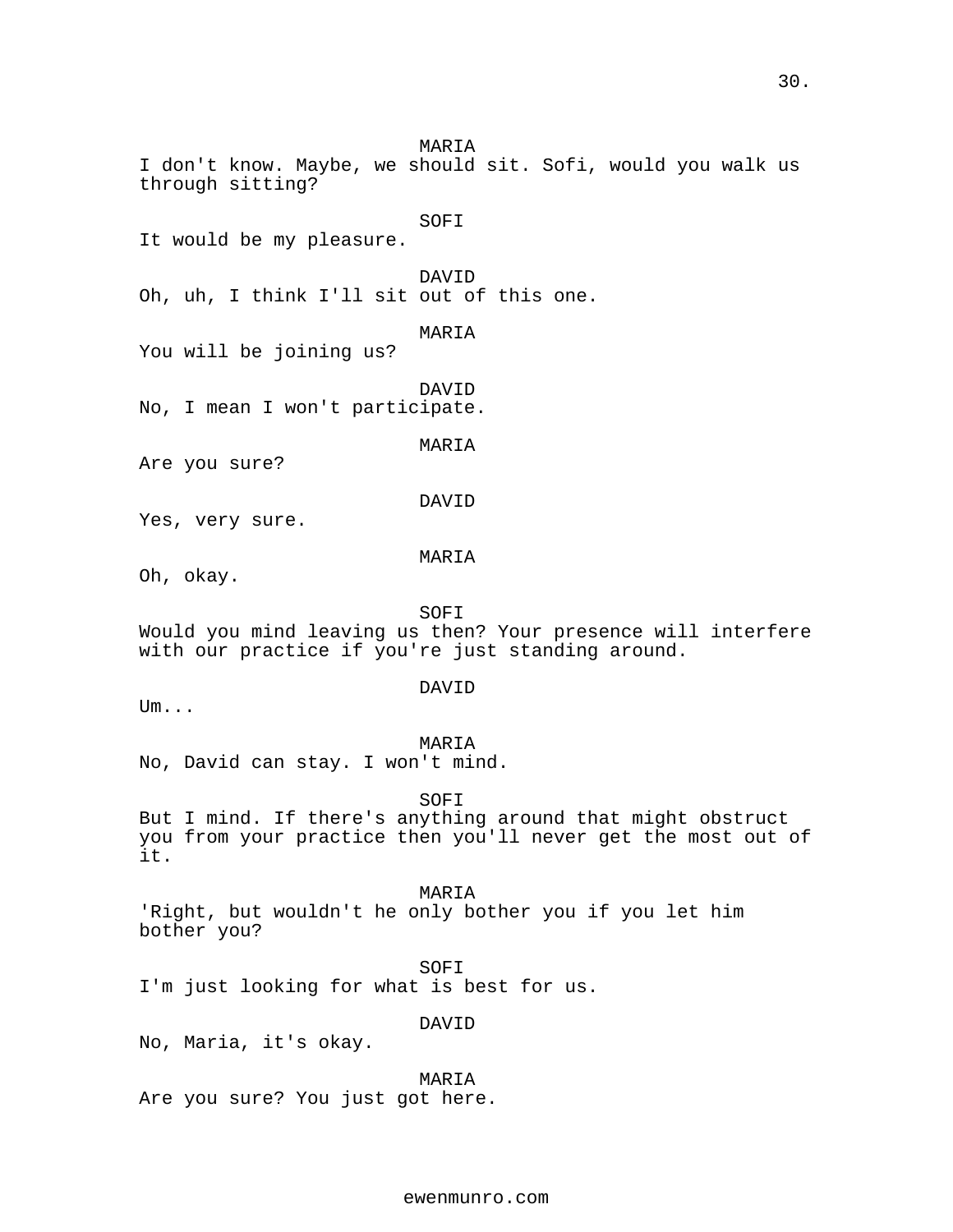## DAVID

No, I'm fine. I know when I'm not wanted.

MARIA

Don't say that. We'd love to have you around. It's just to get the most out of our practice we need some quiet.

#### DAVID

And I can't be quiet? While you two just sit?

SOFI

But I'll be instructing Maria through the practice.

DAVID

You'll be telling her how to sit as she sits?

SOFI

No, there's more to it than that. I thought of all people you'd understand.

DAVID How am I supposed to understand when I'm getting charged for doing involuntary actions?

A beat.

MARIA ...You know what, we don't have to practice sitting.

DAVID

No, I'll leave. You two enjoy yourselves.

MARIA

No, David. David!

David leaves.

## MARIA

...I feel so bad.

SOFI Don't. You can't please everyone.

MARIA But I can make the effort to.

SOFI

You'll fail.

MARIA

Then I'll fail.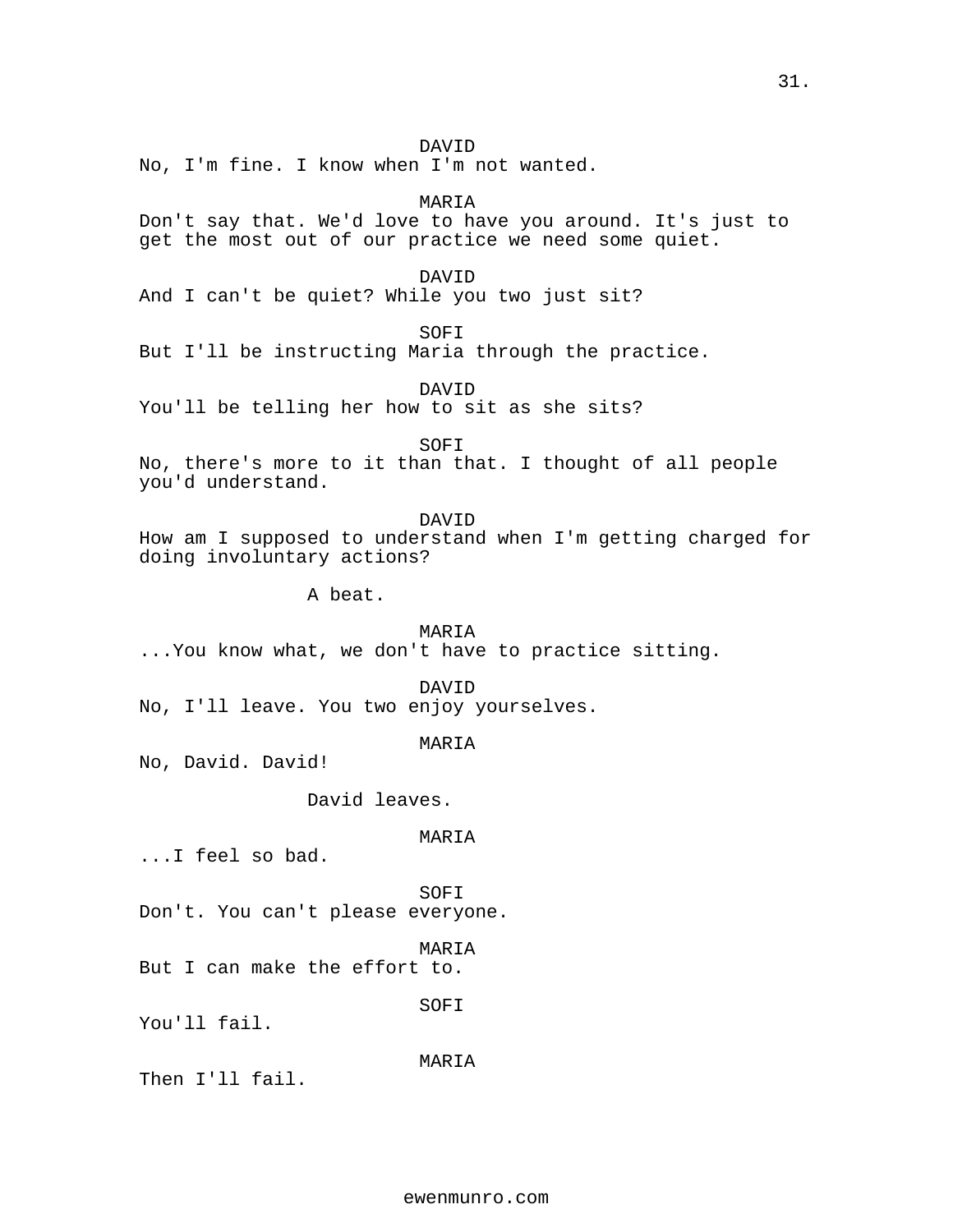SOFI

Trying to please everyone will only end with you wrestling with yourself. You have to follow what feels good to you.

MARIA

But what if pleasing others is what feels good to me?

SOFI

You will still be fighting with yourself, only you will be okay with the conflict inside. But at times, you'll be okay with it, and at other times, you'll hate yourself. It's not a pleasant way to live.

#### MARIA

So, what should I do then? Should I tell any person I don't like to beat it?

SOFI

You could do that, but just because you feel one way doesn't mean you have to act out how you feel. Just because you hate someone doesn't mean you have to hurt them. The feeling isn't wrong. Your actions might be wrong. It is wrong to harm someone, for instance. But the feeling isn't wrong. The feeling is never wrong.

MARIA

So, what should I do when I meet someone I don't like?

SOFI

Do what you feel like. Smile. Hug them. Walk away. It doesn't matter, so long as you don't do anything immoral.

MARIA

I see.

SOFI Just don't let others' thoughts of you run your life.

MARIA

Okay.

SOFI ...Shall we have a session then?

MARIA

Sure.

SOFI

Okay, let's take a seat.

Maria and Sofi sit down.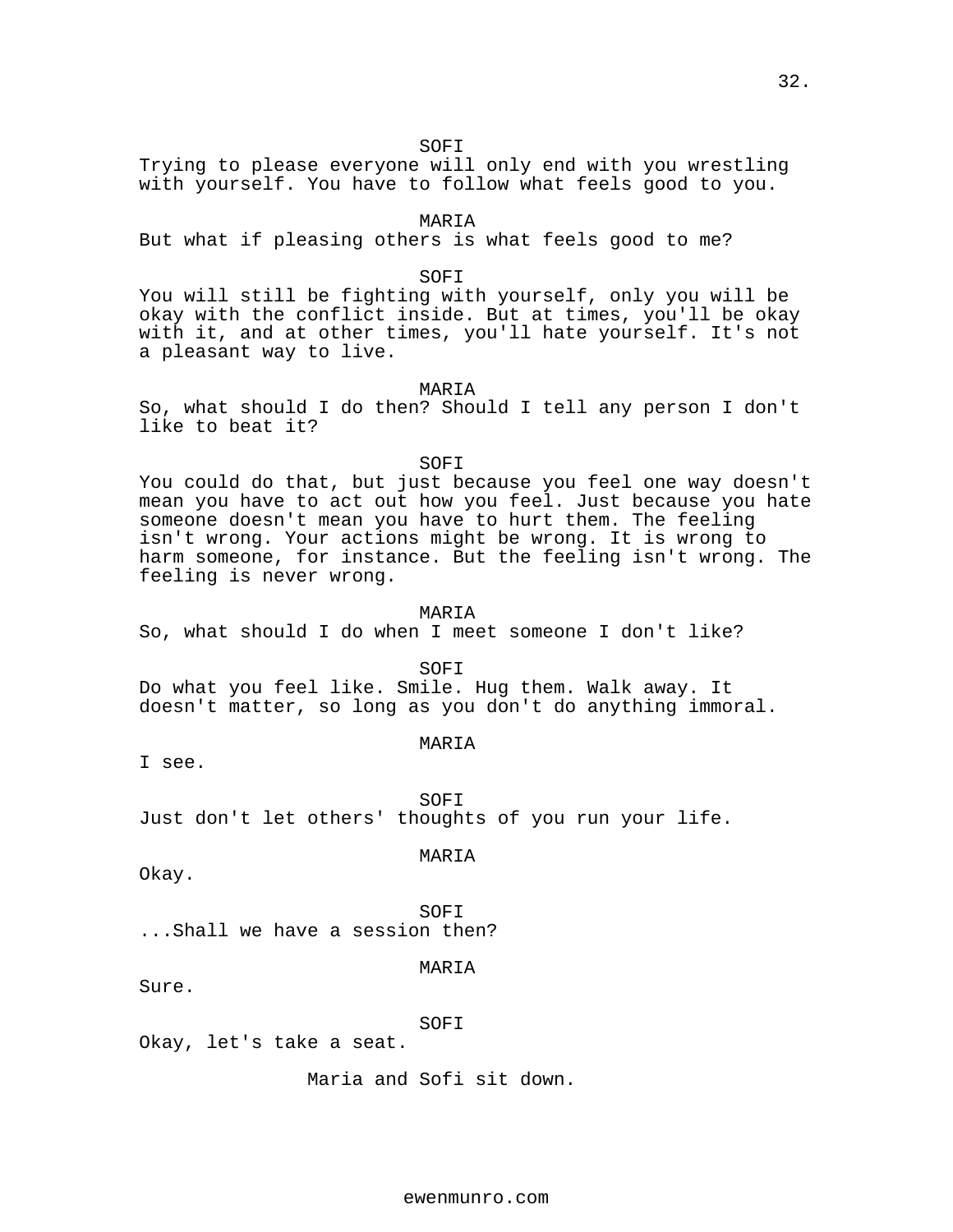SOFI ...Just take a moment to take in what's around you. Take it all in. What thoughts are coming to your mind's eye? MARIA There's a field. A clear blue sky. A slight breeze. SOFI Are you in the vision? MARIA I'm drifting through the air. SOFI What else is there? MARIA There's-- Howard enters. HOWARD ...Guess who's back?! MARIA There's how much I hate Howard. HOWARD How are we children? MARIA We're in the middle of a session, Howard. Do you mind? HOWARD Oh. Sorry. Did I interrupt you? Oh, I'm so sorry. Please. Please. Continue. Don't let me get in your way. MARIA Too late for that, Howard. HOWARD Oh, is it? Oh, I'm so terribly sorry. MARIA Howard, what's your problem? Do you just love being a pain in the bum, or what? HOWARD What's my problem? I'll tell you what my problem is. My problem is her.

MARIA

What? Sofi?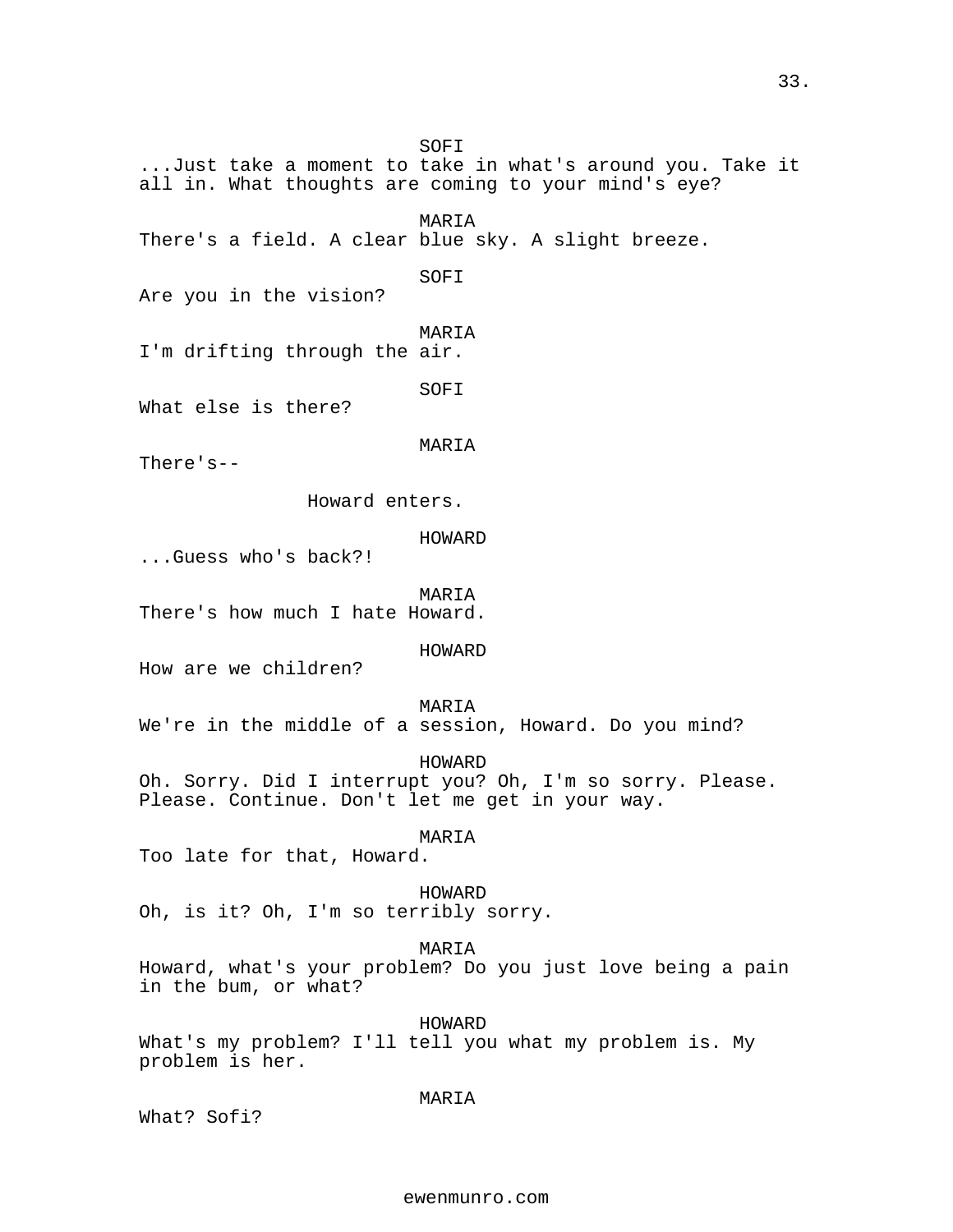SOFI

Me? What did I do?

HOWARD

I heard what happened with David.

MARIA

Did he tell you?

HOWARD

I don't have to say.

MARIA

So, he did, did he?

HOWARD

...You charged him for breathing?

SOFI

I charged him for my services.

HOWARD

For your scam?

SOFI

What I do is not a scam. It's a legitimate service.

HOWARD

How is it legitimate? You just went ahead, not telling him you were going to charge him, not giving any indication that he had to pay you, and then you charged him afterwards. That sounds like a scam if I ever heard one.

SOFI

He should have known that I was going to charge him. Would you perform a service and then not expect payment?

HOWARD

Your service is breathing.

SOFI

It's not just breathing. It's a way to help my clients relax.

HOWARD

Yeah, through breathing, which everyone does.

SOFI

But not in the way that I guide them through it, which is why what I do is a service.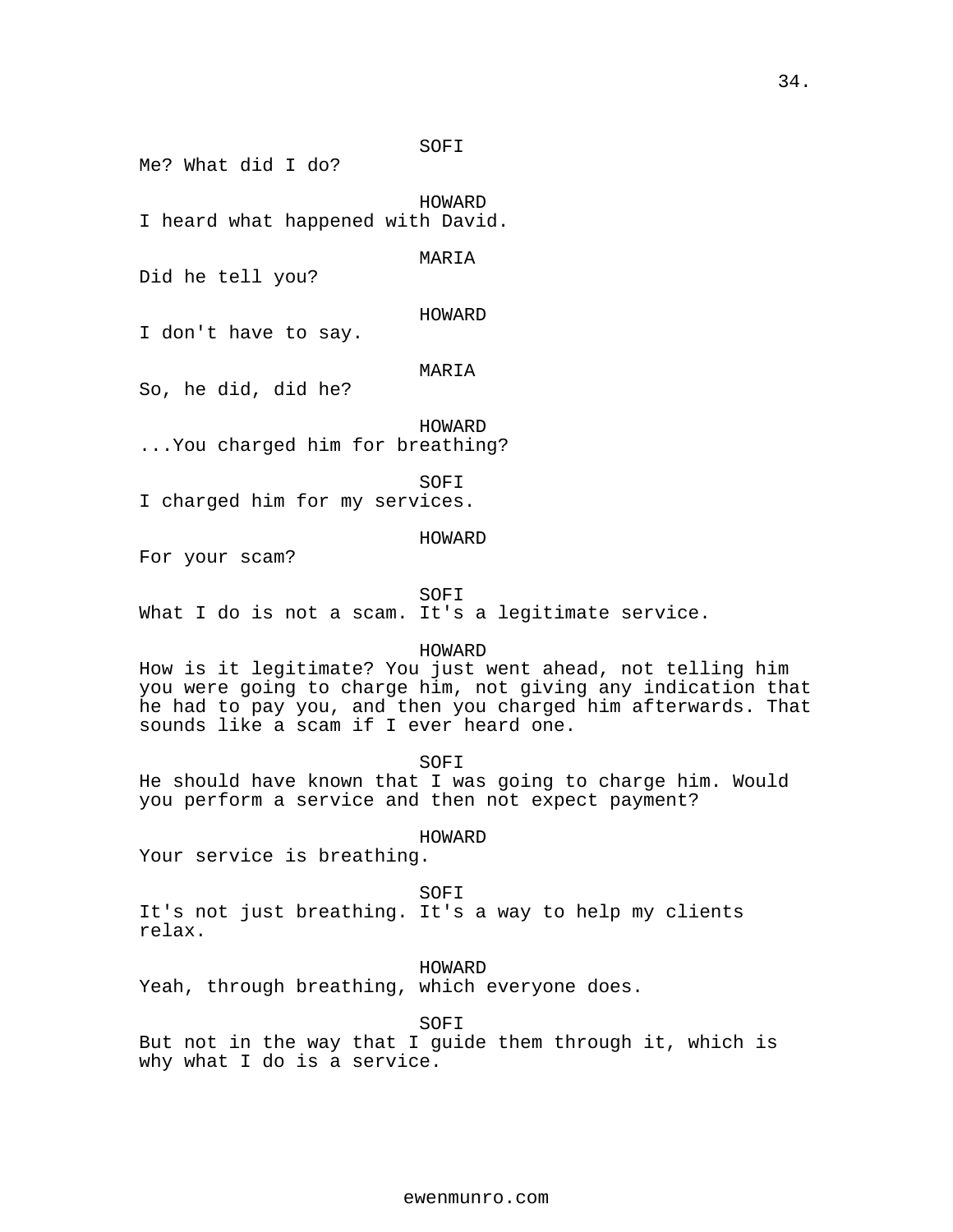## HOWARD

It's still breathing though. Right down at the core of it, it is still inhaling and exhaling air. And that doesn't take away from the fact that David didn't expect to be charged, and felt forced to have to cough up some dough for "a service" he didn't expect to be charged for.

## SOFI

That's his fault.

#### HOWARD

Really? That's how you treat your quote-unquote clients? You blame them for being misled.

SOFI

No, I blame David for having the wrong expectations.

HOWARD

The wrong expectations. Who expects to be charged for breathing?

SOFI

He should have. I am a guide, a teacher. I provide these practices as a service. Why wouldn't he expect me to charge him?

#### HOWARD

Because no one expects to be charged for breathing. Can you not see that? Can you not get that through your thick skull?

SOFI

That's his mistake. He should have expected me to charge him for my time--

#### HOWARD

Your precious time?

## SOFI

And my guidance.

#### HOWARD

Far out, you're a piece of work.

SOFI

...And, anyway, really, no one should expect anything.

HOWARD What? No one should expected anything?

SOFI

Yep.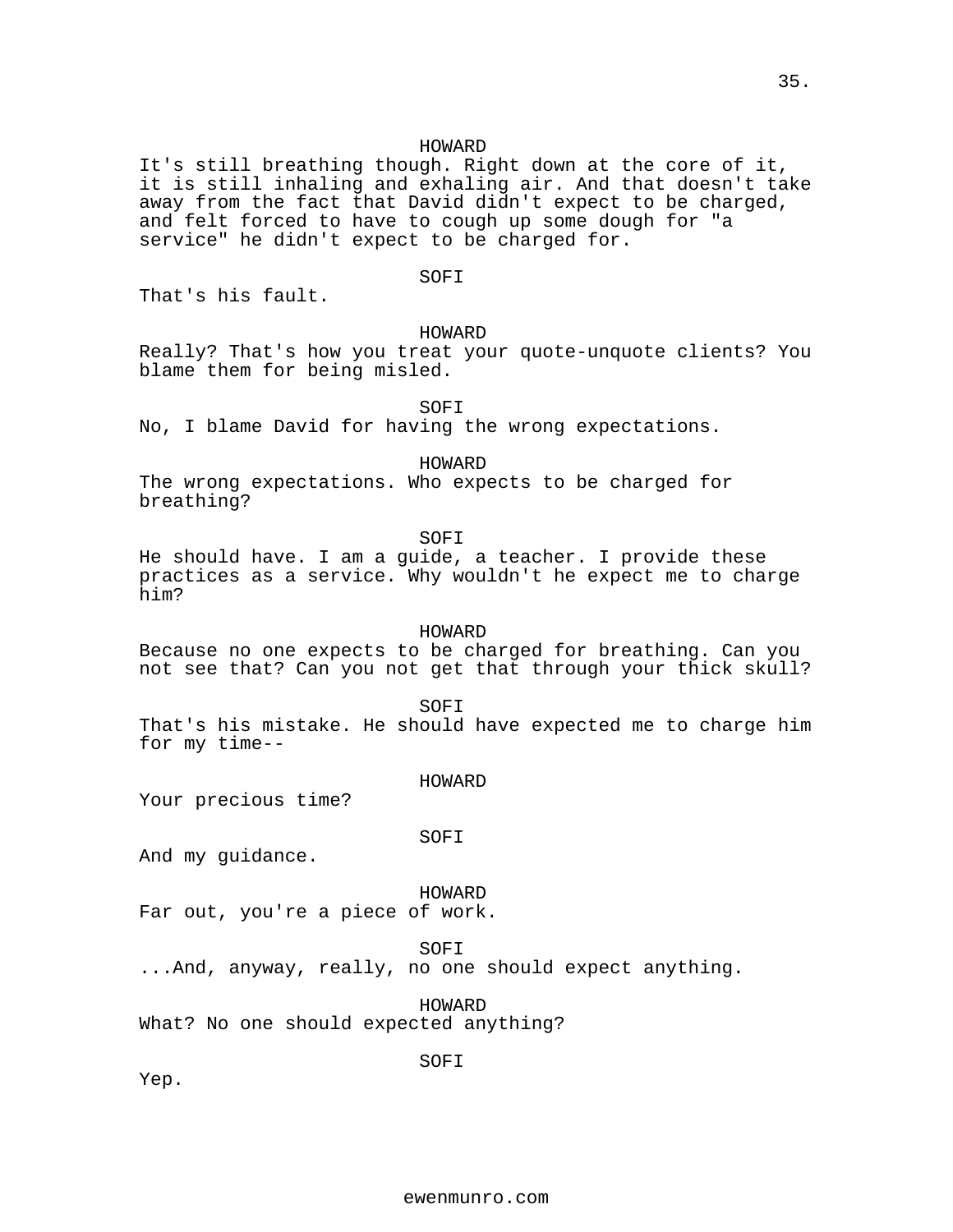#### HOWARD

Ever?

SOFI

Expectations don't help us in any way, yet they can lead us to disappointment. What good is that?

#### HOWARD

Are you kidding me? You can't expect no one to have expectations. Saying that no one should expect anything is like saying that no one should have a brain. It's just... unreasonable.

SOFI

Maybe, you shouldn't be reasonable.

HOWARD

Did I just hear that? Did anyone else just hear that?

SOFI

Being reasonable is impractical.

#### HOWARD

What are you on?

## SOFI

All reason does is keep you locked in to the same way of thinking. In other words, reason imprisons you. Are you telling me that is practical? You have to feel your way through. You can't keep yourself boxed in. Feeling is the way.

## HOWARD

My goodness, that is the dumbest thing I've ever heard. Reason is what prevents us from being stupid. Is being an idiot practical?

SOFI Being unreasonable doesn't make you an idiot.

HOWARD

That's exactly what it means.

## SOFI

No, it's not.

## HOWARD

Yes, it is. You're an idiot for even thinking that. In fact, this is just proof that you are an idiot.

SOFI You can call me an idiot all you want.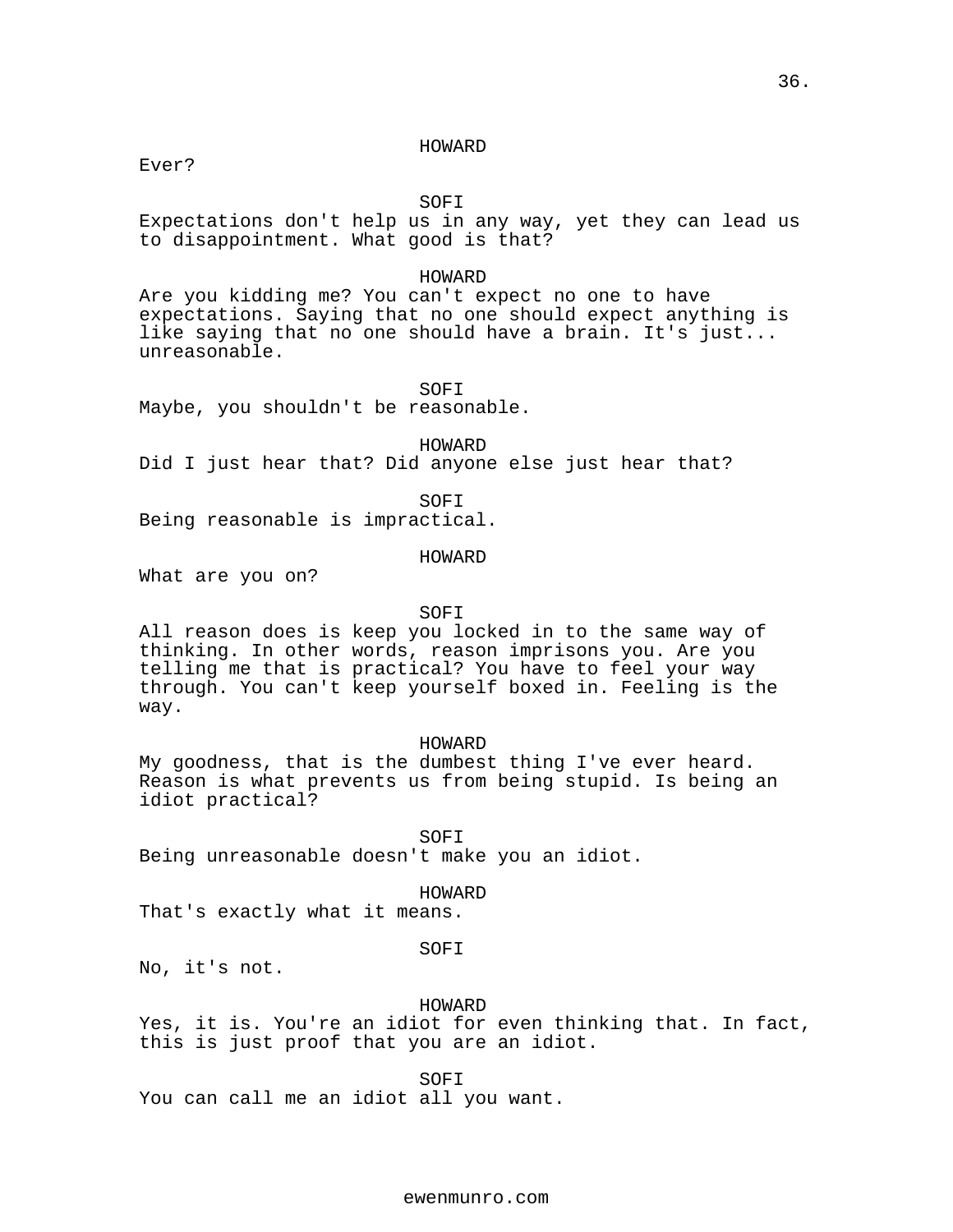HOWARD Good, I will. You're an idiot.

SOFI But that doesn't mean I'm wrong.

HOWARD

Only that you are wrong.

SOFI

But I'm not.

## HOWARD

But you are.

SOFI

David shouldn't have expected me to give away my services for free.

## HOWARD

...This is the dumbest argument I've ever had. You make no sense. Do you know that? You make no sense.

SOFI

Maybe, you shouldn't try to make sense of everything.

HOWARD I'm not going to start arguing again.

SOFI

Why? Because you're wrong?

HOWARD

No, because it's exhausting talking to an idiot.

SOFI

It seems like you're not willing to have a discussion anymore because you've come to realize that you are wrong, but you're also not willing to admit it.

HOWARD You are really something. You know what I think?

SOFI

Other than I'm an idiot?

HOWARD

Other than that?

SOFI

No idea.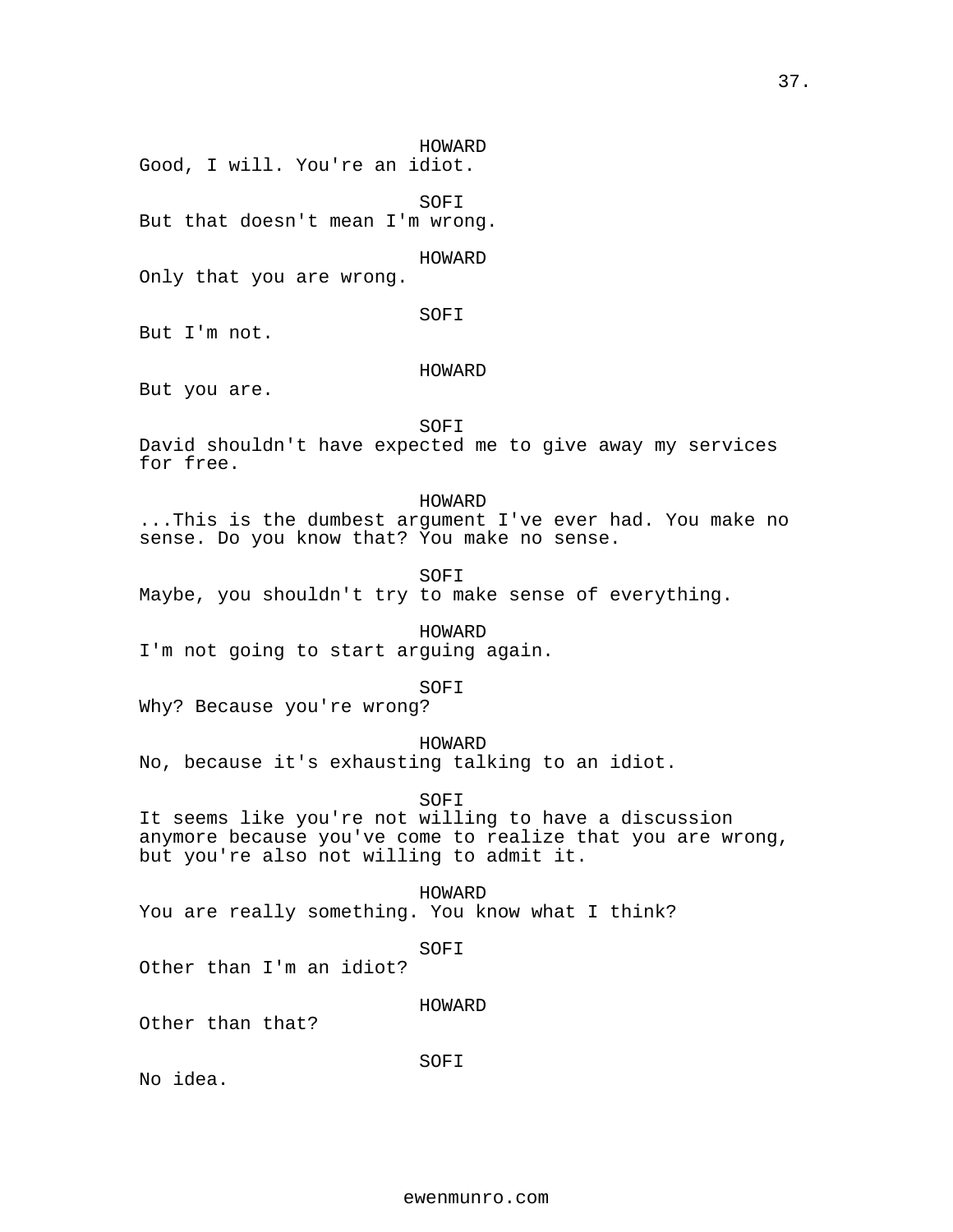#### HOWARD

I think you tell people to not be reasonable and to use their feelings and emotions because there's no way for them to tell if they're feeling in the right or wrong way and you can get away with manipulating them into buying your crap.

#### SOFI

I'm sorry you think that way.

#### HOWARD

No, you're not.

## SOFI

No, I am. See, your way of thinking just highlights what I've been saying, that you are locked into a way of thinking that you think is right, reasonable, rational, but has also entrapped you, because you simultaneously think it can't be proven wrong, even though what you think can be refuted.

#### HOWARD

And what you just said highlights what I just said, that you manipulate people into not being reasonable, to use their feelings, so they will buy into your scam.

#### SOFI

And just like that, we are at a stalemate.

#### HOWARD

I guess, we are.

SOFI

Very much like how reason entraps you.

HOWARD

You won't let it go, will you?

SOFI

No, I won't.

## HOWARD

Because if you don't, then you will be out of work.

## SOFI

SOFI

No, because if I don't, then you might stay imprisoned in your mind for the rest of your life.

HOWARD You're arguing for me, are you?

I am.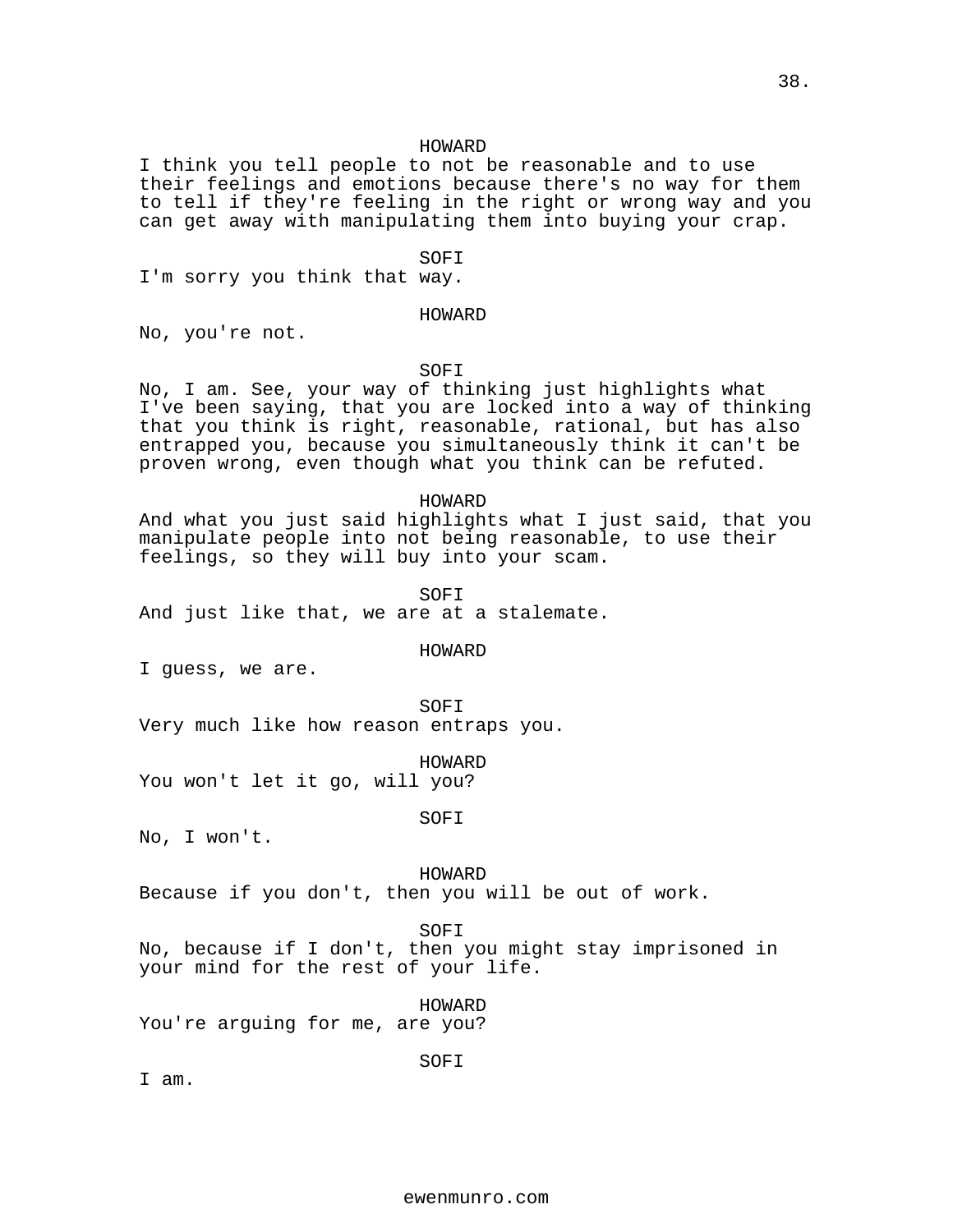## HOWARD

Is that what you tell yourself, that you lie to other people for their own good? Is that how you come to terms with your deceitfulness?

SOFI I'm not a liar. I am not deceitful. I never have been.

## HOWARD

Is that so?

## SOFI

Yes.

## HOWARD

Then you didn't intend to not tell David before your session that you were going to charge him?

A beat.

## HOWARD

...Or did you intend to not tell him and then, after your session, guilt trip him into paying up?

SOFI

He should have known that I was going to charge him.

HOWARD And you're going to stick with that?

A beat.

HOWARD

...I see how it is.

SOFI

You see nothing.

HOWARD

No, it's written on your face.

Nick enters.

## NICK

...Hey.

## HOWARD

Hey, Nick.

NICK

I heard what sounded like an argument. Is everything okay?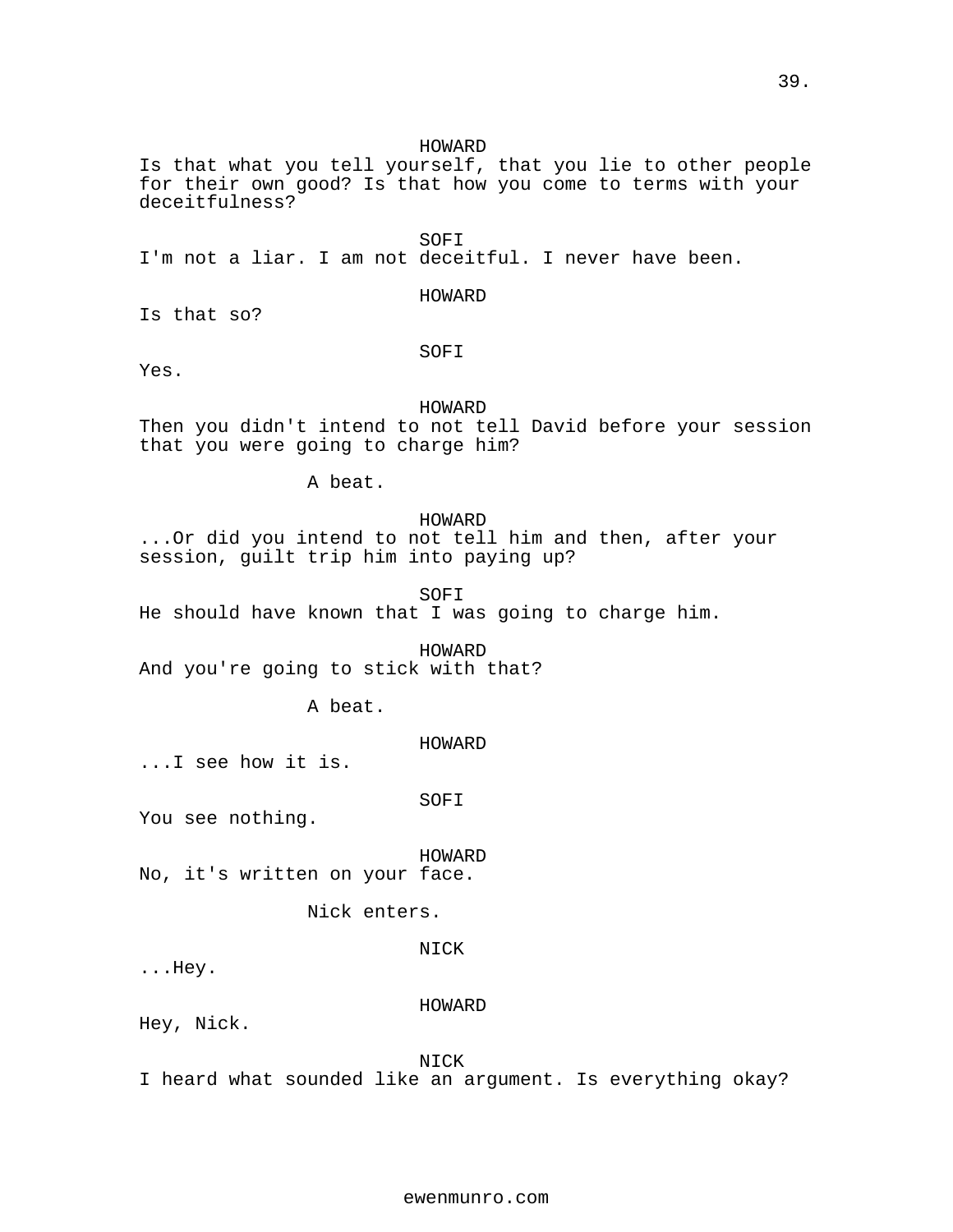HOWARD Everything is just perfect. NICK Doesn't sound like it. MARIA Sofi and Howard have been fighting. NICK What's wrong with you two? HOWARD We're trying to establish the authenticity of Sofi's socalled services. NICK After what happened with David? MARIA Did David tell you what happened? NICK What do you mean? I was there. I saw Sofi charging him. Remember? MARIA I remember you being there. HOWARD Then why did you just ask if David told Nick what happened? MARIA ...Uh... HOWARD Did something else happen? A beat. HOWARD ...What happened? SOFI You can tell them Maria. I don't care what they think of me. MARIA No. HOWARD Yes. Tell us what happened.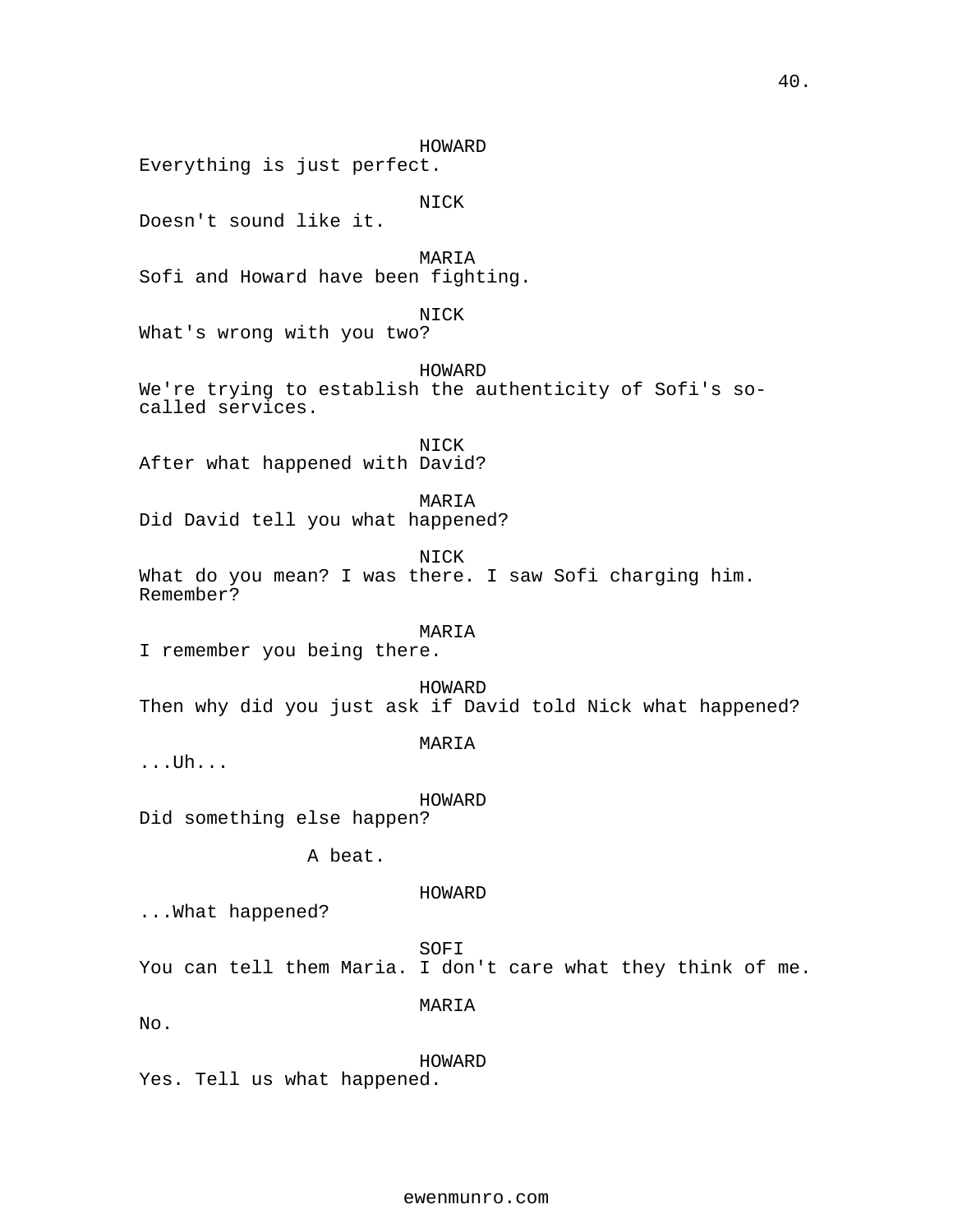MARIA

...I can't say.

SOFI

No, you can say it.

HOWARD Just, one of you, tell us what happened.

MARIA

...We were all together, David, Sofi and I, and I recommended that Sofi take us through another session, but David didn't want to do it--

HOWARD Because he didn't want to get ripped off again.

MARIA ...So Sofi asked David if he would leave us in peace, but David wasn't happy with that.

NICK Why was David unhappy with that?

MARIA I guess, because he thought it was a little silly that he should have to leave.

Yeah, it is.

MARIA

HOWARD

Sofi asked politely.

NICK But he still didn't take it well?

HOWARD

SOFI

Why is that?

Don't know.

Really?

No idea.

HOWARD

SOFI

HOWARD

What was the session on?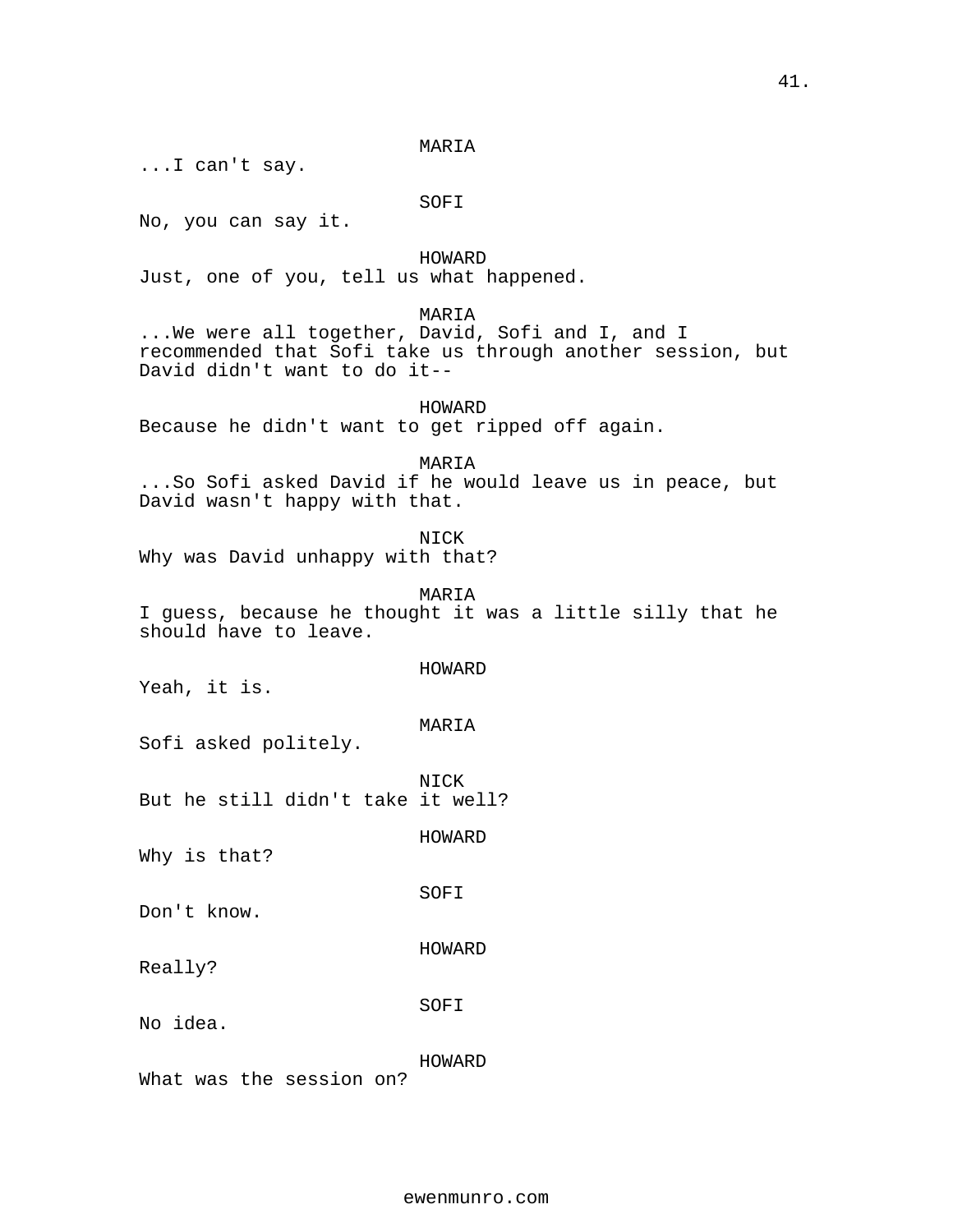SOFI

I cannot tell you.

## HOWARD

Why is that?

SOFI

Classified information.

## HOWARD

How do you advertise your scam if your sessions are classified?

SOFI

The session was for priority members only. Initiates come into my beginner classes and I tell them about my priority classes, and I leave it up to them as to whether or not they would like to take the leap.

HOWARD Priority classes? Initiates? Sounds incredibly pretentious.

NICK Yeah, that does sound a little fishy.

MARIA

Hey, who's side are you on?

NICK

I'm on no one's side. I don't pick sides.

MARIA

It seems like you are picking a side here.

SOFI

You can't not pick a side, my sweet. When you don't pick a side you are essentially picking the side of not picking sides.

NICK

Well, like, that sounds like you are propagating conflict, which I am not for.

MARIA

She's just highlighting how you can't not pick a side, hun.

HOWARD Can someone tell me what the class was on?

MARIA

So, are you on Howard's side now?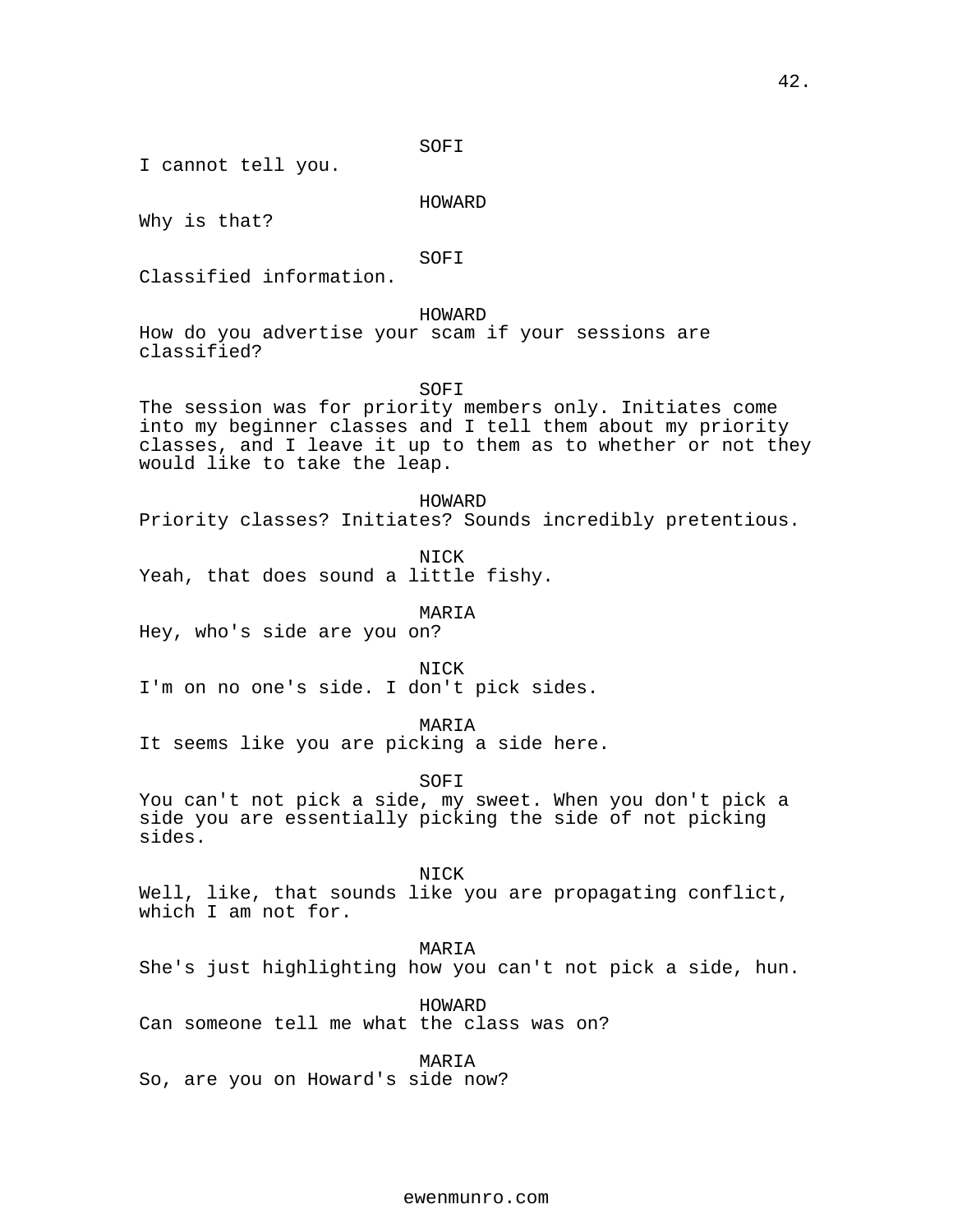NICK

I'm not on anyone's side.

## HOWARD

What was the class on?

SOFI

It seems like you're favoring Howard now?

## MARIA

You betraying us?

## NICK

I'm not betraying anyone.

## MARIA

It seems like you are.

#### HOWARD

Stop talking about who's on who's side and just tell me what the class was on!

#### MARIA

Jeez, cool your pants boyo.

SOFI

You're carrying a lot of negative energy, Howard.

## HOWARD

Yeah, I'll show you negative energy if you don't tell me what the class was on.

## SOFI

I recommend that you take a deep breath.

## HOWARD

Will you charge me for it?

## SOFI

No, if it means we can annihilate the negative energy that is flowing here, then I won't charge you.

#### HOWARD

So only if someone is pissed off will you give them a free class?

## MARIA

Howard, please.

# HOWARD

Just tell me what the class was on. Tell me right now.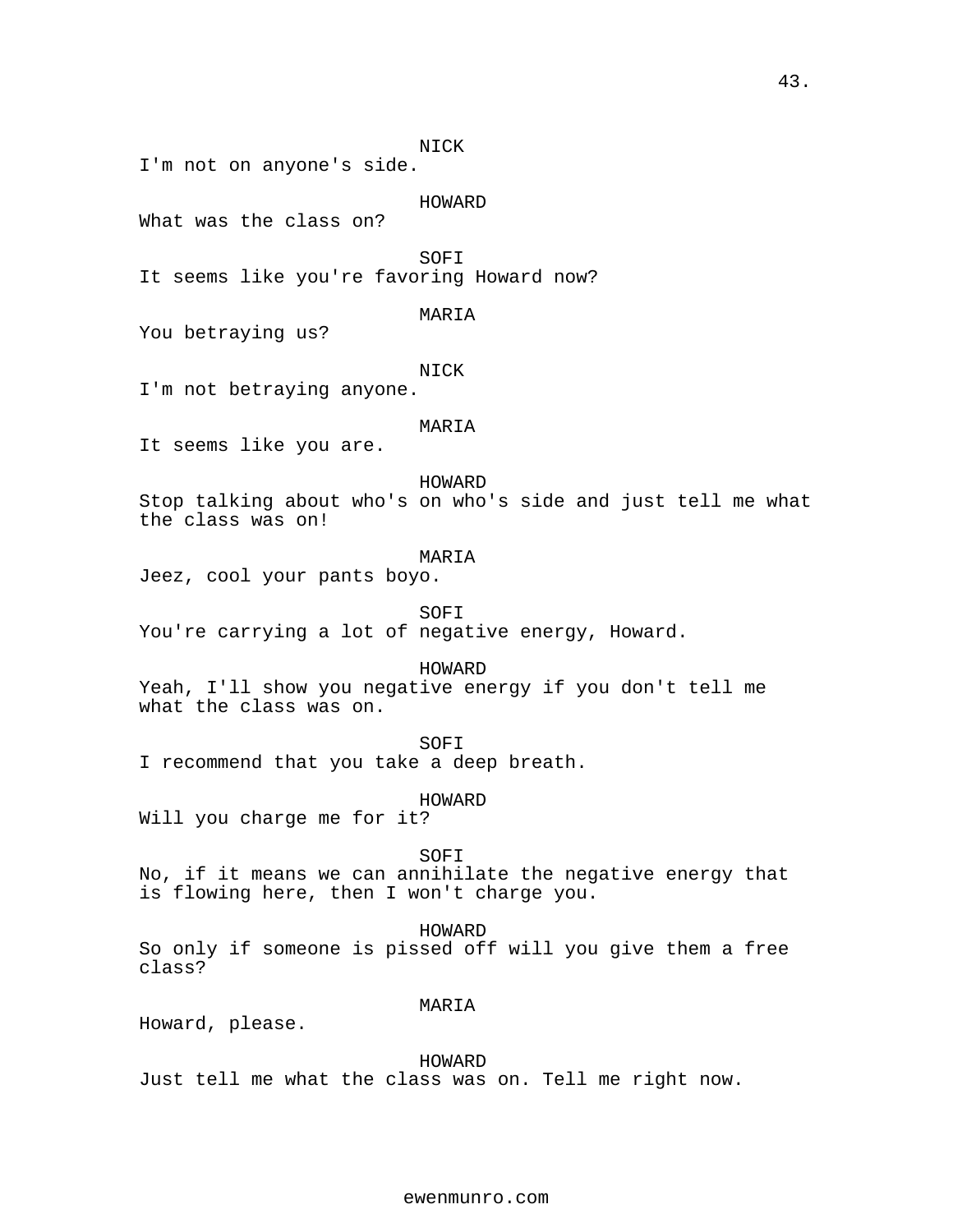MARIA

We can't.

HOWARD

Tell me right now!

MARIA

It was on sitting.

## HOWARD

...What?

## MARIA

It was on sitting, and reflecting on what thoughts come to mind.

HOWARD

You've got to be joking. You kicked him out because you didn't want him around you while you sat?

## SOFI

Sat in reflection.

## MARIA

Having anyone else around us, no matter who it was, while we were sitting would have disturbed our reflection.

## HOWARD

So it wasn't personal?

#### MARIA

No, of course not.

SOFI

David would not have taken it personally.

HOWARD

He might have considering the previous time you saw him you charged him for breathing.

## SOFI

David wouldn't do that. He's not self-centered.

HOWARD

We can only find out now. I'm going to go look for him.

SOFI I didn't intend to hurt him. Understand that.

HOWARD

Tell that to David.

Howard leaves.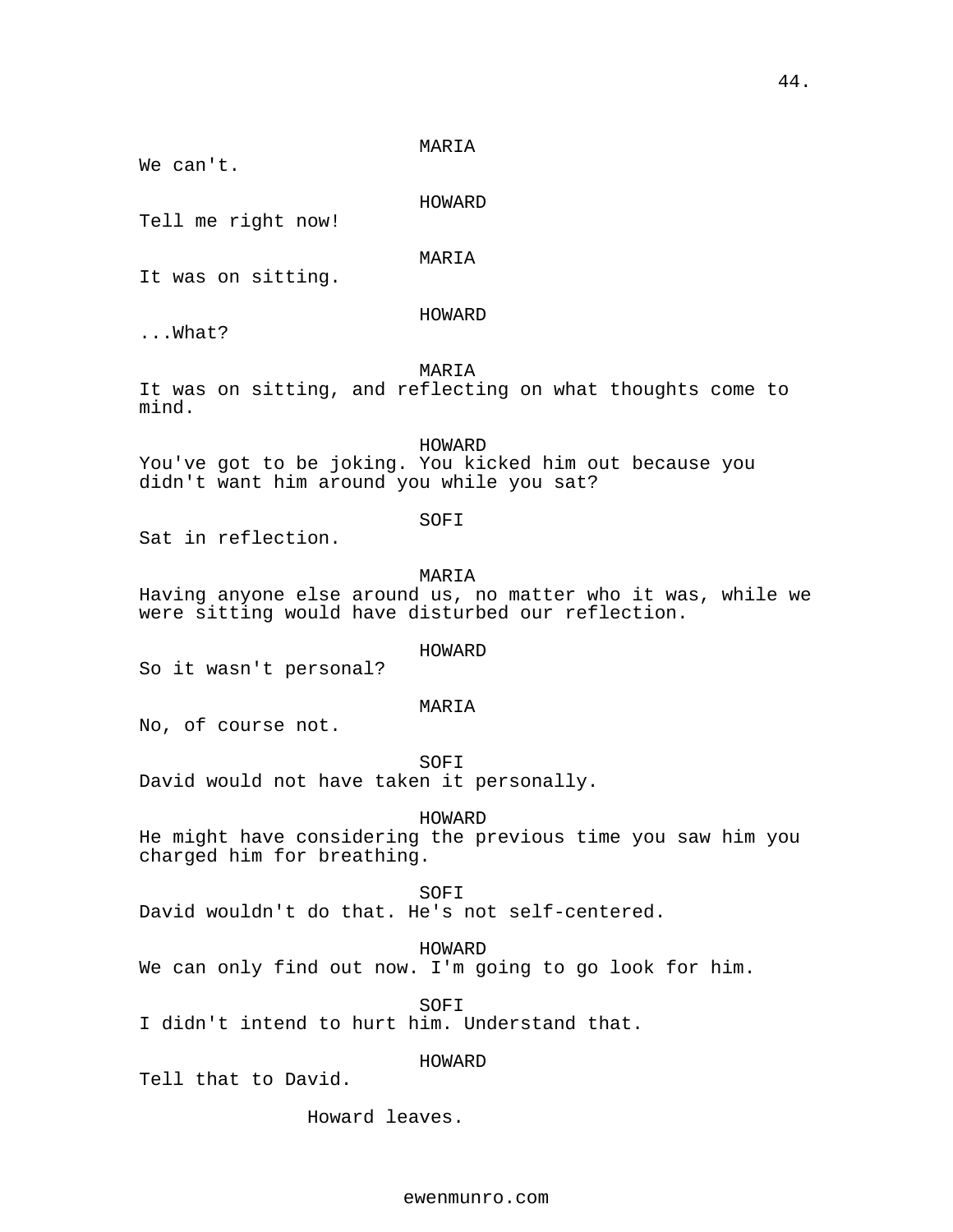45.

MARIA ...Oh, I feel so bad. SOFI How could you just tell him? MARIA What? SOFI How could you just tell Howard what we do in our priority classes? MARIA Are you mad at me? SOFI Those are exclusive classes for a reason. MARIA He was clearly upset. NICK Maria wasn't, like, trying to disclose your teaching methods. She was just trying to help Howard out. SOFI Picking sides again. NICK I'm not picking sides, bro. I'm, like, trying to keep the peace here. SOFI ...How can I trust you if you're willing to just open up about my classes like that? MARIA I'm sorry you're upset. SOFI I'm not asking for an apology. MARIA What are you asking then? SOFI I'm telling you that I can't teach you anymore. MARIA What? Just for helping Howard?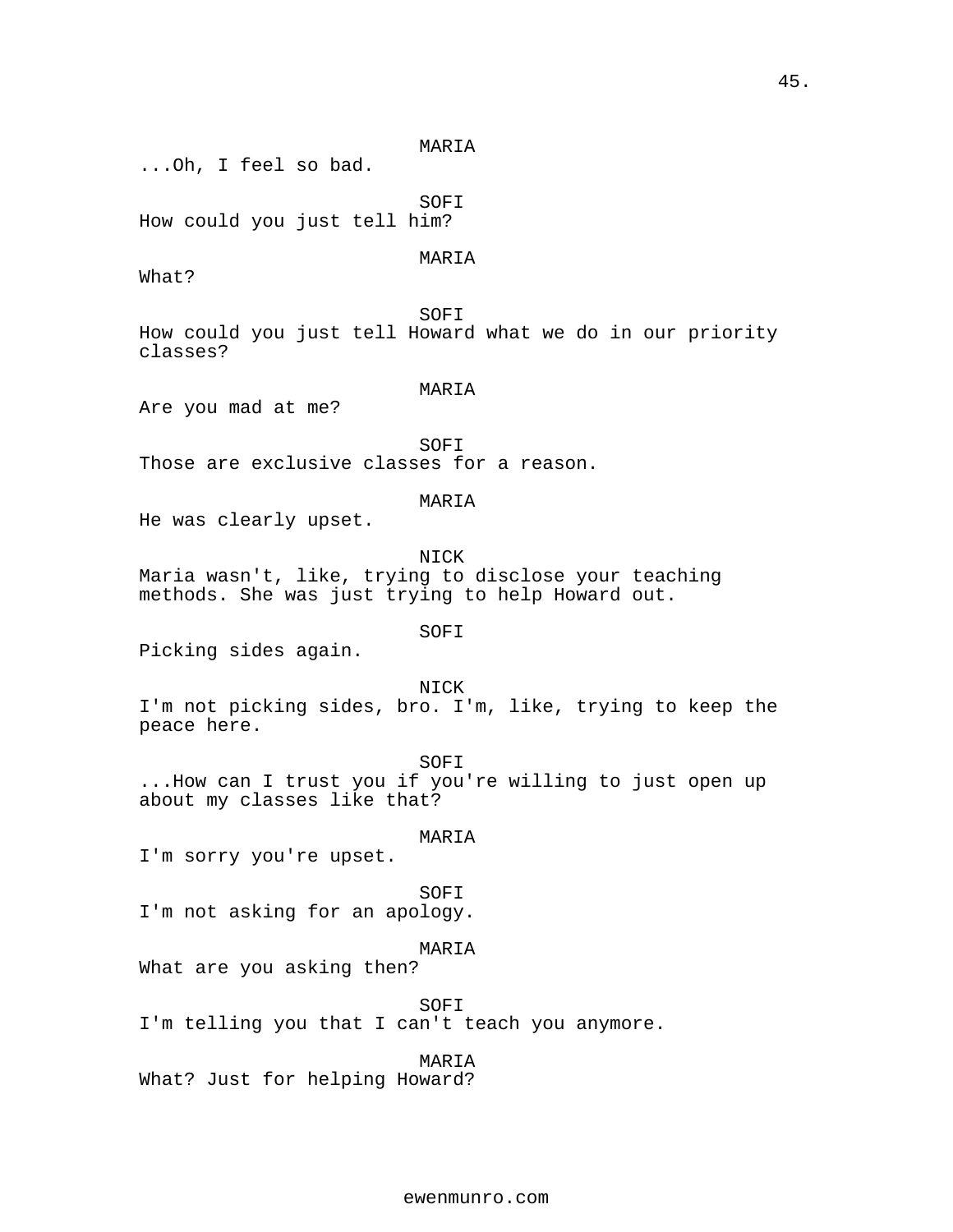SOFI

Now he knows. And he can tell other people. The information can spread.

MARIA

He barely knows anything. He has no clue how you teach, what we do in a class. He knows none of that.

SOFI

But you still opened up. And if you did it once, you might do it again. And I can't have that.

MARIA

...Why is it such a big deal that no one knows what happens in your exclusive classes? Are you afraid others might think of you as a scammer? As Howard thinks of you?

SOFI

No, don't be silly.

MARIA

Then...are you afraid that others might steal your methods?

A beat.

## MARIA

...My...you are, aren't you? You're afraid? You're afraid others might steal your methods and earn money with your teachings? You're paranoid?

SOFI

This field isn't exactly the most lucrative field there is. I can't have competition if I am to continue doing what I do best.

A beat.

## SOFI

...I am afraid.

MARIA Love, no one will steal your teachings.

SOFI

You don't know that. People can be greedy.

MARIA

They can, but no one would do that. I promise.

NICK

Yeah, no one would, like, take your thing. You said, you don't earn much. Why would someone, like, steal something that didn't earn them much? That's, like, ridiculous.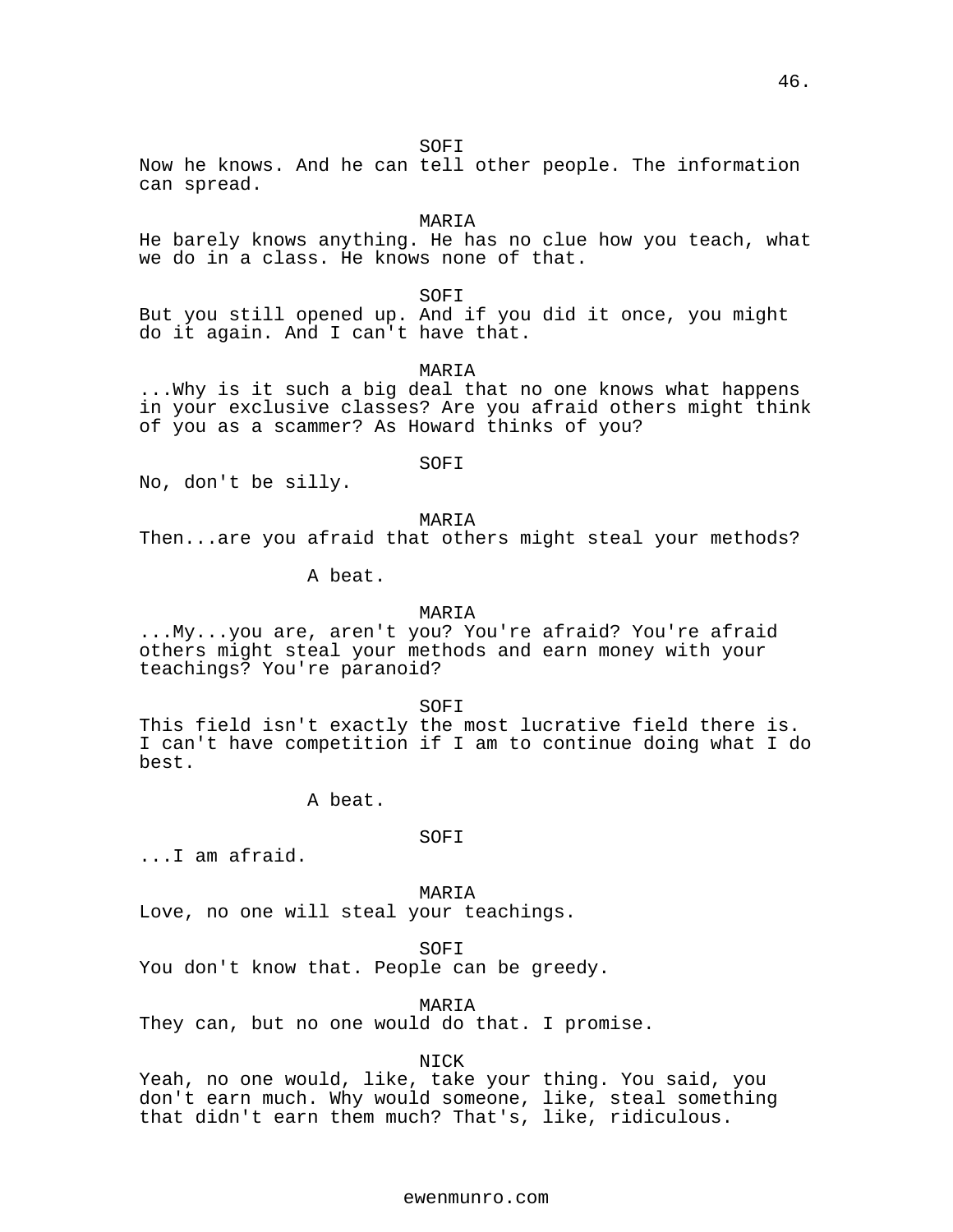MARIA Besides, no one can steal your way of teaching. It's your way of teaching. It's you. No one can take that. SOFI Thanks, my darlings. MARIA Of course, love. Happy to help. SOFI ...It's funny how easy it is to help others, but how difficult it is to help ourselves. MARIA It is funny that. Amelia and Fran enter. MARIA ...Hello, Amelia. AMELIA Hey, Maria. Sofi. Nick. MARIA Who is this? AMELIA This is Fran. FRAN Hi. MARIA Nice to meet you, Fran. How do you two know each other? AMELIA We're... FRAN ...We're going out. MARIA Going out? AMELIA Yeah, basically. MARIA You two are an item?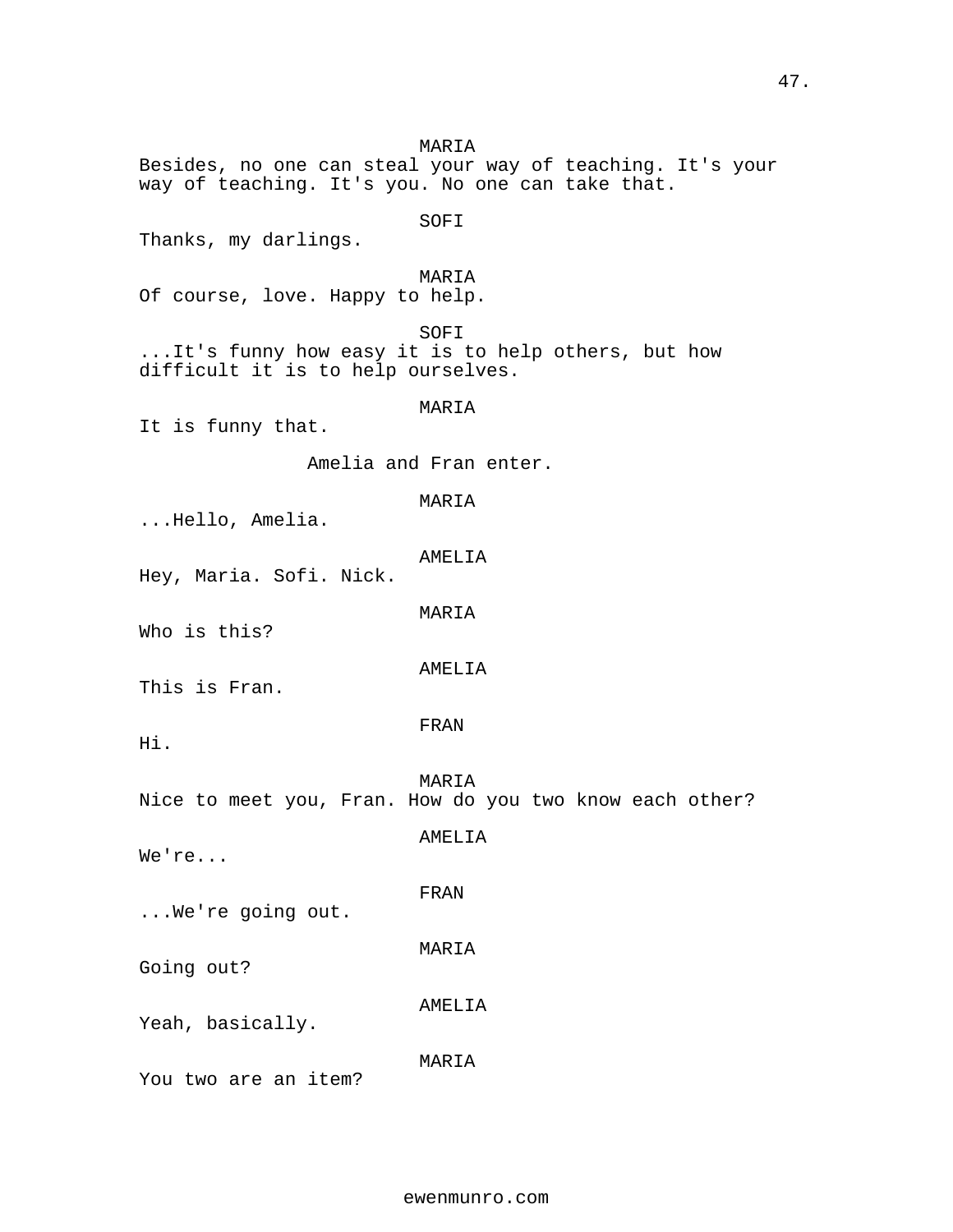|                                                                               | AMELIA |  |  |  |  |  |
|-------------------------------------------------------------------------------|--------|--|--|--|--|--|
| $Well1$ $uh$                                                                  |        |  |  |  |  |  |
|                                                                               | FRAN   |  |  |  |  |  |
| It's our first date. She only just asked me out. About<br>time if you ask me. |        |  |  |  |  |  |
|                                                                               | MARIA  |  |  |  |  |  |
| Oh, boy.                                                                      |        |  |  |  |  |  |
| Max and Kevin enter.                                                          |        |  |  |  |  |  |
| Hiya, everyone.                                                               | MAX    |  |  |  |  |  |
| Oh, boy.                                                                      | MARIA  |  |  |  |  |  |
| Who is this?                                                                  | NICK   |  |  |  |  |  |
|                                                                               | MAX    |  |  |  |  |  |
| This is Kevin.                                                                |        |  |  |  |  |  |
| Hello.                                                                        | KEVIN  |  |  |  |  |  |
|                                                                               | NICK   |  |  |  |  |  |
| What are you two up to?                                                       |        |  |  |  |  |  |
| We're doing things.                                                           | MAX    |  |  |  |  |  |
| Things?                                                                       | NICK   |  |  |  |  |  |
| Important things.                                                             | MAX    |  |  |  |  |  |
| Super-secret-important-things?                                                | NICK   |  |  |  |  |  |
| That's right.                                                                 | MAX    |  |  |  |  |  |
| Hi, Max.                                                                      | AMELIA |  |  |  |  |  |
| Hi, Amelia. How are you? Again?                                               | MAX    |  |  |  |  |  |
| Happy. Feeling really happy. And you? How are you? Again?                     | AMELIA |  |  |  |  |  |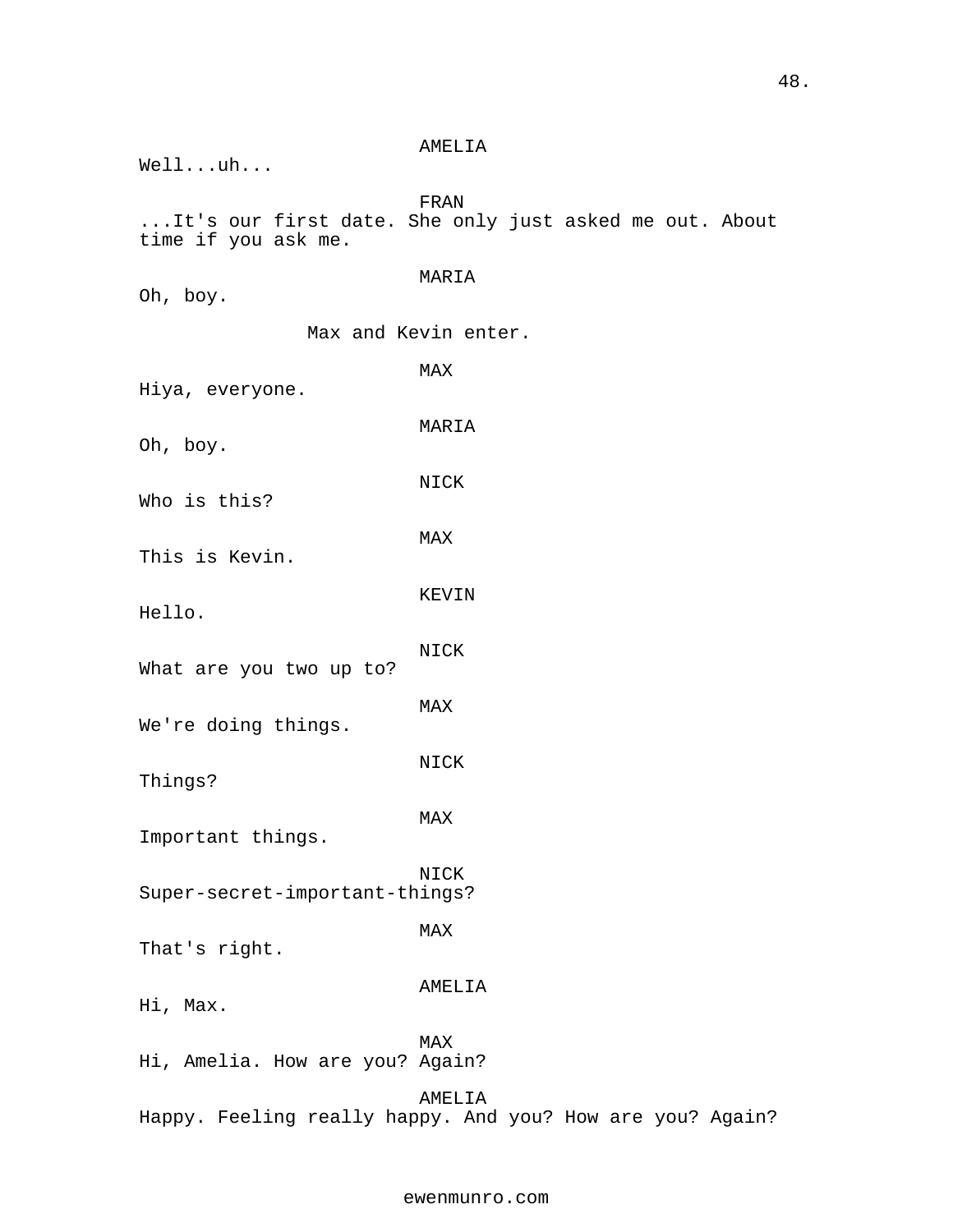MAX Happy. Happy to see you. AMELIA Is that right? MAX It is. Who is this with you? AMELIA This is Fran. MAX Hiya, Fran. FRAN Hi. MAX Say, Amelia, what are you doing later? AMELIA Fran and I are going to hang out. MAX 'Right, cool, cool. Doing what? MARIA Girl things. They'll be doing girl things. MAX What kind of girl things? AMELIA I don't know. We haven't decided yet. MAX Can I join you? MARIA No. No. It wouldn't be a girl's thing if there were boys around. MAX I know, but could you make an exception? MARIA No, they can't. AMELIA Not this time. Sorry.

49.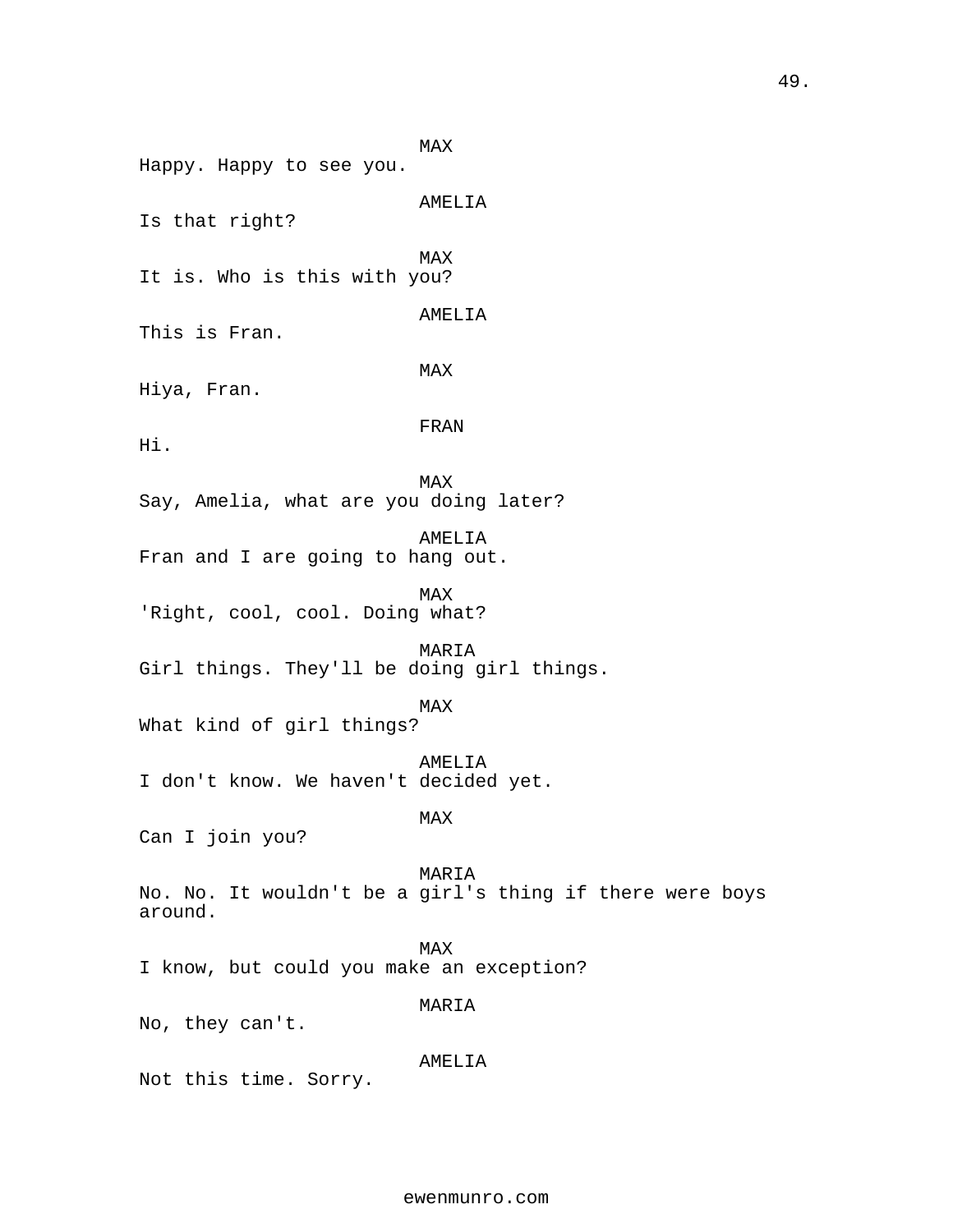MAX No biggies. We'll just have to hang out next time. AMELIA Yes, of course. MAX Wonderful. Wonderful. AMELIA ...Well, 'til next time. MAX See you later. Not meaning later, when you two are together doing girl things. I mean later-later, later than that. AMELIA Got it. Bye, everyone. MARIA Bye. NICK Bye. AMELIA Bye, Max. MAX Bye. Amelia and Fran start walking away, but Amelia stops Fran and they turn back around. AMELIA ...Oh, and Max. MAX Yeah? AMELIA Thanks for the words of encouragement. MAX What words of encouragement? AMELIA The words of encouragement you gave me earlier? You remember? MAX What do you mean? ewenmunro.com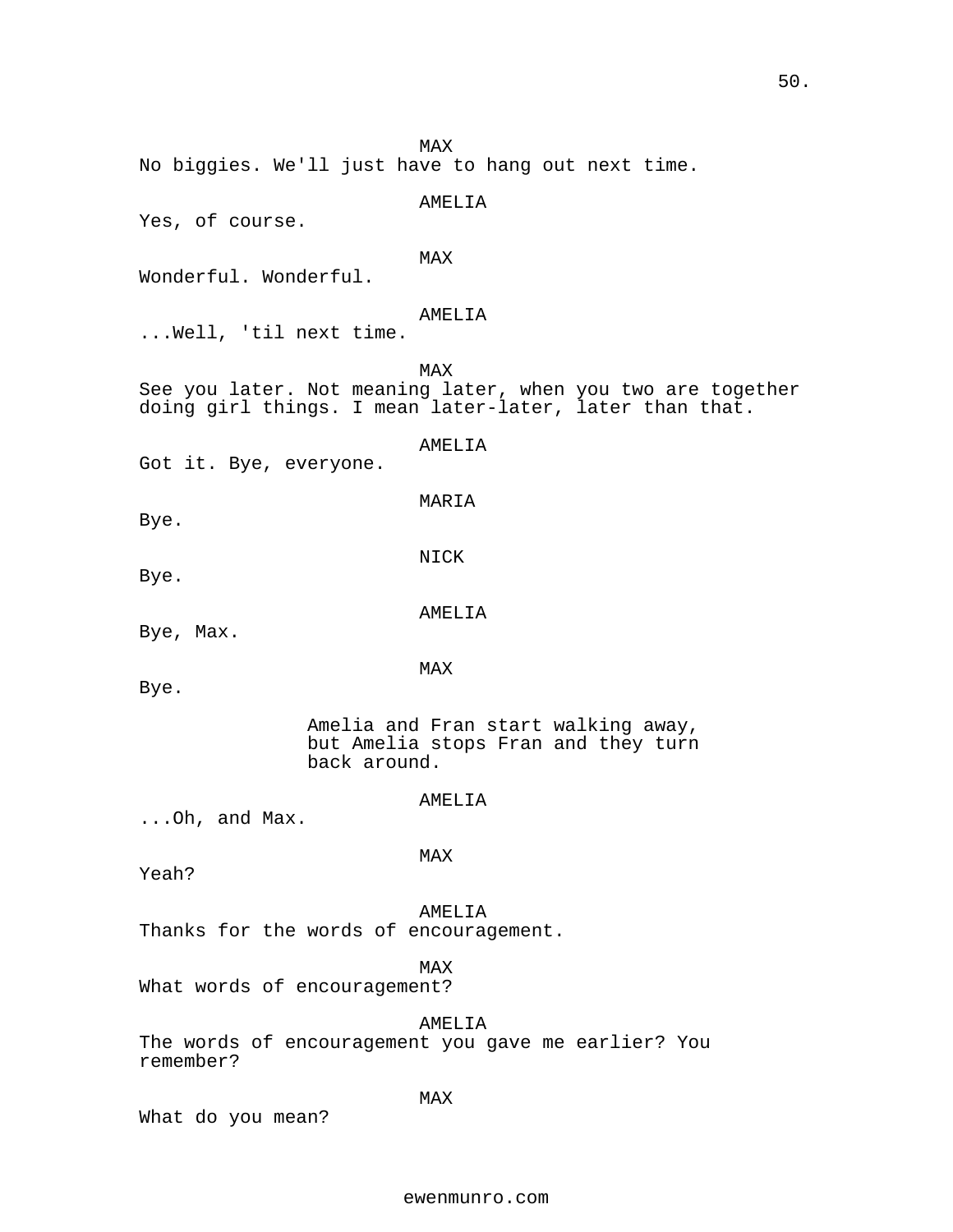AMELIA What you told me earlier? That, maybe, there can be someone for me to care about? Don't you remember? MARIA Oh, that's enough. You two be best on your way. MAX I remember, but what are you talking about? MARIA C'mon, shoo. Shoo. AMELIA I have my someone. MARIA Oh, jeez. MAX You've come around? AMELIA Yeah, I finally asked her out. MARIA Oh, no. MAX Her? AMELIA Yeah. Fran. Who else would I be talking about? MAX Uh...I don't know. AMELIA Thanks for the encouragement. I really appreciate it. MAX No...No worries. Great. I'm happy for you. AMELIA See ya, Max. MAX Bye. Amelia and Fran leave. NICK ...That was, like, brutal, bro.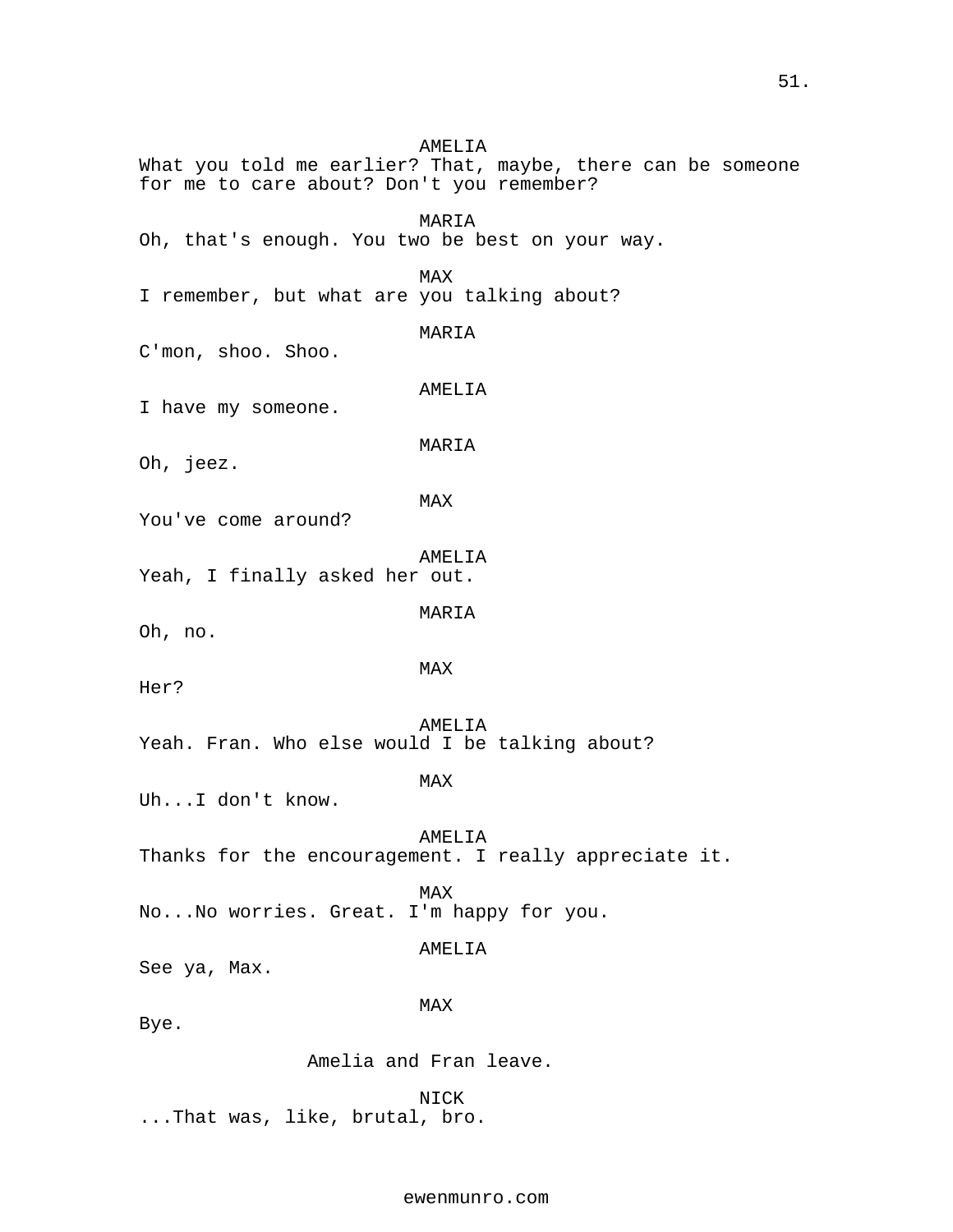MARIA Oh, Max, are you okay? MAX Yeah, I'm okay. MARIA Are you sure? MAX No, not really. MARIA I'm sorry. MAX You two would make a great couple. Remember that? MARIA I didn't know she liked women. MAX I didn't know that either. MARIA I'm sorry. KEVIN Did you like her, Max? NICK No kidding, bro. MARIA Who are you again? KEVIN I'm Kevin. MARIA How do you know Max? KEVIN We're working together. NICK On super-secret-important-things. MARIA What are you doing that you have to keep secret from us? MAX None of your business.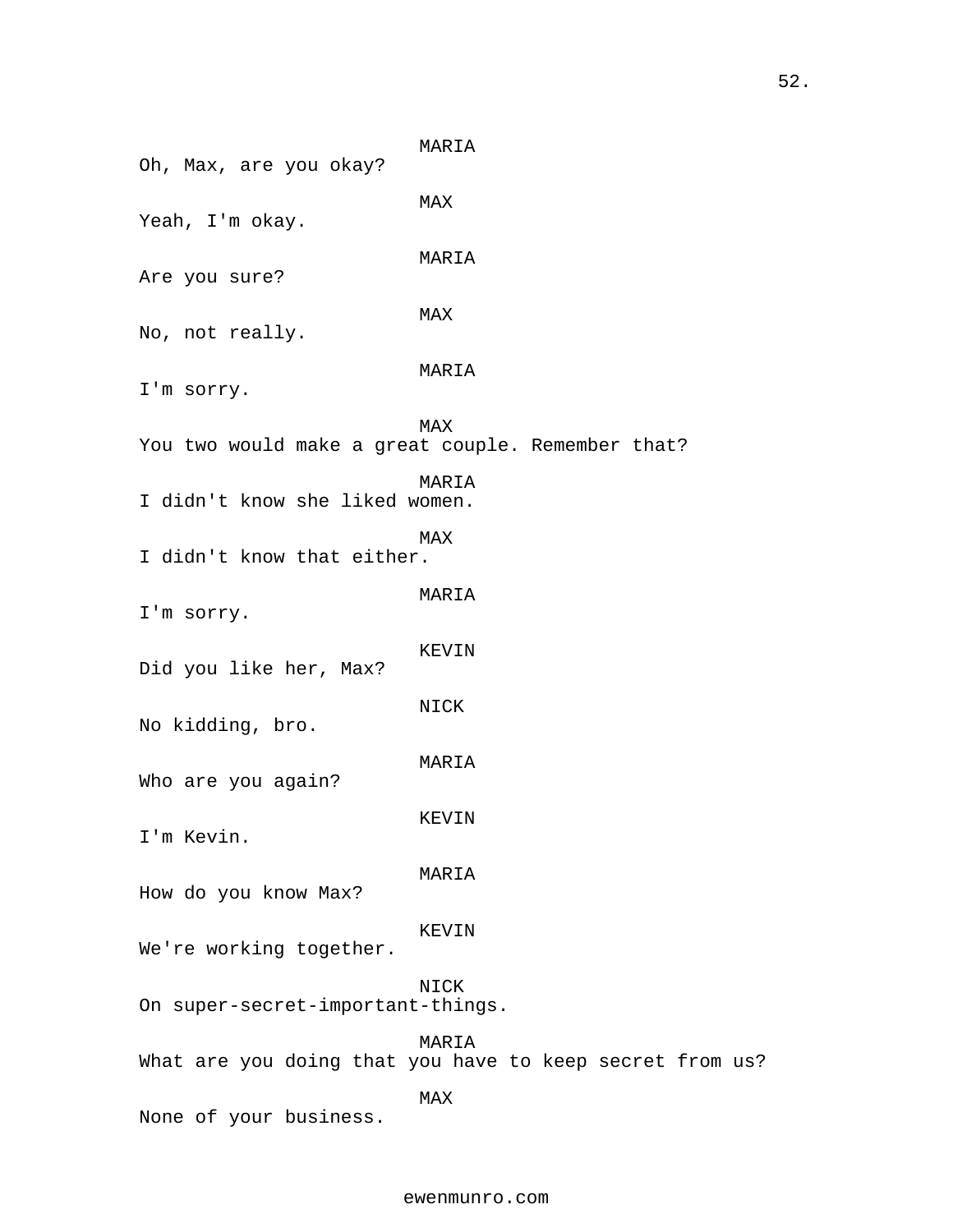## MARIA

Hey, that's not nice.

MAX

Much like someone telling you that you and the woman you're interested in would make a great couple, and getting your hopes up, only to find out that the woman you're interested in is interested in women.

## MARIA

I'm sorry, alright.

KEVIN We don't want to divulge anything.

NICK

Why is that, bro?

KEVIN

'Cause it doesn't concern you.

NICK

Who does it concern?

#### KEVIN

Can't say.

## NICK

Nothing is getting past him.

#### MARIA

Max, I'm sorry, I'm sorry. I don't know how many times I have to say it. Please forgive me.

John enters.

NICK

...Hey, bro.

JOHN

Hey.

MAX

What's wrong, John? Why the long face?

JOHN

My audition.

MARIA

It didn't go so well?

JOHN

No.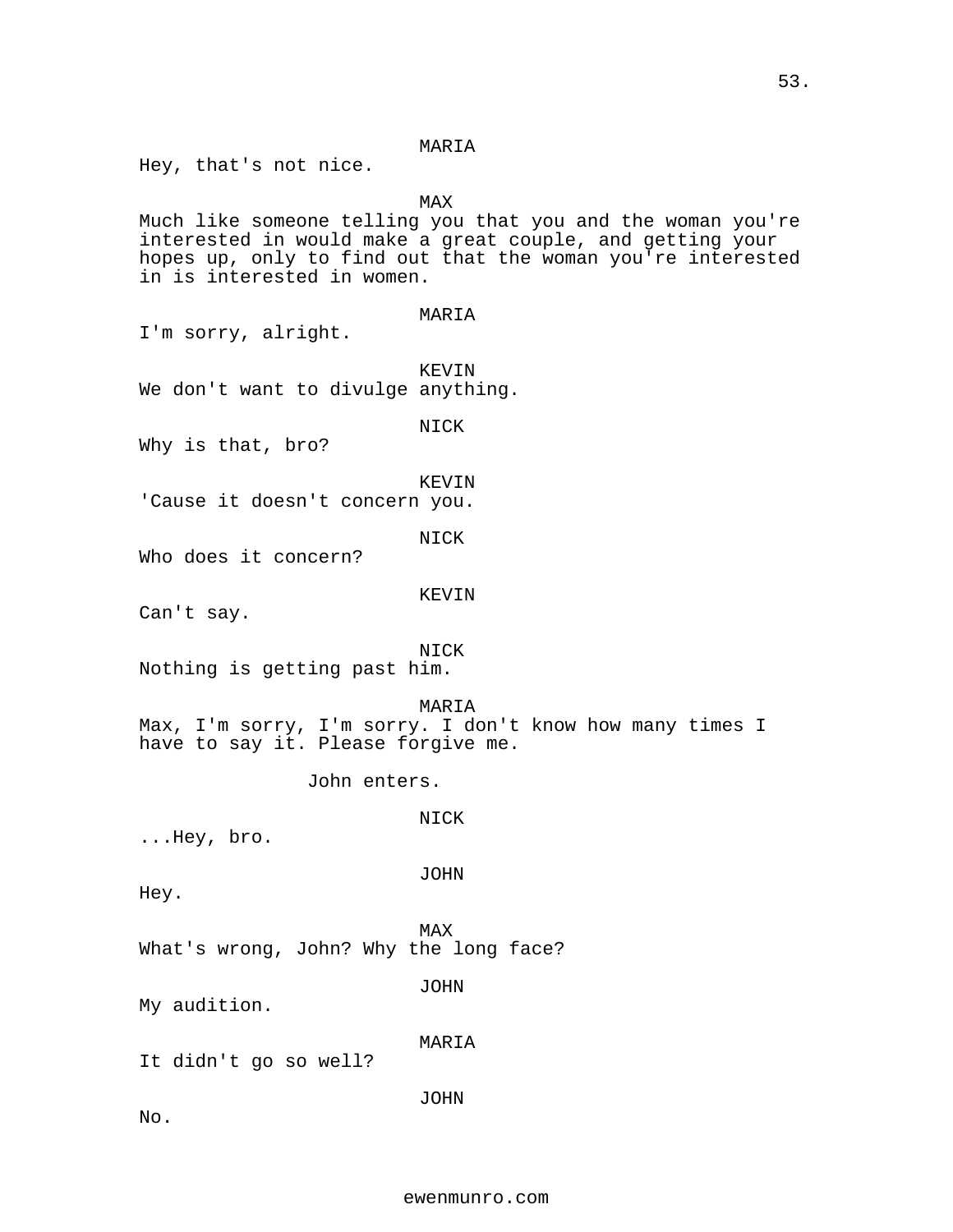54.

MAX What happened? JOHN They just...didn't like my performance. MARIA Did they tell you why? JOHN No, they just said "Thank you" and I was shuffled away. MARIA That could mean anything. Maybe, they just had to get through a lot of auditions and didn't have the time to give you feedback. JOHN No, "Thank you" is the universal phrase for rejection. MAX I'm sorry to hear that. JOHN ...Who is this? KEVIN I'm Kevin. JOHN Hi Kevin. I'm John. KEVIN Oh. JOHN Oh? KEVIN ...Sorry to hear about your audition. Tough break. Tough break. JOHN How do you know my friends? KEVIN I know Max. MAX Yeah, we know each other. JOHN How?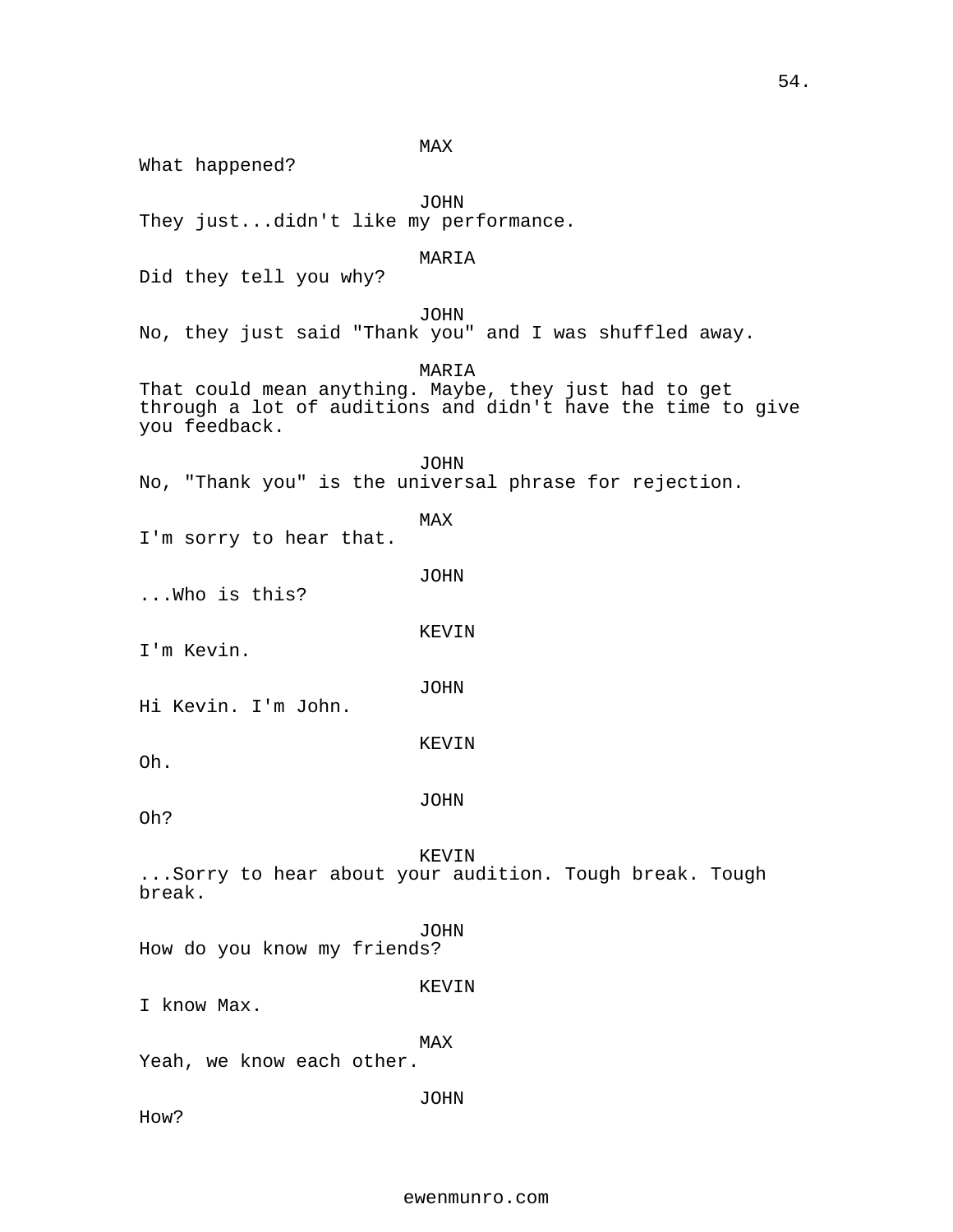MAX Kevin is helping me with something. JOHN With what? NICK Super-secret-important-things. MAX Yes. JOHN What's so secretive that you have to keep from us? MAX No, it's just that we're keeping it away from them. JOHN But not me? MAX Yes. JOHN What's so secretive that you have to tell me, but have to keep away from them? KEVIN Mex, I don't think this is the best place to tell him. There are friends around. MAX He suspects something though. KEVIN Even so, we should tell him elsewhere. JOHN What do you have to tell me elsewhere? Just tell me now. KEVIN It wouldn't be best to tell you in front of your friends. JOHN They can know. They're my friends. KEVIN Trust me, it's not the best way to tell you this. JOHN I don't even know you. How can you expect me to trust you?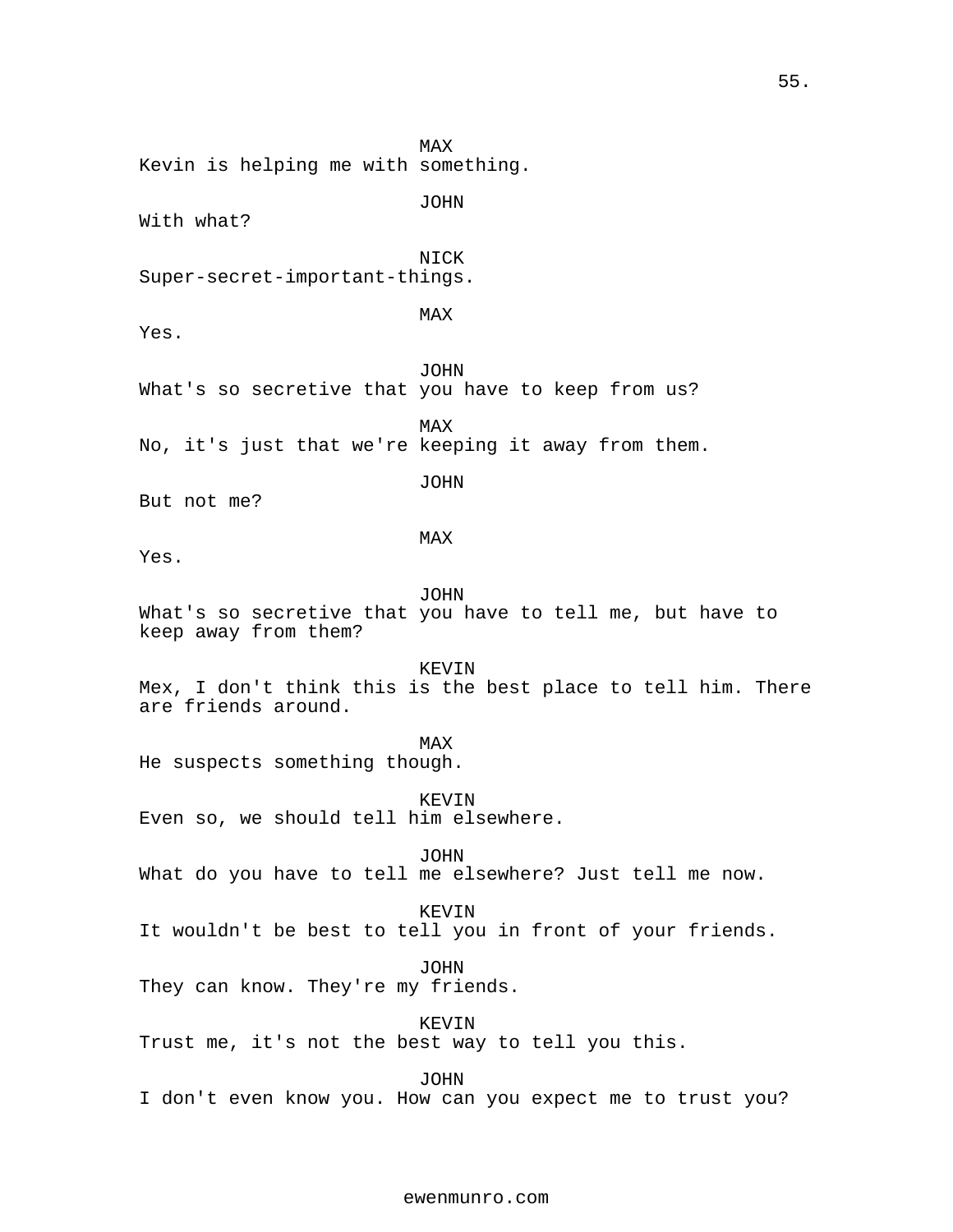Just trust me on this one. JOHN Max, tell me what is going on. MAX JOHN ...Please, just tell me. I'm having a hard day as it is. Please, tell me what you have to tell me. MAX ...We found him. JOHN Found who? MAX You know who. A beat. MAX ...Kevin and I have been working together to track him down, you know who. MARIA Wait, who are you talking about? Track who down? JOHN I told you that in confidence. MAX And I couldn't let him get away with it. I-I just couldn't. MARIA Who got away with what? Who are you talking about? Tell me! JOHN It's nobody.

KEVIN

I...

MARIA No, clearly it is somebody. Somebody significant. You wouldn't conceal his identity from us if he was nobody.

NICK Bro, please, just, like, tell us who he is.

JOHN

No. No. I had put that all away. I had moved on. Now, you're bringing it back. You're not my friend.

## ewenmunro.com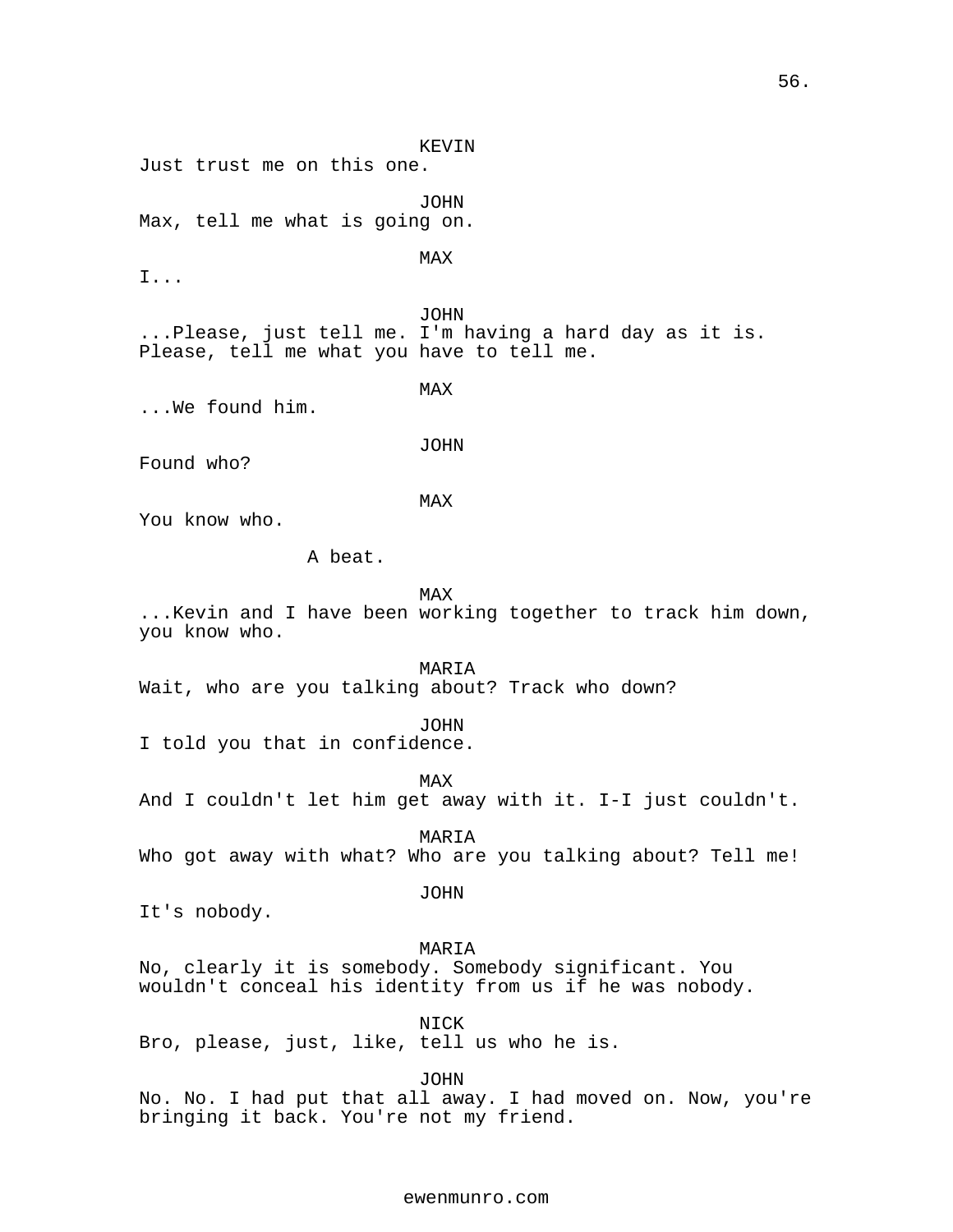MAX

John, please.

Howard and David enter.

HOWARD

...Hello, my sweets, look who I've got with me.

MARIA

Howard, not now. This is not the time.

HOWARD

It's never the time.

MARIA

But this is seriously not the time.

DAVID

Too bad, because I have something to say. Sofi, I feel that you cheated me.

SOFI

David, my lovely, I'm so sorry that you feel that way.

DAVID

I'm not finished. I feel that you cheated me because you're a hypocrite.

## HOWARD

Yeah, buddy!

DAVID

You always tell your clients to be kind, to love others, to be compassionate, but you don't live up to those standards. You put yourself before others, and I find that to be very dishonest.

SOFI I'm sorry you feel that way.

## DAVID

No, you're not.

SOFI

No, I truly am sorry. And just to show you how sorry I am, I'd like to give you your money back.

DAVID No, don't try and worm your way out of this.

SOFI

David, take it back.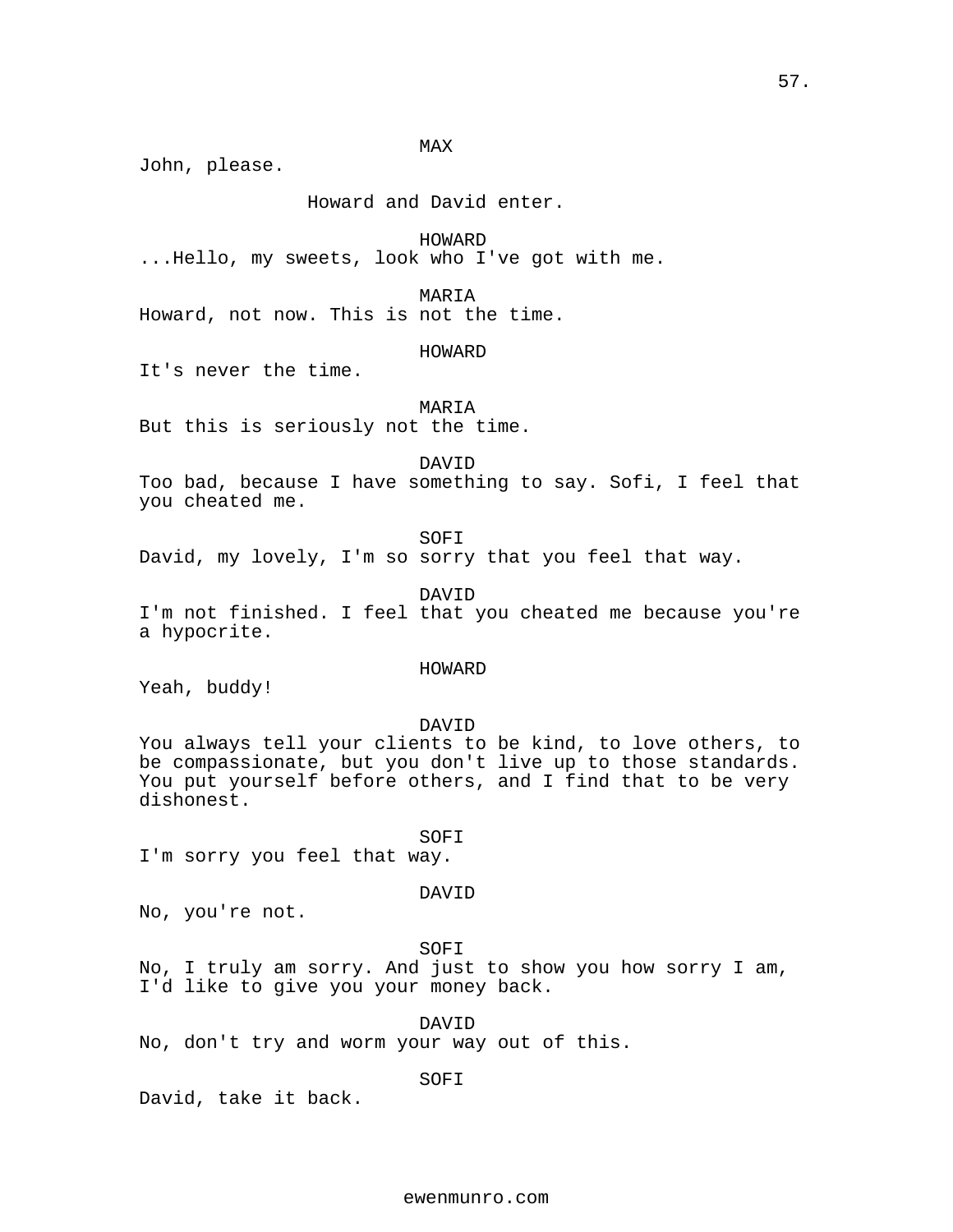MAX I'm sorry John. MARIA Max, who is he? KEVIN He's none of your concern. DAVID I don't want your money. SOFI Is that because if you take it back you won't have anything over me? HOWARD You're really something, trying to trick David again into not taking the money back. MAX Please believe me, John. MARIA She's not trying to trick anybody, Howard. HOWARD And you're something too, always defending her. You don't realize she's tricked you into believing her lies. MARIA Max, who is he? SOFI I'm not tricking anybody. And I don't need Maria to defend

NICK

Bro, please, tell us who he is.

MAX

No one.

#### MARIA

Max.

me.

MAX No, I'm not talking to you after what you did.

DAVID

This is what you do, deceive people with kindness. It's despicable.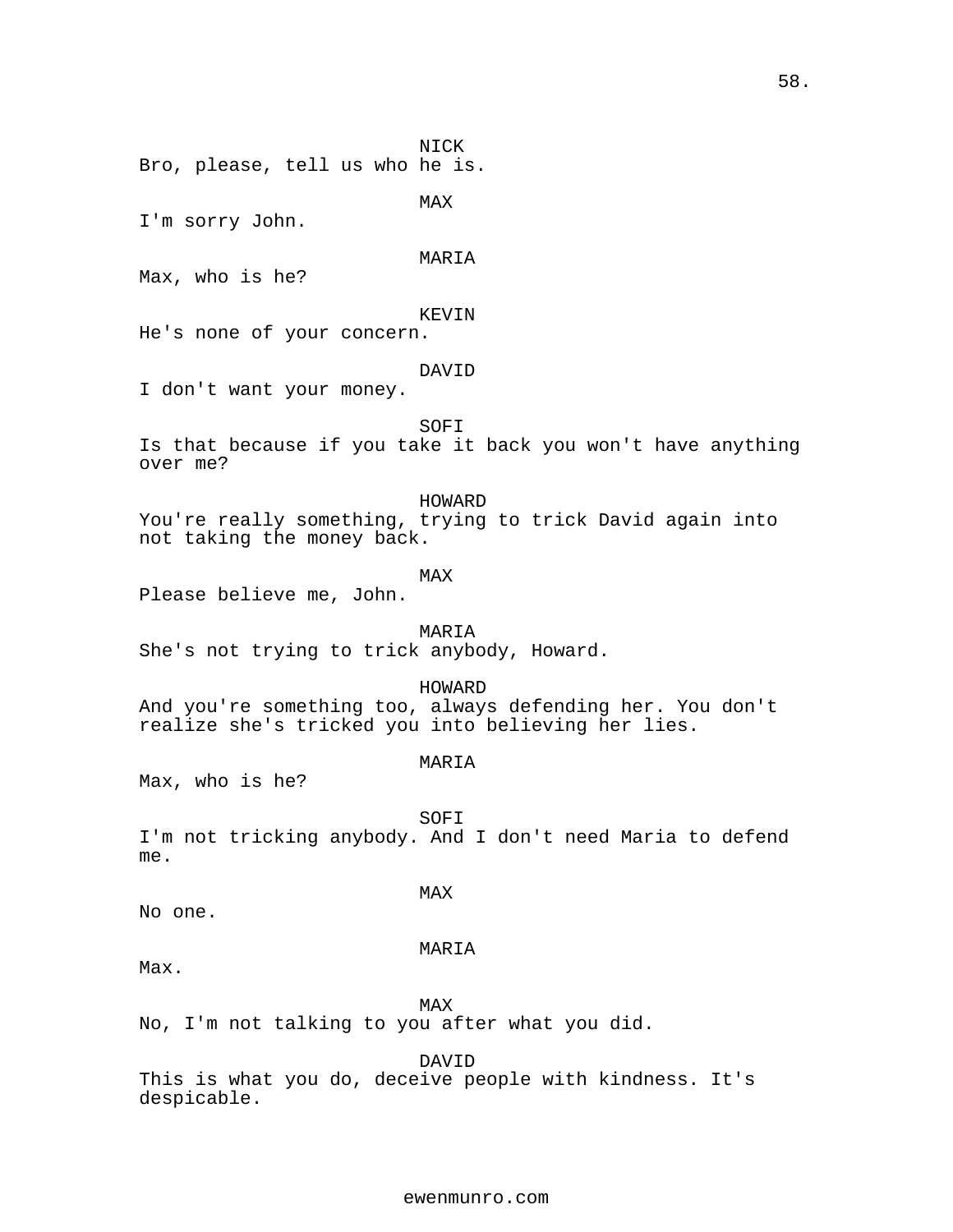MARIA

After what I did?

SOFI

I do really care about you, David. I'm sorry you can't see that.

MAX

I really liked Amelia.

NICK

I'm here for you, bro.

DAVID

I don't believe you.

MARIA

Are you blaming me for you not knowing that she was interested in women?

HOWARD

Wait, Amelia is interested in women?

SOFI

Please, take back the money.

HOWARD

This is gold.

NICK

You can tell me who he is.

HOWARD

This is royal gold.

DAVID

I don't want your money.

MARIA

It's not my fault she's interested in women.

SOFI

Please, take the money.

MAX

NICK

I don't want to hear it.

It's okay, bro.

DAVID I said, I don't want the money.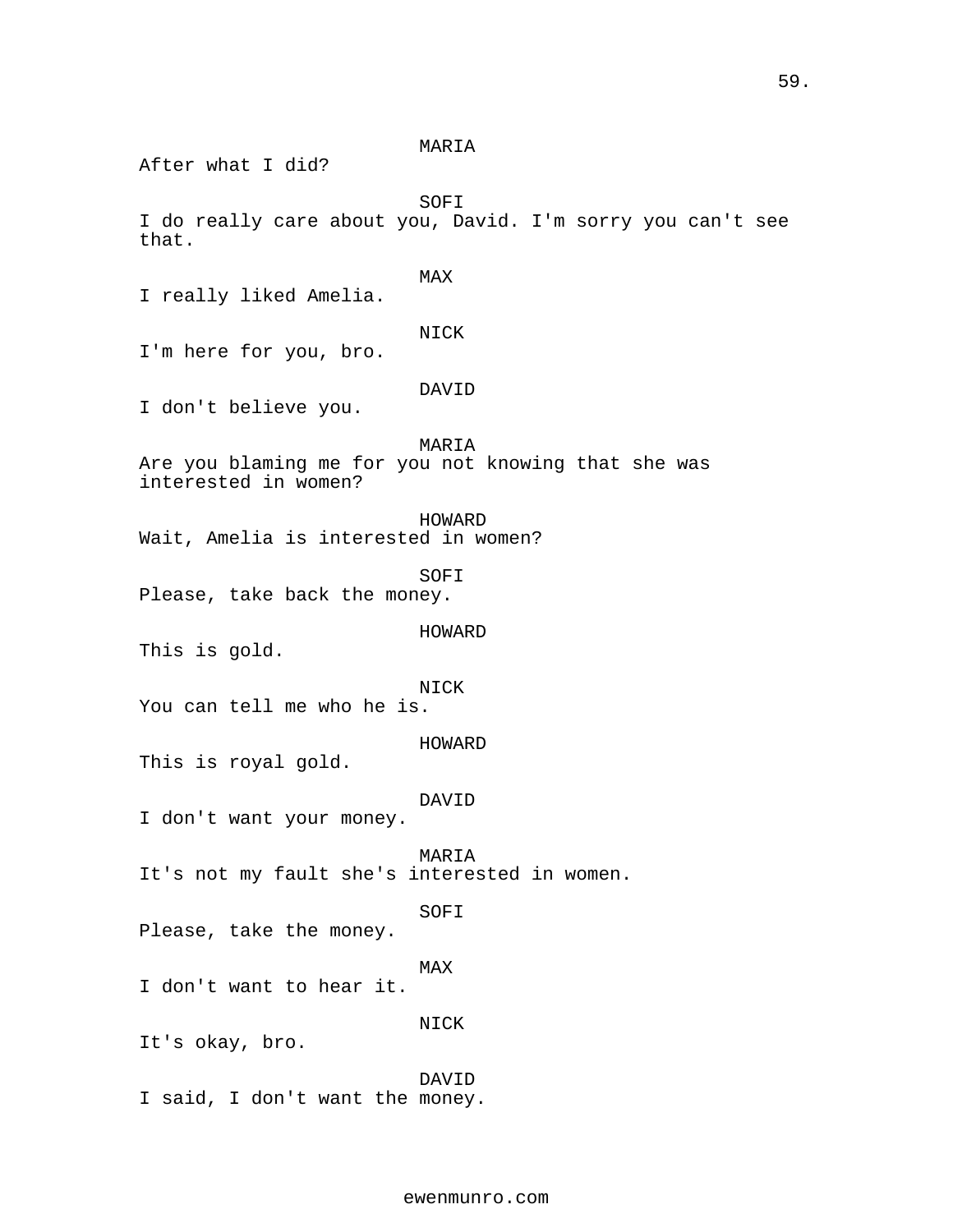MARIA You're impossible. SOFI Please, take it. MAX I'm impossible? I'm impossible? HOWARD He's angry. Boy, he's angry. DAVID I said, I don't want your money. MAX Do you know how much I'm hurting right now? SOFI Please. MARIA I said, I was sorry. DAVID No, back off. MARIA How many times do I have to say it? HOWARD Now, she's angry. SOFI Please. MARIA Howard, I have seriously had enough of you. MAX Do you know how painful this feels? NICK It's okay. SOFI Please. MARIA

You just antagonize people and make things worse. And I'm sick of it.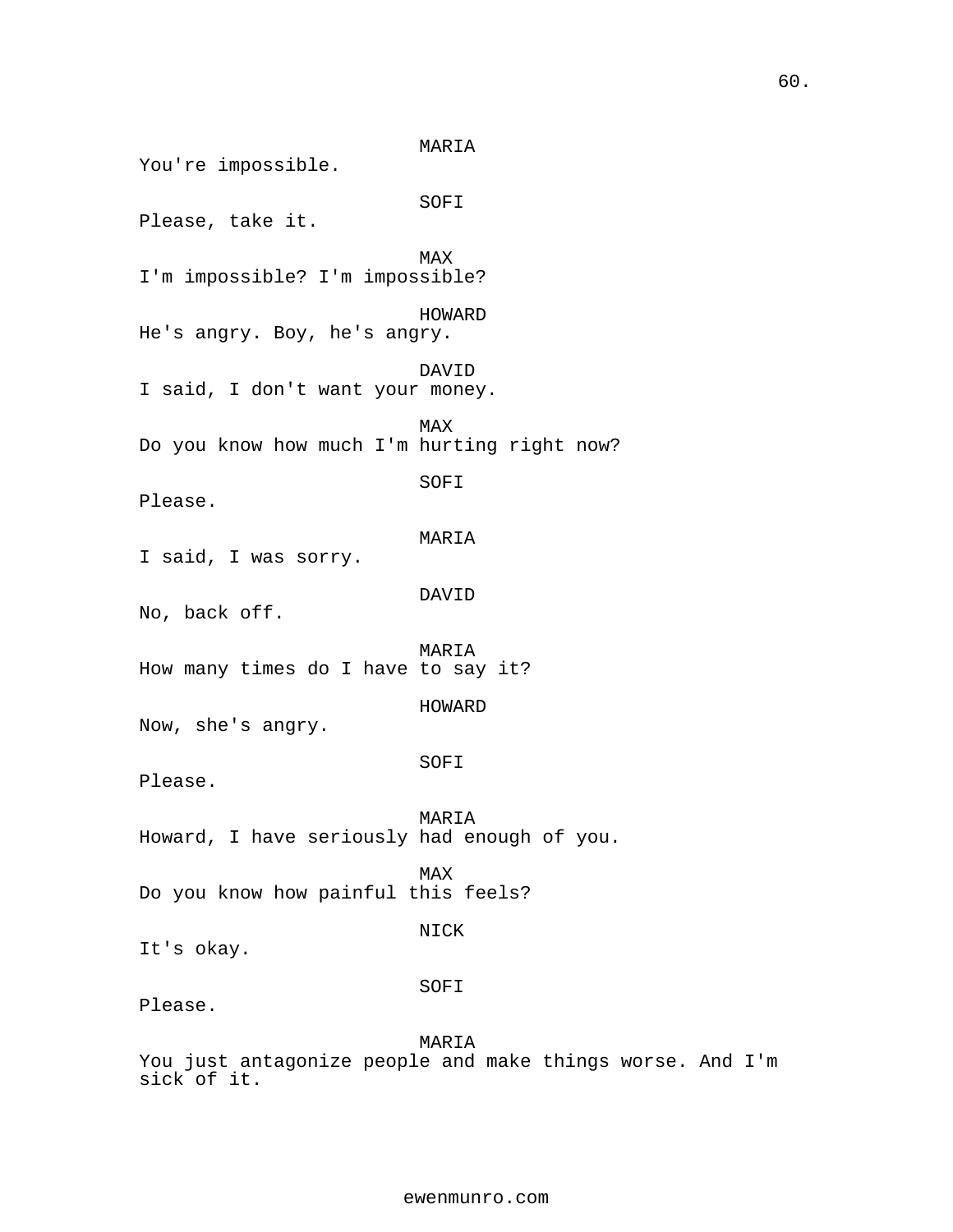DAVID

No.

MAX

Do you know how I'm feeling right now?

HOWARD

Don't pin this mess on me.

DAVID

No means no.

HOWARD

This is all your doing.

SOFI

Just take the money.

HOWARD

I'm just bringing to light the lies that are being spread.

DAVID

No!

HOWARD Don't you dare blame this on me!

MAX

It's utter agony!

MARIA

Oh, screw you!

John screams!

JOHN

...Stop fighting. Please. I beg you. It's too much. It's all too much: All this fighting. What good has it done us? What good has come of it? Nothing. Not a single thing. It hasn't helped in any way. It hasn't made life better, and yet, we continue to fight. We continue to fight with ourselves. It's so pointless, so futile, how we fight over these differences. Why don't we look to our similarities? Why fight over our differences when we can unite over what makes us similar? And aren't we all similar? Aren't we all the same? Underneath all our differences, aren't we the same? Don't we all feel? Don't we all have hearts? Please, look to your hearts. All of you.

A beat.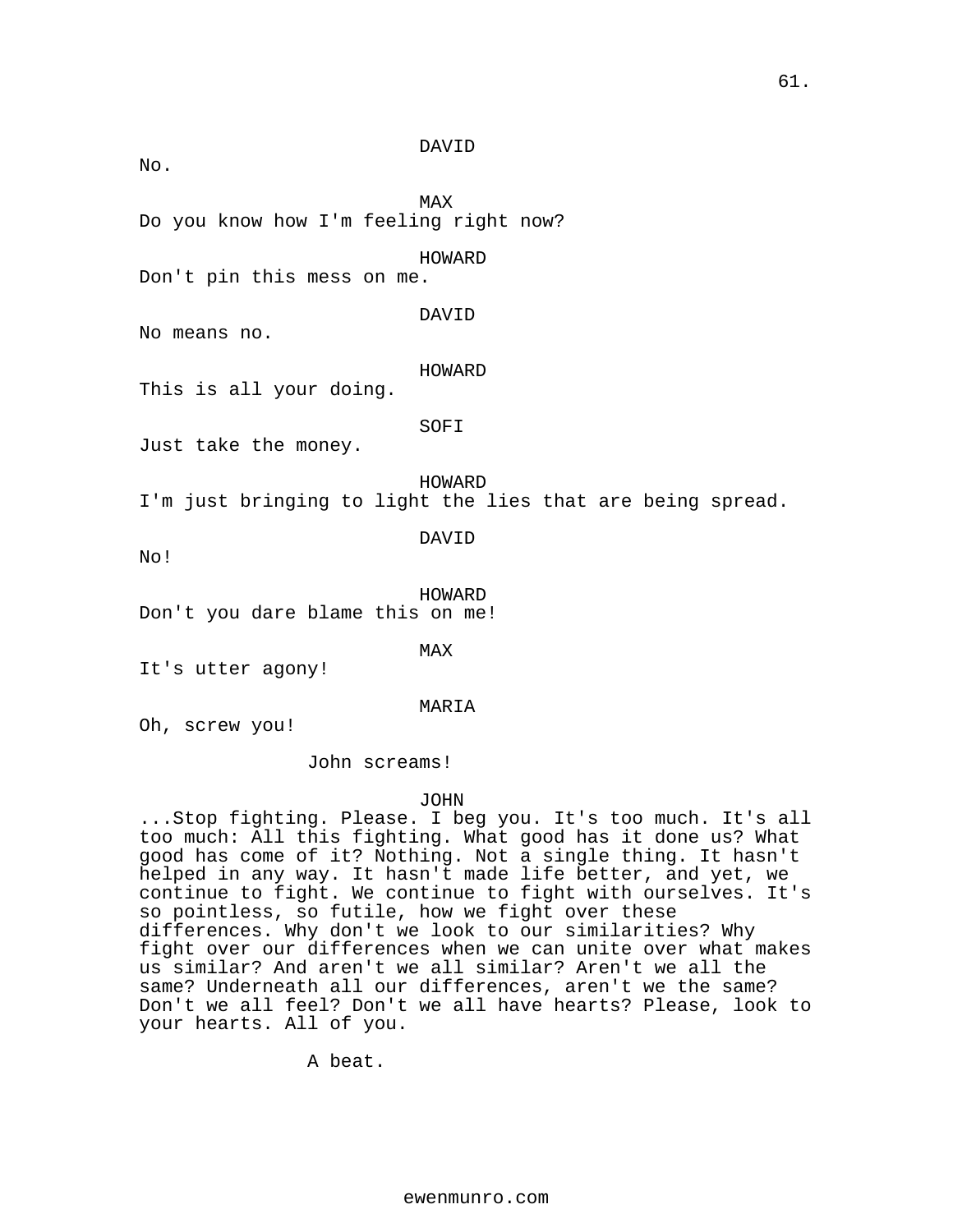#### JOHN

...The man you have been asking about, he was someone who hurt me, when I was young, before I met you all. What he did, I didn't think I could forgive him for it. Sofi, you told me before how I couldn't really explain anything. How could I accept that? How could I accept that when this man hurt me? But now I see that I have to accept that. I have to accept that nothing is in my hands, that I have no control, that things might happen to me, terrible things, unspeakable, horrific things that I have no power over, because...that's the only way I can move forward.

SOFI ...Beautifully said, my child.

DAVID

I'm sorry about all this, Sofi.

SOFI I'm sorry about all this too, David.

DAVID Please, let me take the money back.

SOFI

Okay.

Sofi hands David the money. David takes it.

#### DAVID

...Thanks.

HOWARD I'm sorry too, Sofi. And you too, Maria. I can be troublesome, to say the least.

MARIA I'm sorry too, Howard. I shouldn't have said those things. It was really...hypocritical of me.

HOWARD I was a hypocrite too, for criticizing you two. I've never had a class with Sofi. Who am I to judge?

SOFI

Maybe, you can try out a class one day.

## HOWARD

Maybe.

MARIA

I'm sorry too, Max. I didn't mean to give you that idea.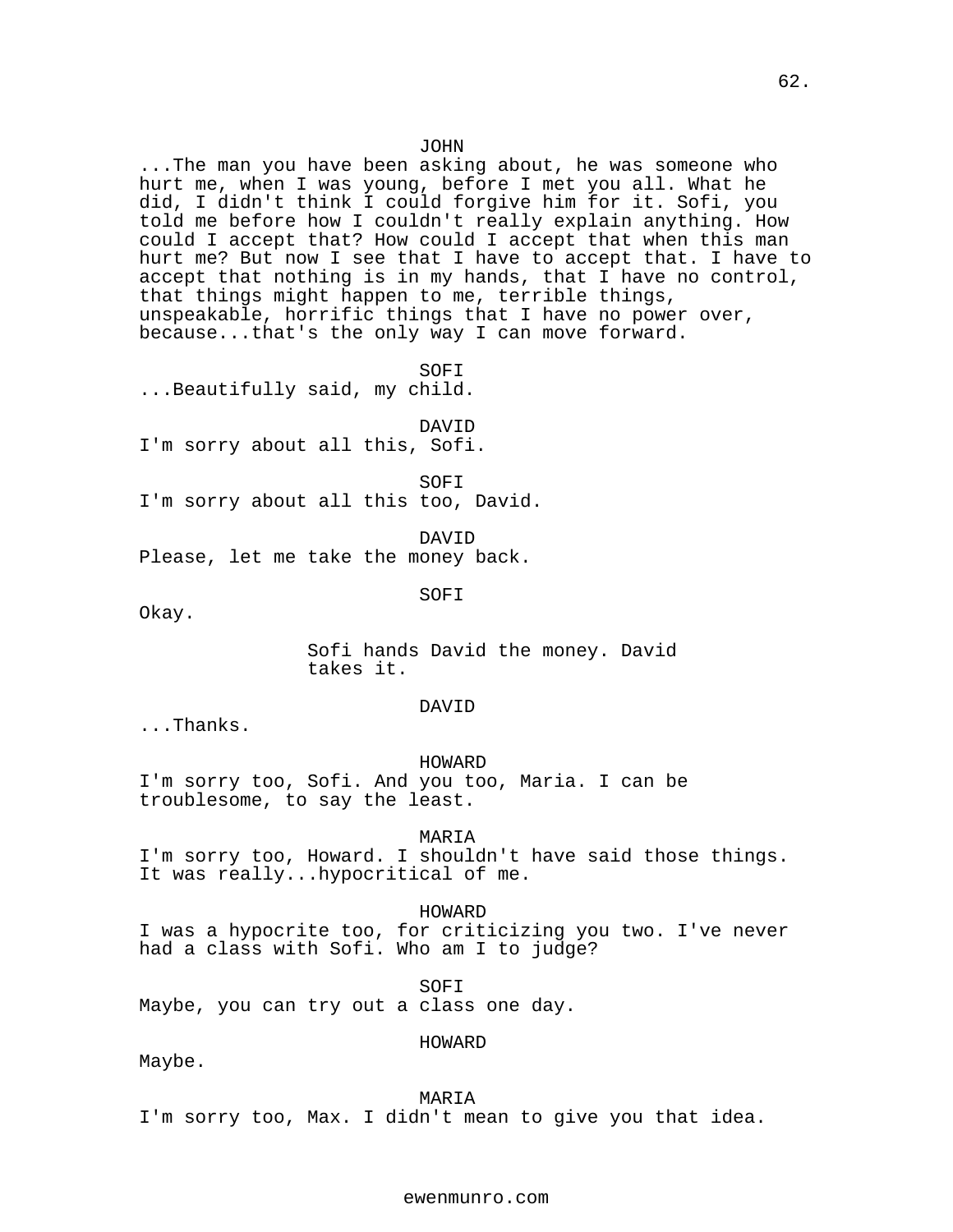MAX

It wasn't your fault, Maria. I was in pain.

## MARIA

I know.

MAX

I was just lashing out. I'm sorry.

## MARIA

I forgive you.

MAX

John, I'm sorry for looking for him behind your back. I just couldn't let him get away with what he did to you.

JOHN

Max, don't you see, that's it?

## MAX

What's it?

## JOHN

He didn't get away with anything. If he gets away with something, then that would make me a victim. And that's not me. That's not who I'm deciding to be. I'm deciding to be someone who...who forgives.

MAX

Good on you, John.

## JOHN

I forgive you, Max.

## MAX

Thank you, John.

## KEVIN

...I'm assuming you don't want to know where he is then.

MAX

Of course, he doesn't want to know where he is. Didn't you just hear him?

## KEVIN

I'm just saying.

## JOHN

I don't want to know where he is. I forgive him. I forgive him for everything he did to me, all the pain and suffering he caused. If anything, it is the ones who inflict the most pain who need forgiveness the most. He needs my forgiveness.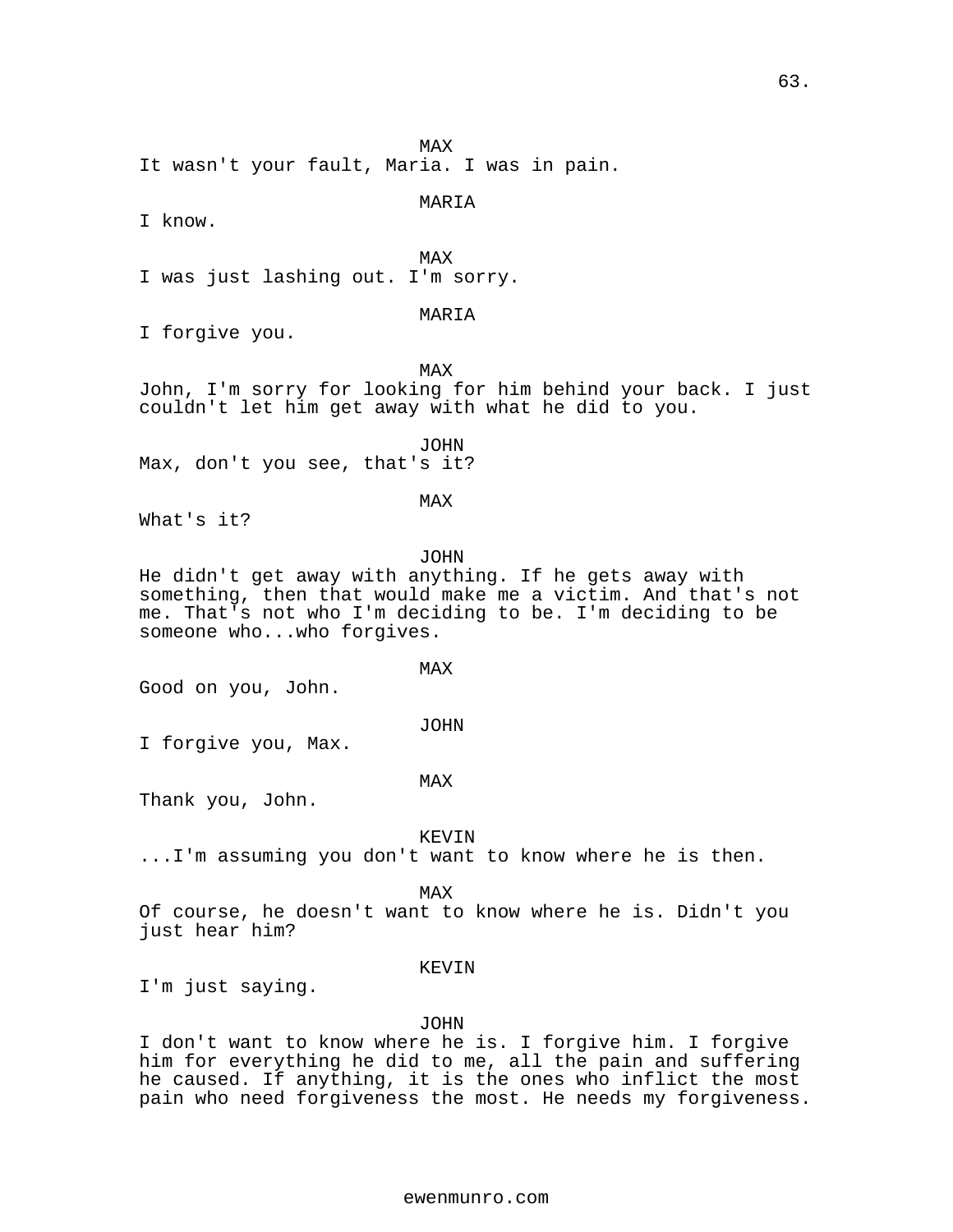KEVIN Okay. Just asking. NICK ...Well, that was, like, very emotional. MARIA Yes, that was a lot to take in. DAVID All these feelings are making me a bit peckish. HOWARD Same here. MAX Shall we all go and get something to eat? SOFI That sounds, lovely. MARIA You too, Kevin? KEVIN Yeah, that sounds great. MARIA Great. That settles it. Let's go and get some food. Maria, Sofi, Nick, Howard, David, Max and Kevin leave, but John stays behind. A beat. Max comes back. MAX ...John, you don't want to come with us? JOHN I'll be there in a moment. MAX You're not just trying to get away from me, are you? JOHN No, I wouldn't to that. MAX Just making sure. JOHN See you in a moment, Max.